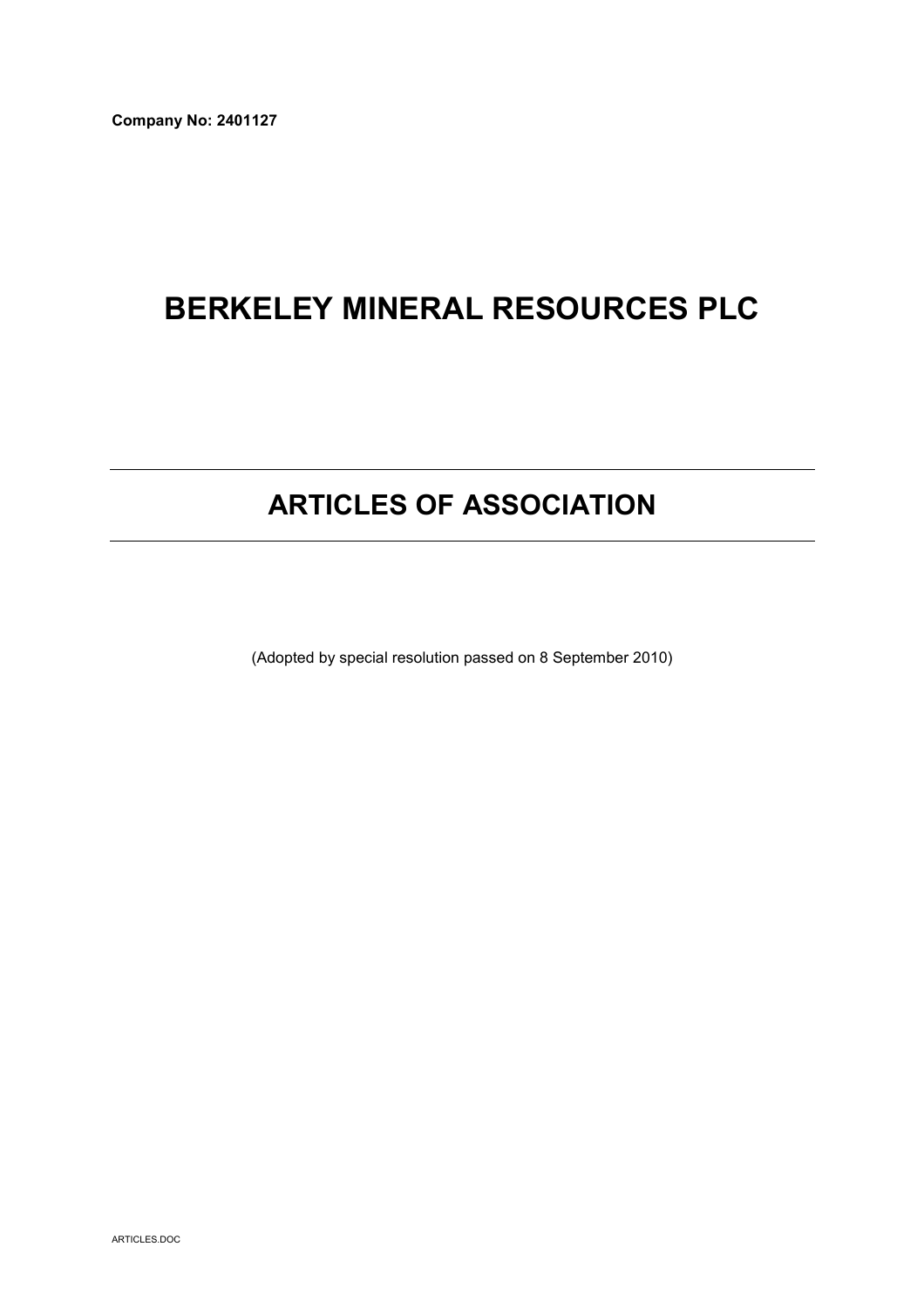# **TABLE OF CONTENTS**

| 1.  |  |
|-----|--|
| 2.  |  |
| 3.  |  |
| 4.  |  |
| 5.  |  |
| 6.  |  |
| 7.  |  |
| 8.  |  |
| 9.  |  |
| 10. |  |
| 11. |  |
| 12. |  |
| 13. |  |
| 14. |  |
| 15. |  |
| 16. |  |
| 17. |  |
| 18. |  |
| 19. |  |
| 20. |  |
| 21. |  |
| 22. |  |
| 23. |  |
| 24. |  |
| 25. |  |
| 26. |  |
| 27. |  |
| 28. |  |
| 29. |  |
| 30. |  |
| 31. |  |
| 32. |  |
| 33. |  |
| 34. |  |
| 35. |  |
| 36. |  |
| 37. |  |
| 38. |  |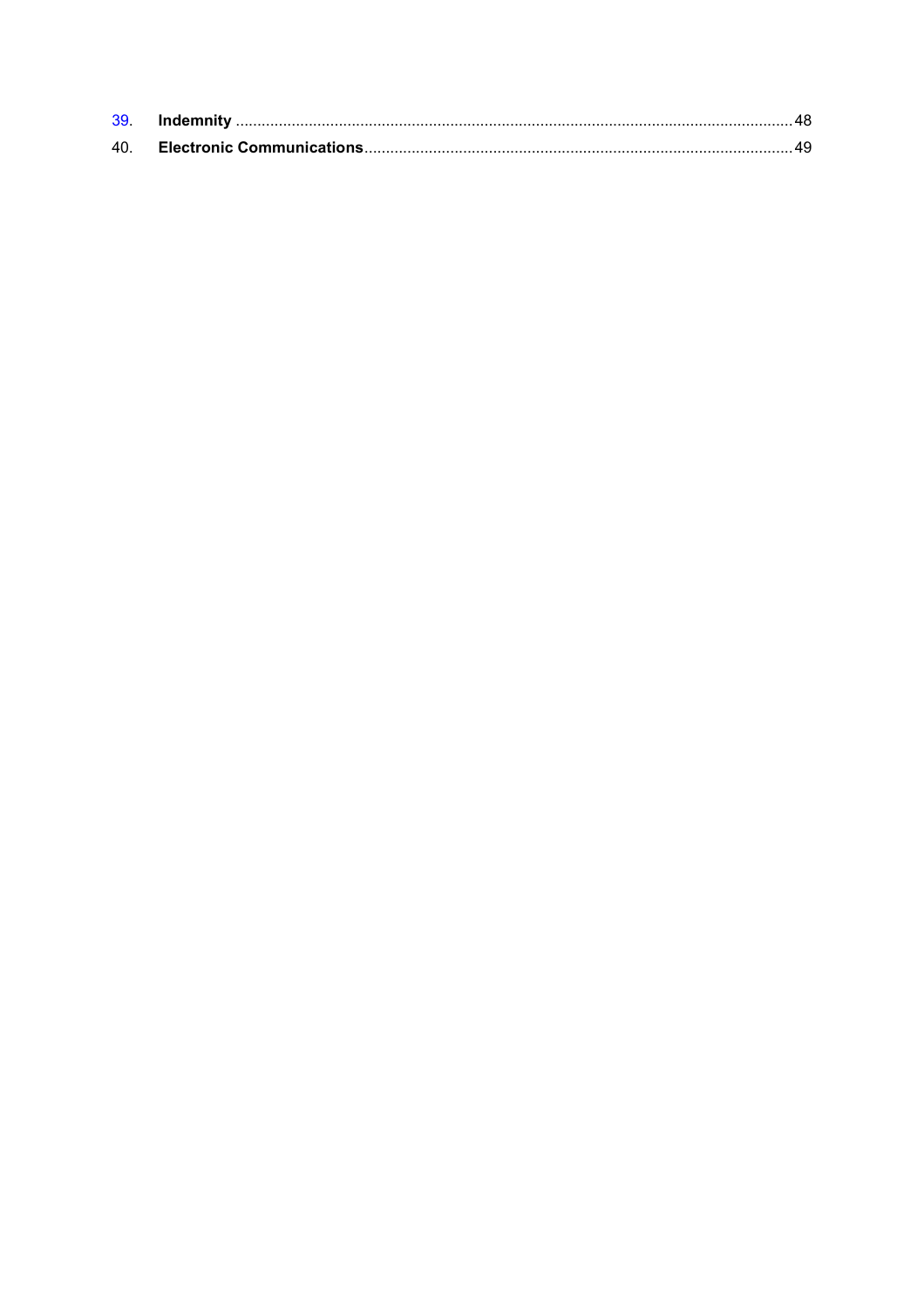Company No. 2401127

## THE COMPANIES ACT 1985 TO 2006

# Public Company Limited by Shares

# ARTICLES OF ASSOCIATION

# $-$  of  $-$

## BERKELEY MINERAL RESOURCES PLC

(Adopted by special resolution passed on 18 December 2009)

#### 1. Exclusion of Table A and the Model Articles

The regulations contained in Table A in the Schedule to The Companies (Tables A to F) Regulations 1985 (as amended by The Companies (Tables A to F) (Amendment) Regulations 2007), Table A applicable to the Company under any former enactment relating to companies and the Model Articles for Public Companies in The Companies (Model Articles) Regulations 2008 shall not apply to the Company except in so far as they are repeated or contained in these Articles.

## 2. Interpretation

2.1 In these Articles, unless the context otherwise requires:

"2006 Act" means the Companies Act 2006;

"address" shall, in any case where electronic form is expressly permitted by or pursuant to these Articles or the 2006 Act, include a number or address used for the purpose of sending or receiving documents or information by electronic means but, in any other case, shall not include any number or address used for such purpose;

"Articles" means these articles of association as altered from time to time;

"Auditors" means the auditors for the time being of the Company;

"certificated share" means in relation to a share, a share which is recorded in the Register as being held in certificated form;

"clear days" in relation to the period of notice means that period excluding the day when the notice is given or deemed to be given and the day for which it is given or on which it is to take effect:

"Company" means the above named Company;

"Companies Acts" means the Companies Acts (as defined in section 2 of the Companies Act 2006), in so far as they apply to the company;

"Directors" means the directors for the time being of the Company, or the board of directors for the time being of the Company; or the persons present at a duly convened meeting of the board of directors or any duly authorised committee of the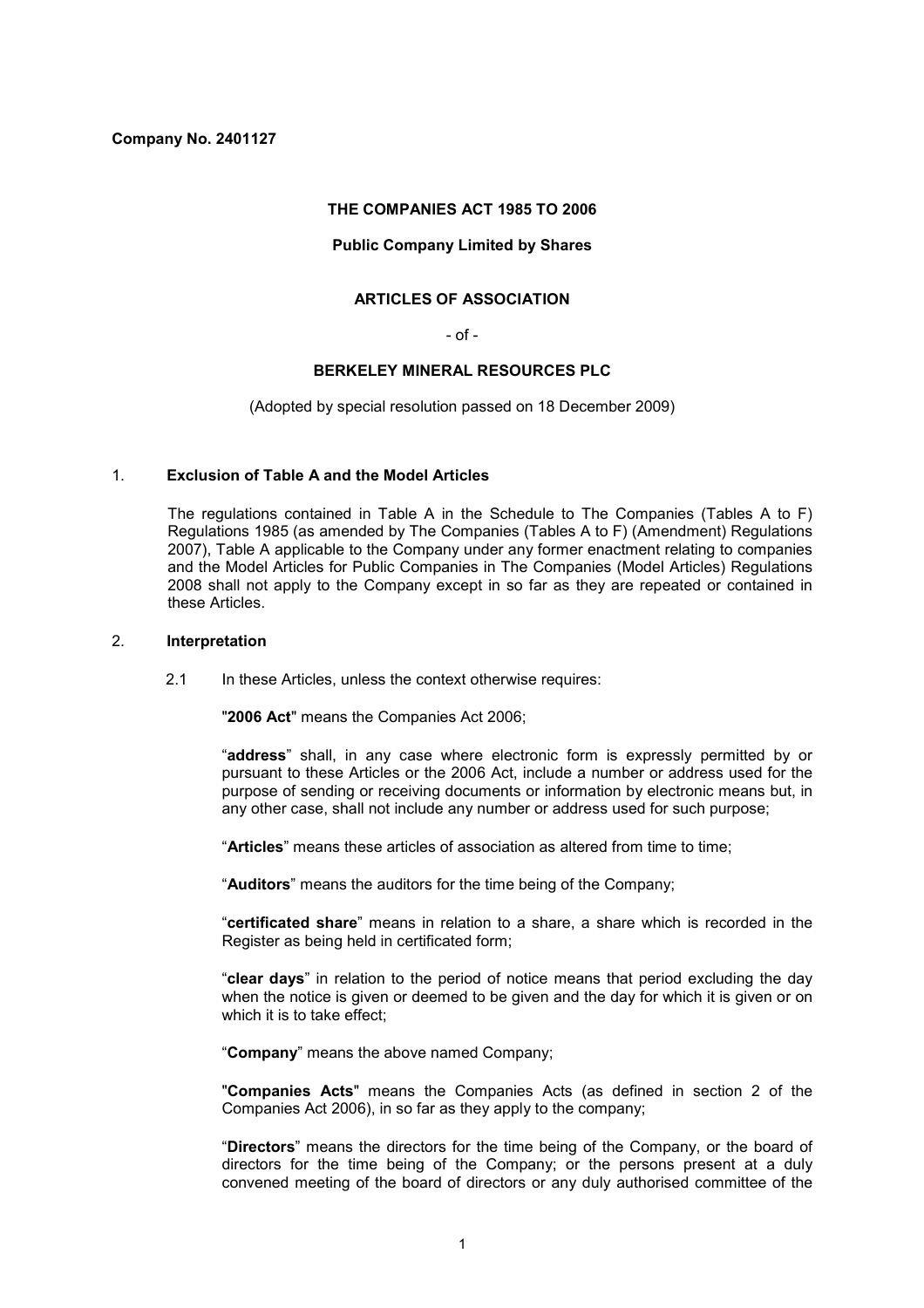board of Directors at which a quorum is present;

"dividend" means an interim or final dividend declared or paid by the Company and includes a bonus issue;

"electronic form" and "electronic means" means the same as set out in Section 1168 of the 2006 Act;

"electronic signature" means anything in electronic form which the Directors require to be incorporated into or otherwise associated with a communication in electronic form for the purpose of establishing the authenticity or integrity of the communication;

"Member" means a member of the Company, being the registered holder of any shares in the Company;

"month" means calendar month;

"Office" means the registered office for the time being of the Company;

"paid up" includes credited as paid up;

"participating class" means a class of share with title recorded on the register as being held in uncertificated form and title to which, by virtue of the Regulations, may be transferred by means of a relevant system;

"Register" means the register of members of the Company required to be kept pursuant by the Statutes;

"Regulations" means the Uncertificated Securities Regulations 2001 including any re-enactment, modification of, or substitution for such regulations, and from time to time in force;

"relevant system" shall have the same meaning as in the Regulations;

"Seal" means the common seal of the Company;

"Secretary" means the company secretary of the Company from time to time and includes a joint, deputy or assistant secretary, and any person appointed by the Directors to perform the duties of the company secretary of the Company;

"shares" means the authorised share capital of the Company from time to time;

"Statutes" means the Companies Acts, the 2006 Act, the Regulations and every statute or subordinate legislation for the time being in force concerning companies and affecting the Company;

"United Kingdom" means Great Britain and Northern Ireland; and

"in writing" and "written" include printing, lithography, typewriting, photography and other modes of representing or reproducing words in visible form , whether sent or supplied in electronic form or otherwise.

- 2.2 References to a document being executed include references to its being executed under hand or under seal or by any other method except by means of an electronic signature.
- 2.3 References to a document being signed or to signature include references to its being executed under hand or under seal or by any other method and, in the case of a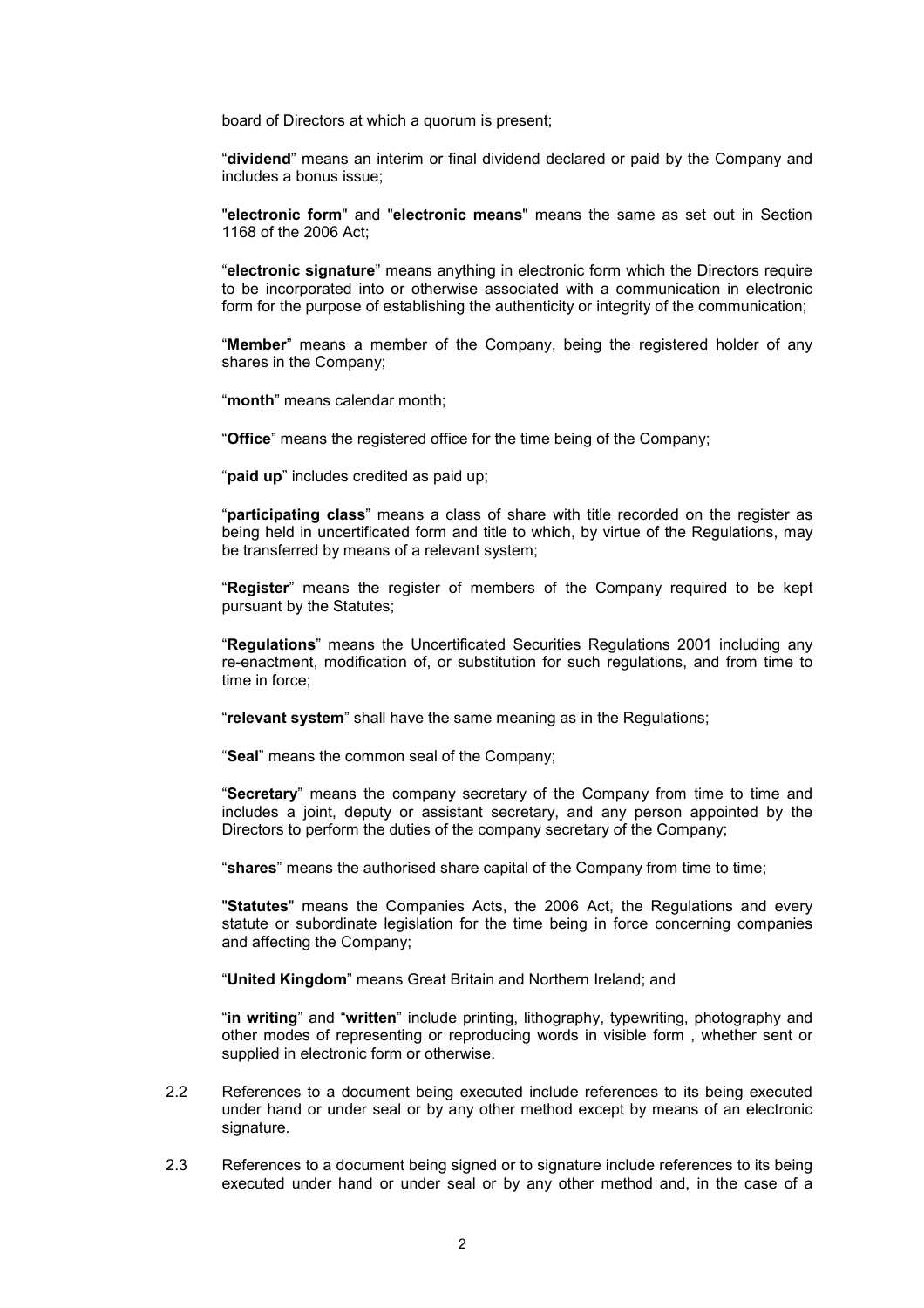communication in electronic form, such references are to its bearing an electronic signature.

- 2.4 References to an "uncertificated share" or to a share (or to a holding of shares) being in uncertificated form are references to that share being an uncertificated unit of a security or to a share of a class which is at the relevant time a participating class.
- 2.5 Words importing the singular number only shall include the plural, and vice versa.
- 2.6 Words importing the masculine gender only shall include the feminine gender.
- 2.7 Words importing individuals and words importing persons shall include bodies corporate and unincorporated associations.
- 2.8 Any reference in these Articles to the provisions of any statutes or of any subordinate legislation shall include any amendment or enactment (with or without amendment) of the same for the time being in force.
- 2.9 Unless the context otherwise requires, words and expressions defined in the 2006 Act shall bear the same meanings in these Articles.
- 2.10 A special resolution shall be effective for any purpose for which an ordinary resolution is expressed to be required under any provision of these Articles or the Statutes.

# 3. Liability of Members

The liability of the Members is limited to the amount, if any, unpaid on the shares held by them.

#### 4. Shares

4.1 Other share rights:

Subject to the provisions of the 2006 Act, and without prejudice to any special rights previously conferred on the holders of any existing shares or class of shares already issued (which special rights shall not be modified or abrogated except with such consent or sanction as is provided by Article 7 below), any share in the Company may be issued with such rights (including preferred, deferred, qualified or other special rights) or such restrictions, whether in regard to dividend, voting, return of capital or otherwise as the Company may from time to time by ordinary resolution determine.

4.2 Redemption and purchase of shares:

Subject to the provisions of the Statutes and to the rights attaching to existing shares the Company may:

- (a) issue shares which are to be redeemed, or are liable to be redeemed at the option of the Company or the holder, and the Directors may determine the terms, conditions and manner of redemption of any such shares;
- (b) purchase any of its own shares (including any redeemable shares) which do not need to be cancelled immediately but may be held in treasury as treasury shares for subsequent sale, transfer or cancellation.
- 4.3 Payment of commission:

The Company (or the Directors on behalf of the Company) may exercise all of the powers of paying commissions conferred by the Statutes. Subject to the provisions of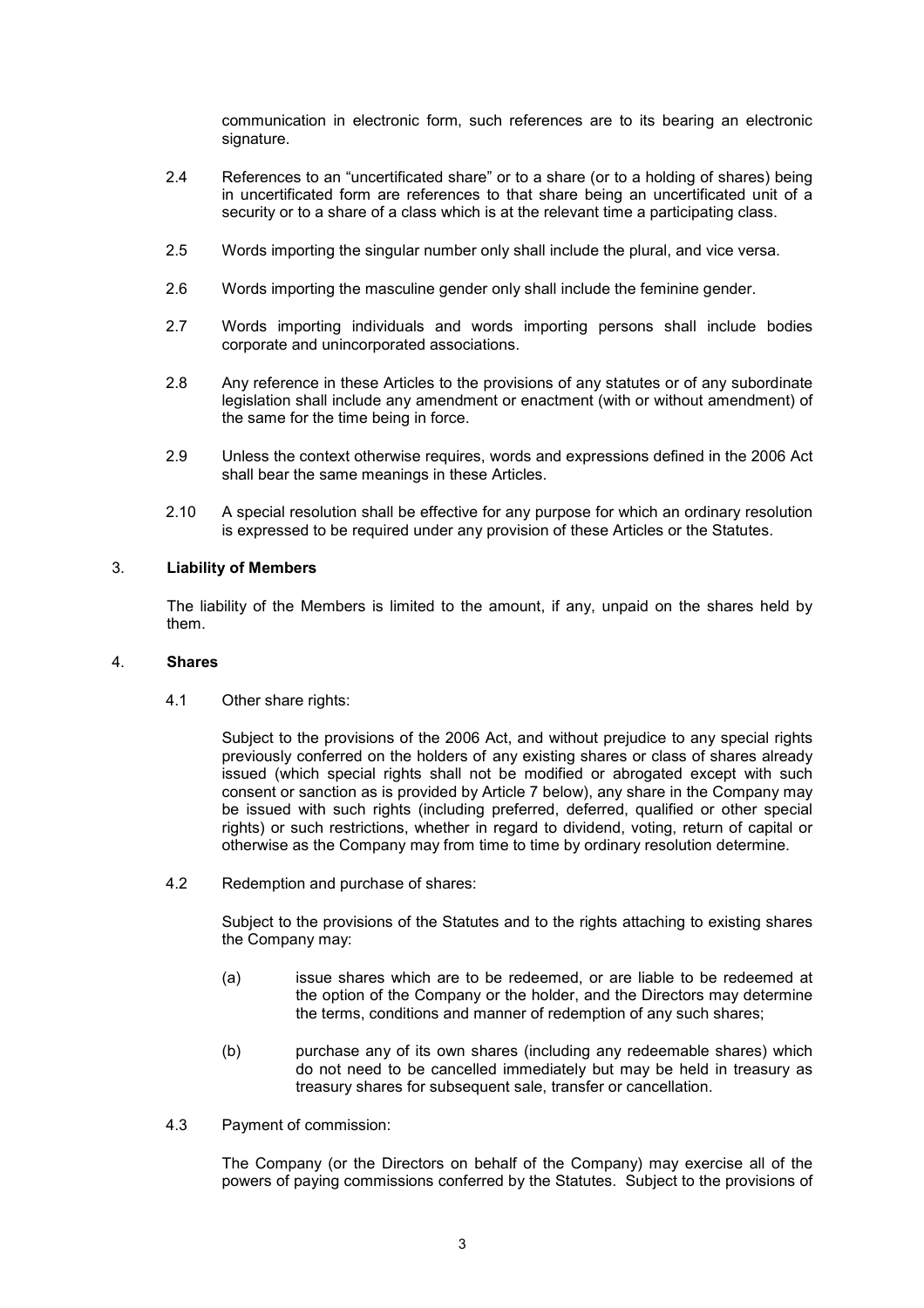the Statutes, such commission may be satisfied by the payment of cash or the allotment of fully or partly paid shares or partly in one way and partly in the other. The Company (or the Directors on behalf of the Company) may also on any issue of shares pay any lawful brokerage.

4.4 Recognition of trusts:

Except as required by law or pursuant to the provisions of these Articles, no person shall be recognised by the Company as holding any share upon any trust (express, implied or otherwise), and (except as otherwise provided by these Articles or by law or under an order of a court of competent jurisdiction) the Company shall not be bound by or be compelled in any way to recognise any equitable, contingent, future or partial interest in any share or any interest in any fractional part of a share or any other rights in respect of any share except a registered shareholder's absolute right to the entirety of such share.

- 4.5 Deferred Shares and Non-Voting Deferred Shares:
	- (a) For the purposes of this Article 4.5 the deferred shares and the non-voting deferred shares of the Company shall be referred to collectively as the "Deferred Shares".
	- (b) Notwithstanding anything contained within these Articles, the Deferred Shares in the capital of the Company shall have no rights, powers or benefits attached to them whatsoever and, without limitation, shall not confer on the holders of Deferred Shares any right:
		- (i) to receive notice of any general meeting of the Company; or
		- (ii) to be able to attend, speak or vote at any general meeting; or
		- (iii) to share in a dividend declared by the Company; or
		- (iv) to appoint a director,

provided that on a return of capital on a winding-up or otherwise the surplus assets of the Company remaining after payment of its liabilities shall be applied first in repayment to the holders of the ordinary shares of the amount paid up on such ordinary shares together with a premium of £5,000,000 per ordinary share and the balance of such assets shall be distributed among the holders of the ordinary shares and the holders of the Deferred Shares rateably according to the amount paid up on such shares.

- (c) The Deferred Shares will not be listed on any stock exchange and no share certificates will be issued for the Deferred Shares.
- (d) The Company may reduce the share capital paid up or treated as paid up on the Deferred Shares in any way (in accordance with the 2006 Act). Any such reduction will be in accordance with the rights attaching to the Deferred Shares and will not involve a variation of those rights. The Company may reduce its capital (in accordance with the 2006 Act) at any time without the consent of the holders of the Deferred Shares.
- (e) The passing by the Company of any special resolution for the cancellation of the Deferred Shares for no consideration by means of a reduction of share capital shall not constitute a modification or abrogation of the rights or privileges attaching to the Deferred Shares and accordingly the deferred shares may at any time be cancelled for no consideration by means of a reduction of capital effected in accordance with the 2006 Act without any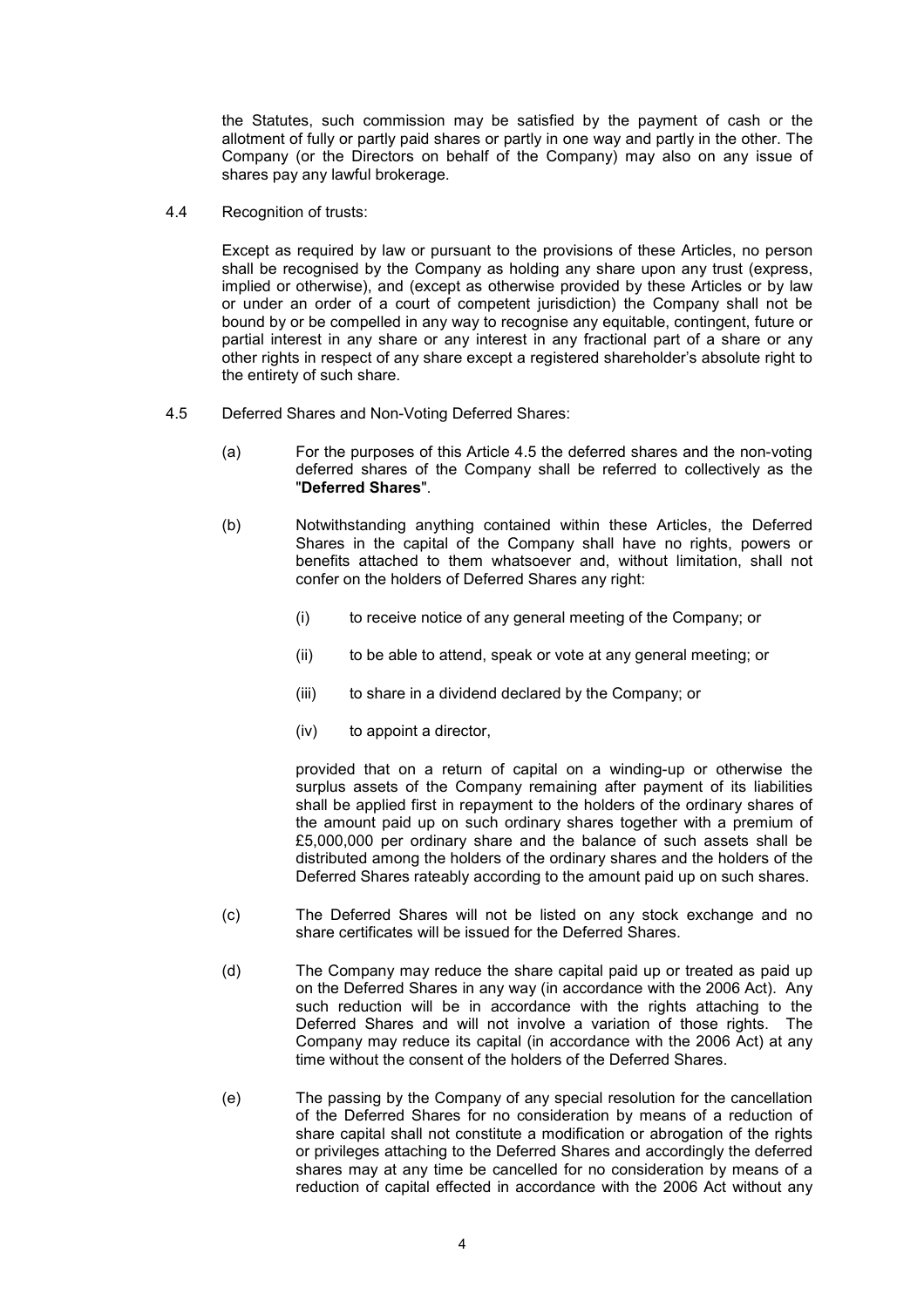such sanction on the part of the holders of the Deferred Shares as is required by Article 7.

- (f) The Company shall have irrevocable authority at any time to appoint any person to execute on behalf of the holders of any Deferred Shares a transfer thereof and/or an agreement to transfer the same, without making any payment to or obtaining the sanction of the holders thereof, to such person as the Company may determine as custodian thereof and, pending such transfer, to retain the certificate (if any) for such shares.
- (g) Article 4.5 shall remain in force until there are no longer any Deferred Shares in existence, notwithstanding any provision in these Articles to the contrary. Thereafter Article 4.5 shall be and shall be deemed to be of no effect (save to the extent that the provisions of Article 4.5 are referred to in other Articles) and shall be deleted and replaced with the wording "Article 4.5 has been deleted", and the separate register for the holders of Deferred Shares shall no longer be required to be maintained by the Company; but the validity if anything done under Article 4.5 before that date shall not otherwise be effected and any actions taken under Article 4.5 before that date shall be conclusive and shall not be open to challenge on any grounds whatsoever.

# 5. Uncertificated Shares

- 5.1 Notwithstanding anything in these Articles to the contrary, any shares in the Company may be held in uncertificated form and title to shares may be transferred by means of a relevant system, and the Directors may make arrangements (subject to the Regulations) for a class of shares (if all shares of that class are in all respects identical) to become a participating class which may be held in uncertificated form and transferred by means of the relevant system. Any provisions of these Articles shall not apply to any uncertificated shares or to a class of shares which is a participating class (for so long as it remains a participating class) to the extent that such provisions are inconsistent with:
	- (a) the holding of shares in uncertificated form;
	- (b) the transfer of title to shares by means of a relevant system; or
	- (c) any provision of the Regulations.
- 5.2 Notwithstanding anything in these Articles and without prejudice to the generality and effectiveness of Article 5.1:
	- (a) Article 6 shall not apply to uncertificated shares;
	- (b) without prejudice to Article 11.2 in relation to uncertificated shares, the Directors may also refuse to register a transfer of uncertificated shares in such other circumstances as may be permitted or required by the Regulations and the relevant system;
	- (c) references in these Articles to a requirement on any person to execute or deliver an instrument of transfer or certificate or other document which shall not be practicable in the case of uncertificated shares shall, in the case of uncertificated shares, be treated as references to a requirement to comply with any relevant requirements of the relevant system and any relevant arrangements or regulations which the Directors may make from time to time pursuant to Article 5.2(h);
	- (d) conversion of certificated shares into uncertificated shares, and vice versa,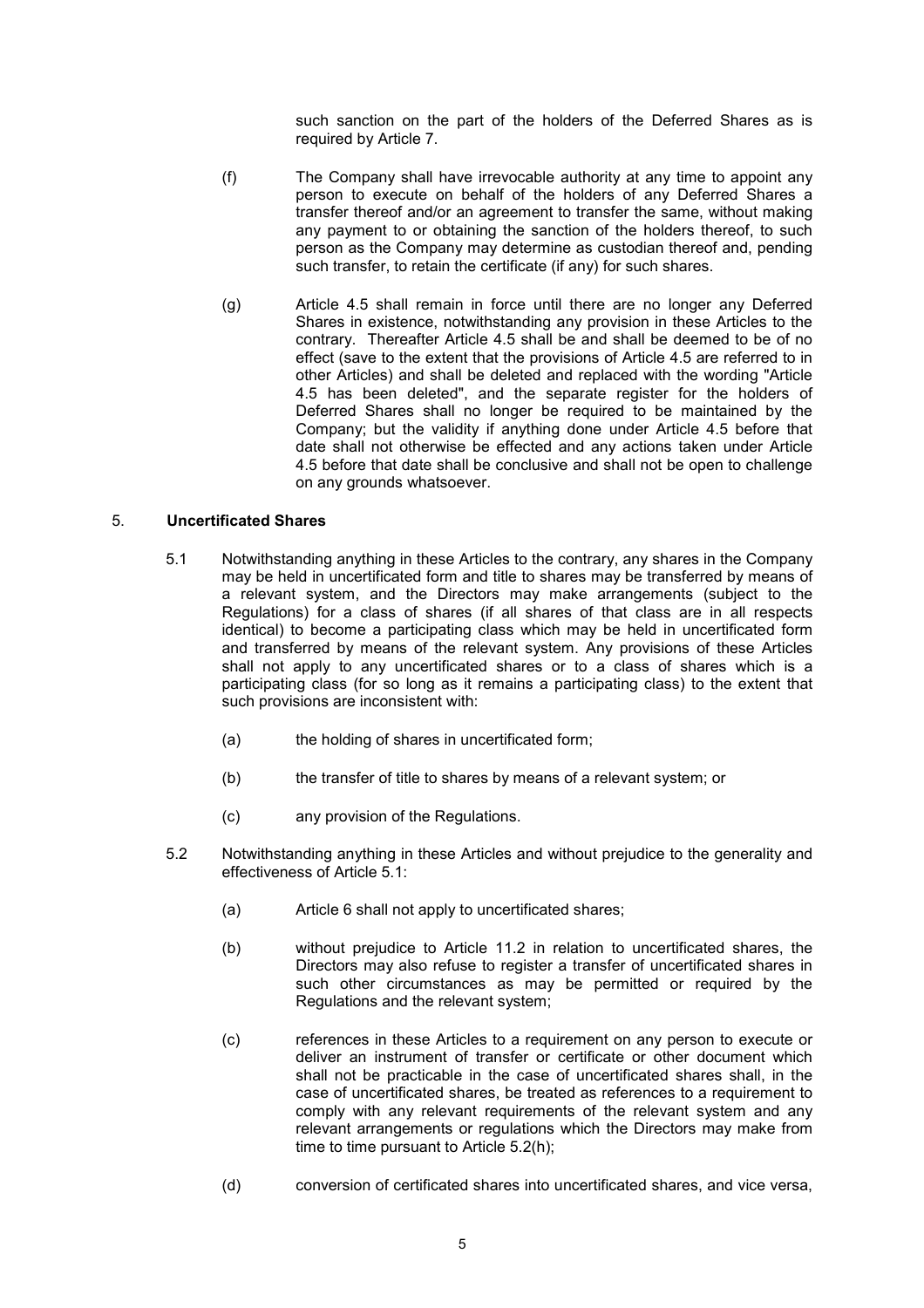may be made in such manner as the Directors may, in their absolute discretion, determine (subject always to Regulations and the facilities and requirements of the relevant system concerned);

- (e) the Company shall enter on the Register the number of shares which are held by each Member in uncertificated form and in certificated form and shall maintain the Register in each case as is required by Regulations and the relevant system concerned. Unless the Directors otherwise determine, holdings of the same holder or joint holders in certificated form and uncertificated form shall be treated as separate holdings;
- (f) unless the Directors otherwise determined or the Regulations and/or the rules of the relevant system concerned otherwise require any shares issued or created out of or in respect of any uncertificated shares shall be uncertificated shares and any shares issued or created out of or in respect of any certificated shares shall be certificated shares;
- (g) a class of share shall not be treated as two classes by virtue only of that class comprising both certificated shares and uncertificated shares or as a result of any provision of these Articles or the Regulations which apply only in respect of certificated shares or uncertificated shares;
- (h) the Directors may make such arrangements, elections or regulations (if any) as they may from time to time, in their absolute discretion, think fit in relation to the evidencing issue and transfer of uncertificated shares the payment of dividends or any other amount in respect of uncertificated shares and otherwise for the purpose of implementing and/or supplementing the provisions of this Article 5 and the Regulations and the facilities and requirements of the relevant system concerned and such arrangements and regulations (as the case may be) shall have the same effect as if set out in this Article 5; and
- (i) the Directors may make such elections in accordance with the Regulations and/or rules of the relevant system, for shares or classes of shares to be traded in uncertificated form.

# 6. Share certificates

- 6.1 Every share certificate shall specify the number and class and the distinguishing number (if any) of the shares to which it relates and the amount paid up on such shares. No certificate shall be issued relating to shares of more than one class.
- 6.2 Right to share certificates:

Every person (other than a person who is not entitled to a certificate under the Statutes) whose name is entered as a Member on the Register as a holder of any certificated share shall be entitled, without payment, to receive within two months after allotment or lodgement of transfer (or within such other period as the conditions of issue shall provide) one certificate for all the shares registered in his name or, in the case of shares of more than one class being registered in his name, a separate certificate for each class of shares so registered and, where a Member transfers part of the shares of any class registered in his name he shall be entitled without payment to one certificate for the balance of shares of that class retained by him. If a Member shall require additional certificates he shall pay for each additional certificate such reasonable sum (if any) as the Directors may determine provided that:

(a) in the case of a certificated share held jointly by several persons, the Company shall not be bound to issue more than one certificate therefor; and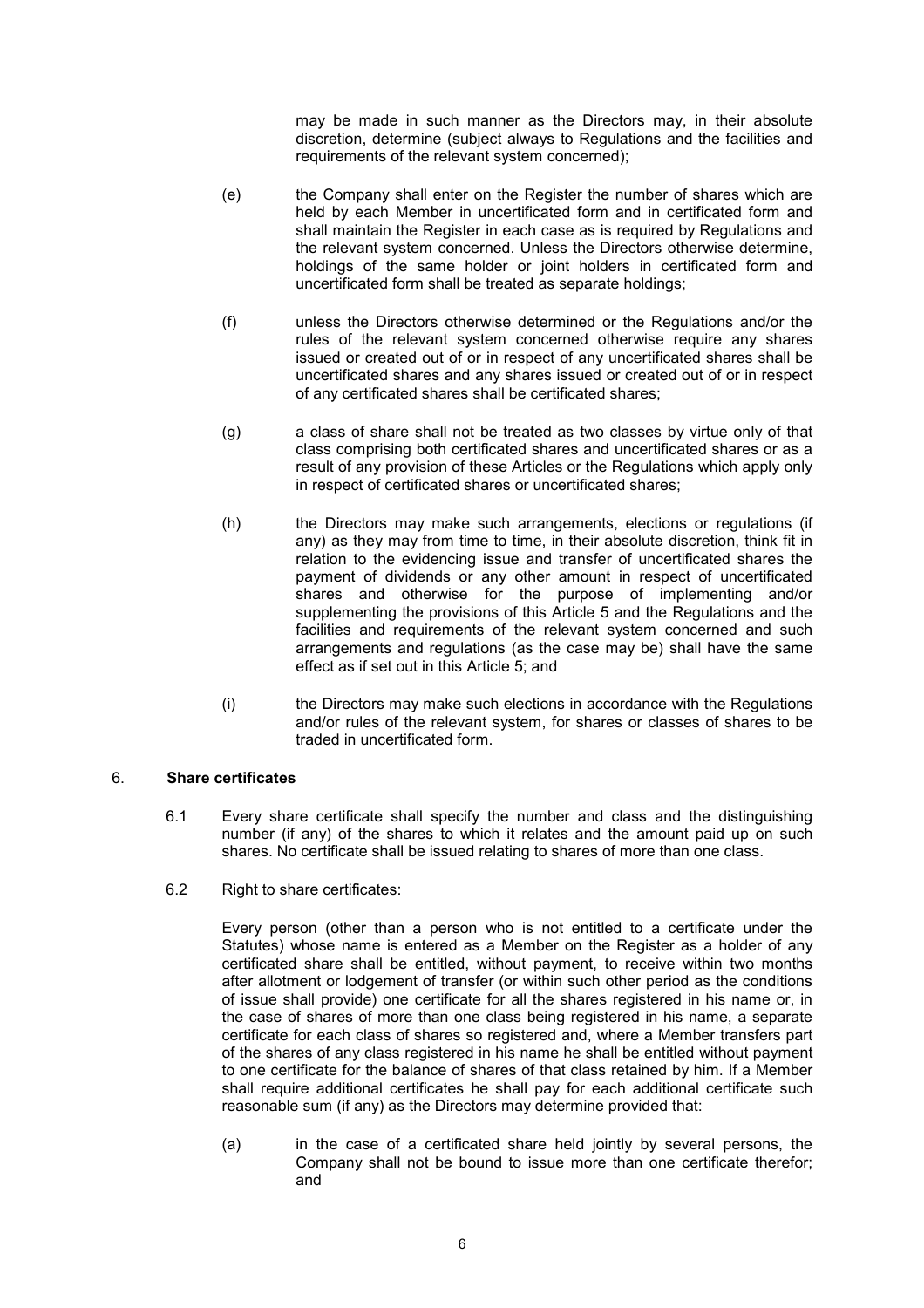- (b) the delivery of a certificate for a certificated share to one of several joint holders shall be sufficient delivery to all; and
- (c) no certificate shall be issued relating to certificated shares of more than one class.
- 6.3 Replacement of share certificates:
	- (a) If any certificate be defaced or worn out then upon delivery of such certificate to the Directors they may order the same to be cancelled and may issue a new replacement certificate in lieu thereof; and if any certificate is lost or destroyed, then upon providing satisfactory proof to the Directors and on such indemnity with or without security as the Directors deem adequate, being given, a new replacement certificate shall be given to the party entitled to such lost or destroyed certificate.
	- (b) Every certificate issued pursuant to Article 6.3(a) shall be issued without payment, but there shall be paid to the Company such exceptional out-ofpocket expenses of the Company in connection with the request (including, without limitation, the investigation of such request and the preparation and execution of any such indemnity or security) as the Directors may determine.

# 7. Variation of rights

7.1 Variation of class rights:

If at any time the share capital is divided into different classes of shares, the rights attached to any class or any of such rights may, subject to the provisions of the Statutes, whether or not the Company is being wound up, be modified, abrogated or varied with the consent in writing of the holders of at least three-quarters in nominal value of the issued shares of that class, (excluding any shares of that class held as treasury shares) or with the sanction of a special resolution passed at a separate general meeting of the holders of the shares of that class.

- 7.2 Separate general meetings:
	- (a) To every such separate general meeting the provisions of Chapter 3 of Part 13 of the 2006 Act (excluding Sections 303 to 306) and the provisions of these Articles relating to general meetings shall, mutatis mutandis, so far as applicable apply, subject to the following provisions namely:
		- (i) the necessary quorum at any such meeting, other than an adjourned meeting, shall be two persons present holding or representing by proxy at least one-third in nominal value of the issued shares of the class in question (excluding any shares of that class held as treasury shares), and at an adjourned meeting one person present holding shares of the class in question or his proxy;
		- (ii) any holder of shares of the class in question present in person or by proxy may demand a poll; and
		- (iii) every holder of shares of the class in question present in person or by proxy shall be entitled on a poll to one vote for every share of that class held by him, and no vote shall be given except in respect of a share of that class so held.
	- (b) For the purpose of Article 7.2(a) above, where a person is present by person or proxies, he is treated as holding only the shares in respect of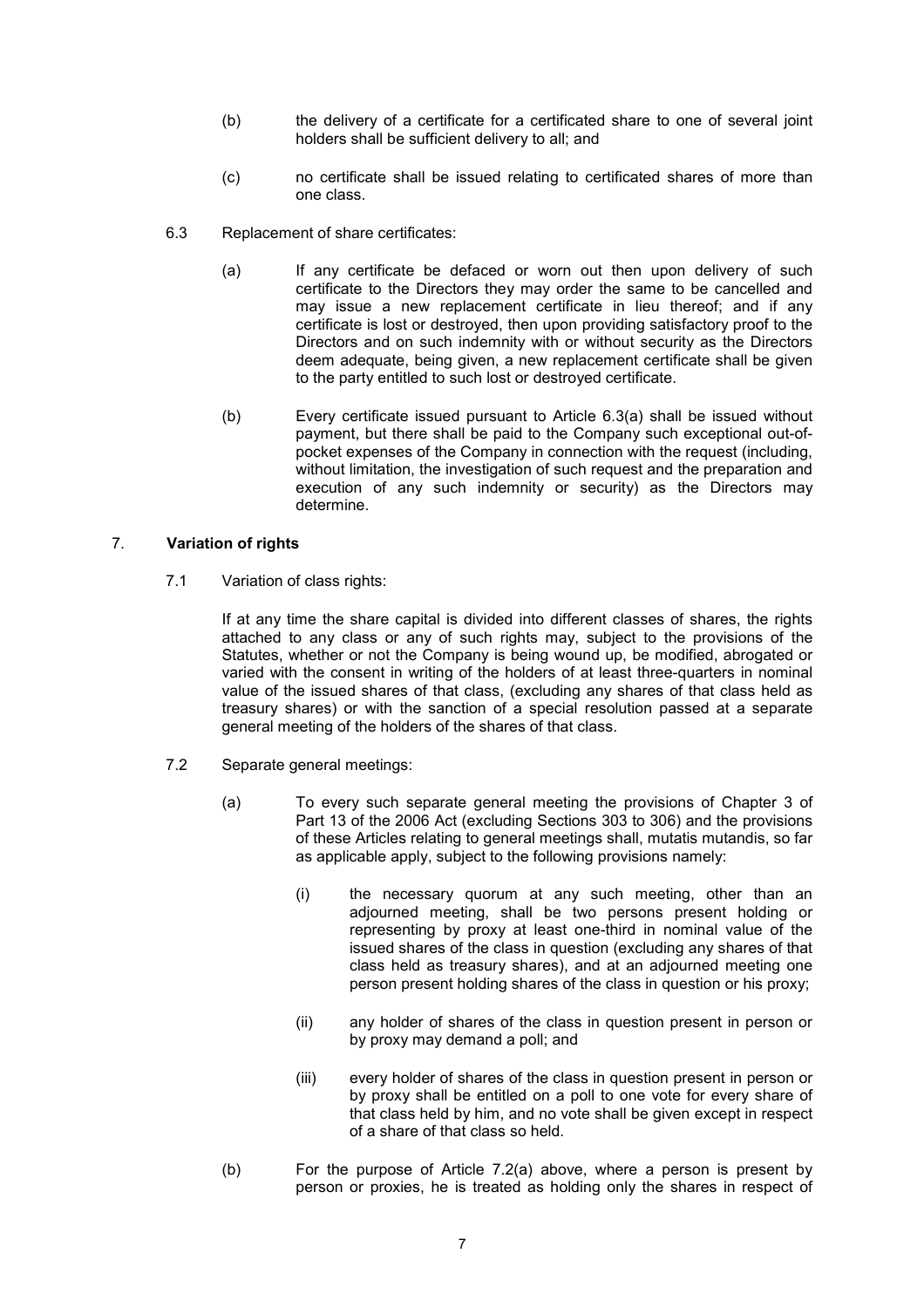which those proxies are authorised to exercise voting rights.

- (c) No Member other than a Director shall be entitled to notice of or to attend the meeting unless he is a holder of the shares of the class in question.
- (d) The provisions of this Article 7.2 shall apply to the variation or abrogation of the special rights attached to some only of the shares of any class as if each group of shares of the class differently treated formed a separate class and their special rights were to be varied.
- 7.3 Issue of further shares:

The rights attached to any class of shares shall, unless otherwise expressly provided by the terms of issue of the shares of that class or by the terms upon which such shares are for the time being held, be deemed not to be modified, abrogated or varied by (a) the creation or issue of further shares ranking pari passu with such shares or (b) the purchase or redemption by the Company of any of its own shares in accordance with the Statutes and these Articles.

# 8. Calls on shares

8.1 Calls:

The Directors may, subject to the terms of allotment of relevant shares, from time to time make such calls upon the Members as they may determine in respect of any moneys unpaid on their shares (whether on account of the nominal value of the shares or by way of premium) and each Member shall (subject to the Company serving on him at least 14 clear days notice specifying the time or times and place of payment) pay to the Company at the time or times and place so specified the amount called on his shares. A call may be revoked or postponed, in whole or in part, as the Directors may determine. A person upon whom a call is made shall remain liable for all calls made upon him notwithstanding the subsequent transfer of the shares in respect of which the call was made.

8.2 Payment on calls:

A call shall be deemed to have been made at the time when the resolution of the Directors authorising the call was passed and may be required to be paid by instalments.

8.3 Liability of joint holders:

The joint holders of a share shall be jointly and severally liable to pay all calls in relation to such shares.

8.4 Interest due on non-payment:

If a sum payable in respect of any call or instalment is not paid on or before the day appointed for payment, the person from whom it is due shall pay interest on the sum at such rate, not exceeding by more than 5 percentage points the base lending rate mostly recently set by the Monetary Policy Committee of the Bank of England in connection with its responsibilities under Part 2 of the Bank of England Act 1998, as the Directors may determine from the day appointed for the payment until the sum is paid, and all expenses that may have been incurred by the Company by reason of such non-payment; but the Directors may, if they think fit, waive all or part of the payment of such interest and expenses.

8.5 Non-payments of calls: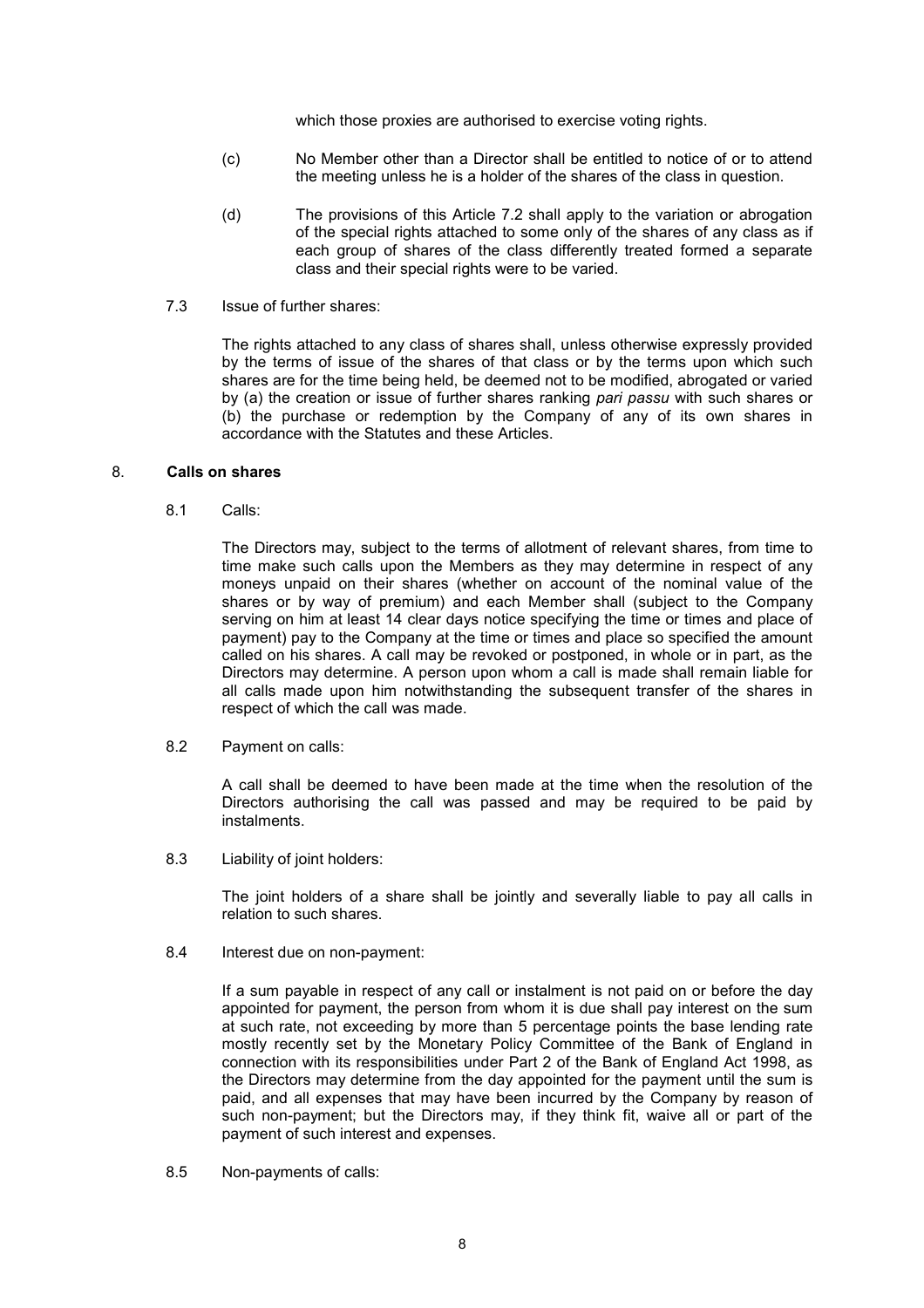Any sum which by the terms of issue of a share becomes payable on allotment or at any fixed date, whether on account of the nominal value of the share or by way of premium, shall for the purposes of these Articles be deemed to be a call duly made and payable on the date on which by the terms of issue the same becomes payable, and in case of non-payment all the relevant provisions of these Articles as to payment of interest and expenses, forfeiture or otherwise shall apply as if such sum had become payable by virtue of a call duly made and notified.

8.6 Power to differentiate:

The Directors may, on the issue of shares, make arrangements for a difference between the allottees or holders of such shares in the amounts of calls to be paid and in the times of payment of such calls.

8.7 Payment of calls in advance:

The Directors may, if they choose to, receive from any Member willing to advance the same all or any part of the moneys, whether on account of the nominal value of the shares or by way of premium, uncalled and unpaid upon any shares held by him; and upon all or any of the moneys so paid in advance the Directors may (until the same would, but for such advance, become presently payable) pay interest at a rate, not exceeding (unless the Company in general meeting shall otherwise direct) by more than 5 percentage points the base lending rate mostly recently set by the Monetary Policy Committee of the Bank of England in connection with its responsibilities under Part 2 of the Bank of England Act 1998, as may be agreed upon between the Directors and the Member paying such moneys in advance. The Directors may at any time on giving not less than three months' notice in writing to such Member repay to him the amount by which any such advance exceeds the amount actually called upon the shares.

#### 9. Forfeiture

9.1 Notice if call or instalment not paid:

If any Member fails to pay the whole or any part of any call or instalment of a call on or before the day appointed for payment, the Directors may, at any time after such day, during such time as any part of such call or instalment remains unpaid, serve a notice on him, or on a person entitled by transmission to the shares in respect of which the call was made, requiring him to pay so much of the call or instalment as is unpaid, together with any interest which may have accrued and any expenses incurred by the Company by reason of such non-payment.

9.2 Form of notice:

The notice shall name a further day (not earlier than the expiration of 14 clear days from the date of service of the notice) on or before which, and the place where, such call or instalment and such interest and expenses referred to in the notice are to be paid. The notice shall also state that in the event of non-payment at or before the time and at the place appointed, the shares in respect of which such call or instalment is payable will be liable to be forfeited.

9.3 Forfeiture for non-compliance:

If the requirements of any notice referred to in Article 9.1 are not complied with, any share in respect of which such notice has been given may at any time after the relevant time stated in the notice, before the payment required by the notice has been made, be forfeited by a resolution of the Directors to that effect. Such forfeiture shall extend to all dividends declared and other moneys payable in respect of the shares so forfeited and not actually paid before such forfeiture. Forfeiture shall be deemed to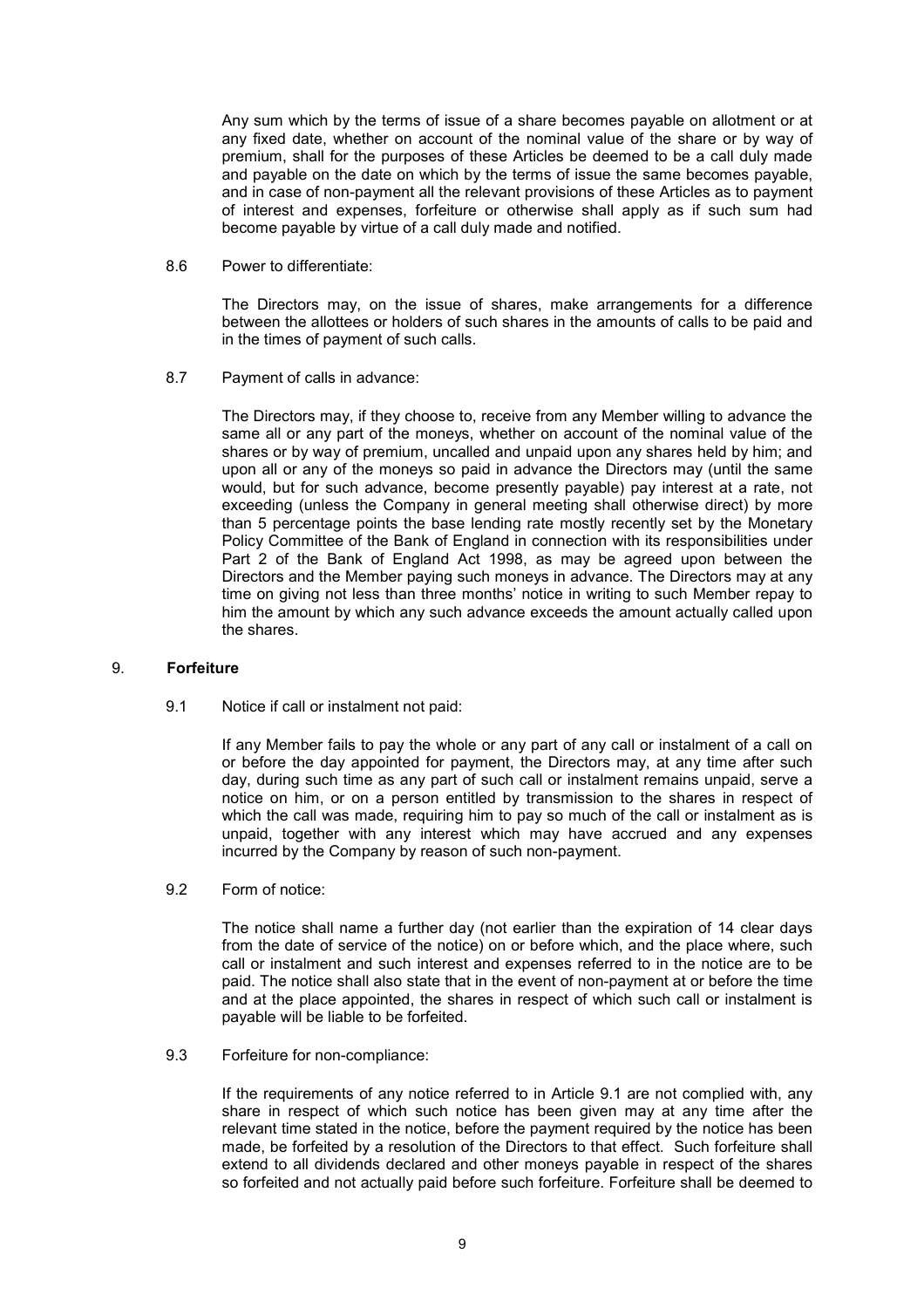occur at the time of the passing of the said resolution of the Directors. The Directors may accept a surrender of any share liable to be forfeited pursuant to this Article upon such terms and conditions as they think fit.

9.4 Notice after forfeiture:

When any share has been forfeited notice of the forfeiture shall be served upon the person who was before forfeiture the holder of the share, or any person entitled to the share by transmission, and an entry of the forfeiture or surrender, with the date thereof, shall forthwith be made in the Register, but no forfeiture or surrender shall be invalidated by any failure to give such notice or make such entry.

9.5 Disposal of forfeited shares:

A share which has been forfeited or surrendered shall be deemed to be the property of the Company, and may be sold, re-allotted or otherwise disposed of either to the person who was before forfeiture or surrender the holder thereof or entitled thereto or to any other person in such manner, either subject to or discharged from all calls made or instalments due prior to the forfeiture or surrender, as the Directors may choose PROVIDED ALWAYS that (i) the Company shall not exercise any voting rights in respect of such share; and (ii) any such share not validly disposed of within a period of three years from the date of its forfeiture or surrender shall at the end of such three year period be cancelled in accordance with the provisions of the Statutes. For the purpose of giving effect to any sale or other disposition pursuant to this Article the Directors may authorise some person to transfer the share so sold or otherwise disposed of to, or in accordance with the directions of, the purchaser, or other person becoming entitled, to such shares.

9.6 Annulment of forfeiture:

The Directors may, at any time before any share which has been forfeited or surrendered is cancelled or sold, re-allotted or otherwise disposed of, annul the forfeiture or surrender upon such terms as they determine.

9.7 Continuing liability:

Any person whose shares have been forfeited or surrendered shall cease to be a Member in respect of those shares and shall surrender to the Company for cancellation the certificate for the forfeited or surrendered shares, but shall, notwithstanding such forfeiture or surrender, remain liable to pay to the Company all outstanding moneys which, at the date of the forfeiture or surrender, were presently payable by him to the Company in respect of the shares, together with interest thereon at such rate, not exceeding 15 per cent. per annum, as the Directors may determine from the time of forfeiture or surrender until the time of payment, but his liability shall cease if and when the Company shall have received payment in full of all such moneys in respect of the shares, together with any interest payable. The Directors may choose to waive the payment of all or part of any interest. The Company may enforce payment of such moneys without being under any obligation to make any allowance for the value of the shares forfeited or surrendered or for any consideration received on their disposal.

#### 10. Lien

10.1 Lien on shares not fully paid:

The Company shall have a first and paramount lien on every share (not being a fully paid share) for all moneys (whether presently payable or not) called or payable at a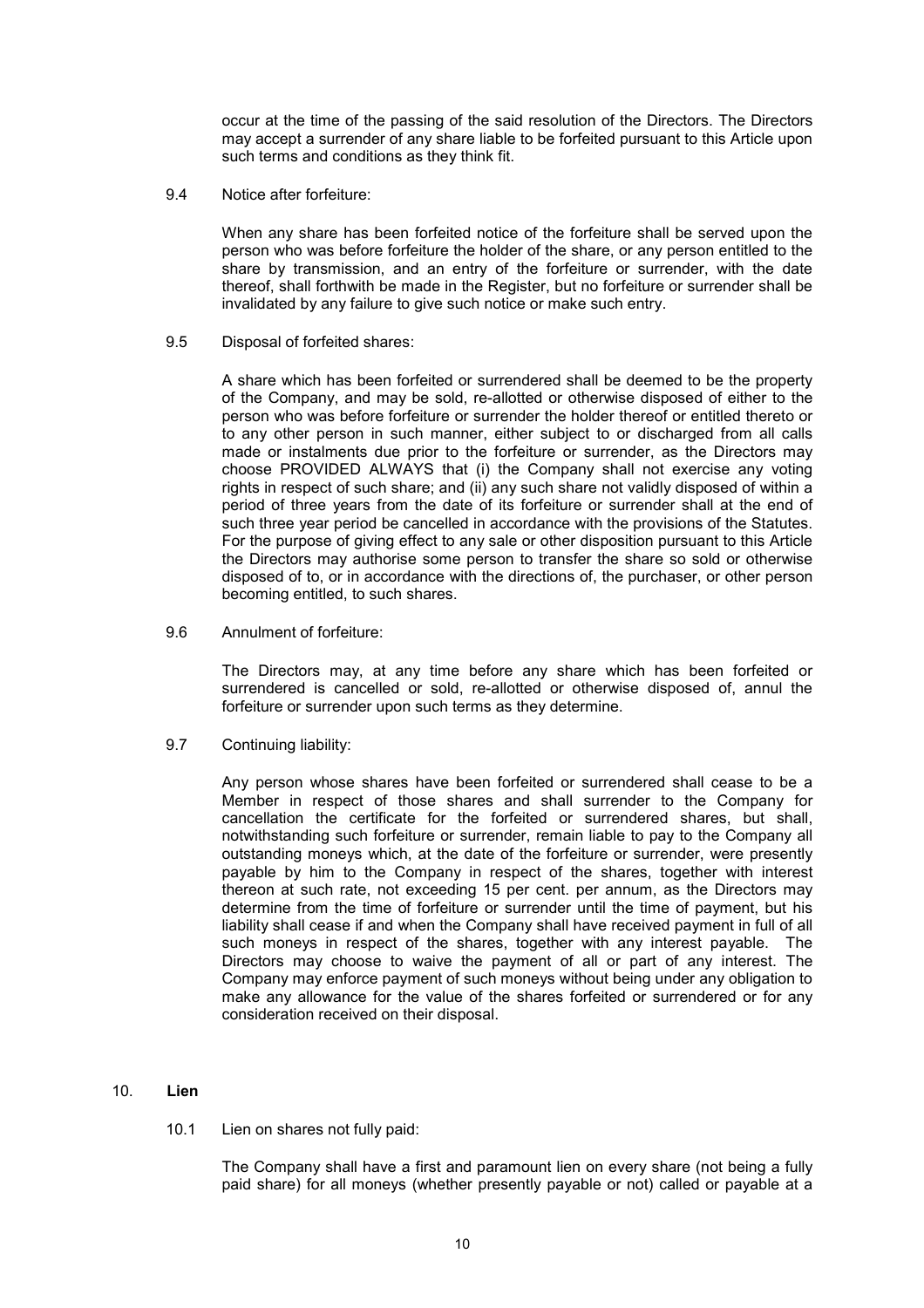fixed time in respect of such share. The Directors may at any time waive any lien which has arisen and may declare any share to be wholly or in part exempt from the provisions of this Article. The Company's lien, if any, on a share shall extend to all amounts payable in respect of it.

10.2 Enforcement of lien by sale:

The Company may sell in such manner as the Directors consider appropriate, any shares on which the Company has a lien, but no sale shall be made unless a sum in respect of which the lien exists is presently payable, nor until the expiration of 14 clear days after a notice in writing, stating and demanding payment of the sum presently payable, and giving notice of intention to sell in default of such payment, has been given to the registered holder for the time being of the share, or the person entitled thereto by reason of his death or bankruptcy or otherwise by operation of law.

10.3 Application of sale proceeds:

The net proceeds of a sale under Article 10.2, after payment of the associated costs of such sale, shall be received by the Company and applied in or towards satisfaction of the sum in respect of which the lien exists as is presently payable. The residue (if any) shall (subject to a like lien for sums not presently payable as existed upon the shares before the sale) on surrender, of the certificate for the share sold, be paid to the person entitled to the shares at the date of sale. The purchaser shall be registered as the holder of the shares and he shall not be bound to see to the application of the purchase money, nor shall his title to the shares be effected by any irregularity or invalidity in the proceeds in reference to the sale. Every Director of the Company is hereby authorised to execute on behalf of the registered holder a transfer of such shares to the purchaser.

10.4 Statutory declaration:

A statutory declaration in writing that the declarant is a Director or the Secretary of the Company, and that a share has been duly forfeited or surrendered or sold to satisfy a lien of the Company on a date stated in the declaration, shall be conclusive evidence of the facts stated in such statutory declaration against all persons claiming to be entitled to the share.

# 11. Transfer of shares

11.1 Execution of transfer:

The instrument of transfer of any certificated share in the Company shall be signed by or on behalf of the transferor (and, in the case of a share which is not fully paid, shall be signed by or on behalf of the transferee). In relation to the transfer of any share (whether a certificated or an uncertificated share) the transferor shall be deemed to remain the holder of the share until the name of the transferee is entered in the Register of such share. All instruments of transfer, when registered, may be retained by the Company.

- 11.2 Form of transfer:
	- (a) All transfers of certificated shares shall be effected by an instrument in writing in the usual or common form or any other form which the Directors may approve, but need not be under seal. Provided that every transfer by a corporation shall be under seal or shall be signed by one director and the secretary or by two directors and expressed to be executed by the company, unless the Directors shall in their absolute discretion decide to recognise a transfer under hand by a person duly authorised to sign on behalf of the corporation. Shares of different classes shall not be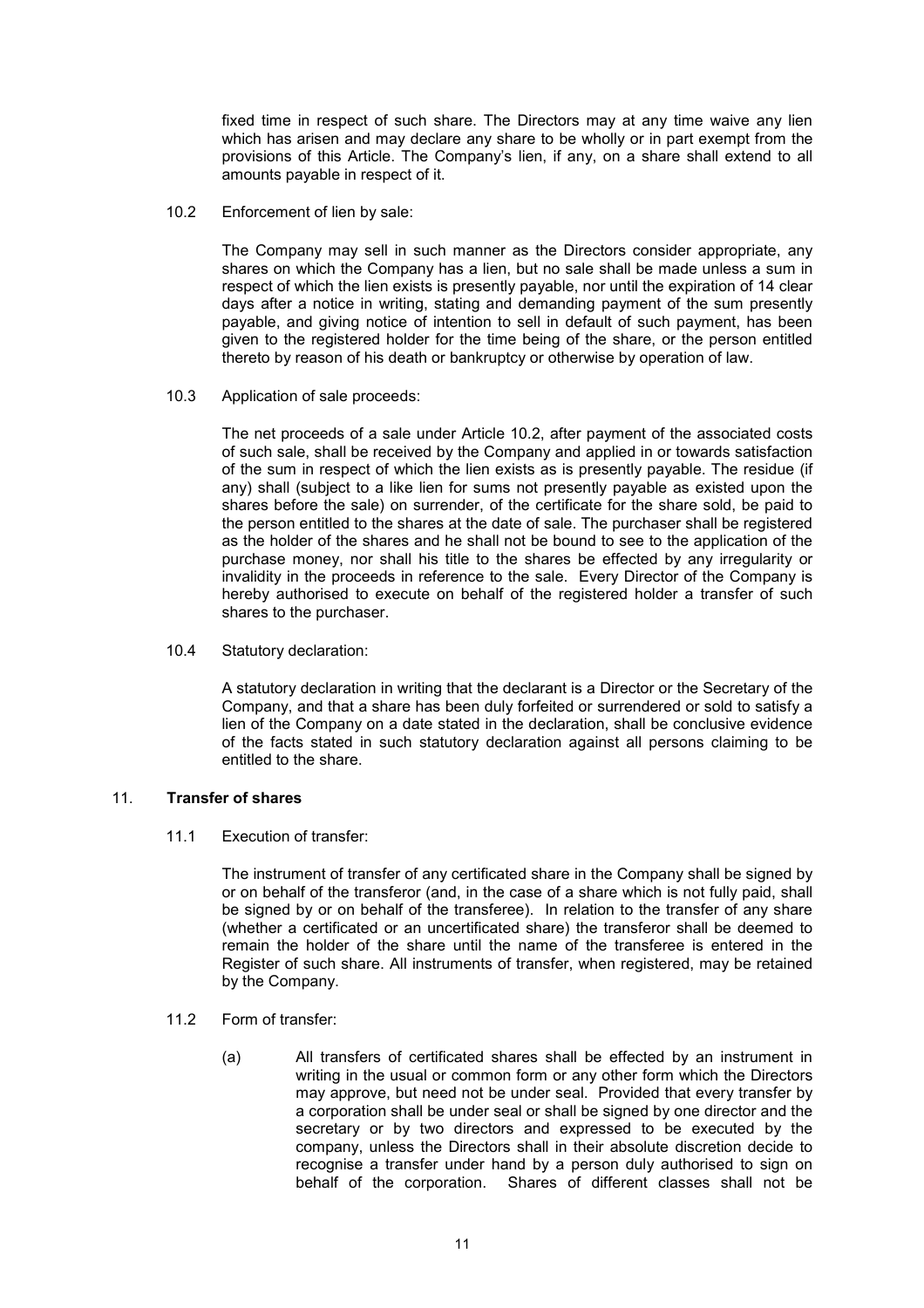transferred by the same instrument of transfer without the consent of the Directors.

- (b) Subject to Article 5.2(b), the registration of title to and transfer of any uncertificated shares shall be effected in accordance with the Regulations and the rules of any relevant system and there shall be no requirement for a written instrument of transfer or the production of a certificate for the share to be transferred.
- (c) The Directors shall have the power to implement such procedures as they may choose and as may accord with the Regulations for the recording and transferring of title to shares and securities in uncertificated form and for the regulation of those proceedings and the persons responsible for or involved in their operation.
- 11.3 Right to decline registration:

The Directors may, in their absolute discretion and without assigning any reason refuse to register any transfer of any share which is not a fully paid share (whether certificated or uncertificated). The Directors may likewise refuse to register any transfer of any share (whether certificated or uncertificated), whether fully paid or not, in favour of more than four persons jointly. The Directors shall also refuse to register any transfer of a share (whether certificated or uncertificated), whether fully paid or not, made in breach of the provisions of Article 12.1. For all purposes of these Articles relating to the registration of transfers of shares, the renunciation of the allotment of any shares by the allottee in favour of some other person shall be deemed to be a transfer and the Directors shall have the same powers of refusing to give effect to such a renunciation as if it were a transfer.

11.4 Further rights to decline registration:

The Directors may decline to register any transfer of a certificated share unless:

- (a) the instrument of transfer is left at the Office, or at such other place as the Directors may from time to time determine, accompanied by the certificate(s) of the shares to which it relates and such other evidence as the Directors may reasonably require to show the right of the transferor to make the transfer (and, if the instrument of transfer is executed by some other person on his behalf, the authority of that person so to do); and
- (b) the instrument of transfer is in respect of only one class of share; and
- (c) in the case of a transfer to joint holders, the number of joint holders to whom the share is to be transferred does not exceed four.
- 11.5 Notice of refusal:

If the Directors refuse to register a transfer they shall in the case of certificated shares, within two months after the date on which the transfer was lodged with the Company, send to the transferee notice of the refusal and (except in the case of fraud) return to him the instrument of transfer, or in the case of uncertificated shares, notify such person as may be required by the Regulations and the requirements of the relevant system concerned.

All instruments of transfer which are registered may be retained by the Company.

11.6 No fee for registration: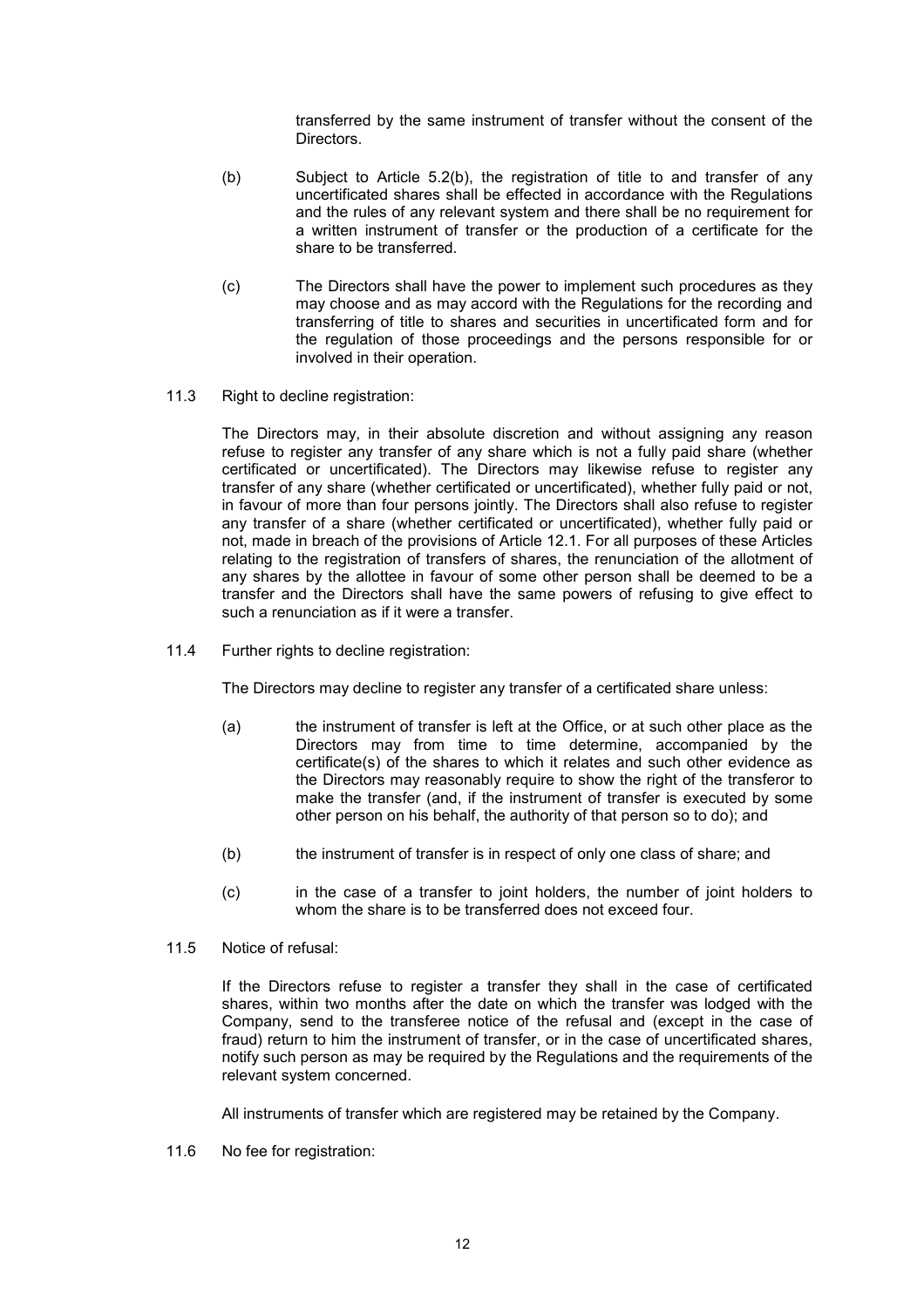No fee shall be charged by the Company on the registration of any instrument of transfer, probate, letters of administration, certificate of death or marriage, power of attorney, stop notice or other document or instruction relating to or affecting the title to any shares or otherwise for making any entry in the Register affecting the title to any shares.

# 12. Transmission of shares

# 12.1 Transmission on death:

If a Member dies the survivor or survivors where the deceased was a joint holder, and the legal personal representatives of the deceased where he was a sole or only surviving holder, shall be the only persons recognised by the Company as having any title to his interest in the shares; but nothing in this Article shall release the estate of a deceased Member (whether sole or joint) from any liability in respect of any share which had been solely or jointly held by him.

12.2 Person entitled by transmission:

Subject to any other provisions of these Articles, any person becoming entitled to a share in consequence of the death or bankruptcy of a Member or otherwise by operation of law may, upon producing such evidence as the Directors may properly require and subject to the remainder of this Article 12, elect either to be registered himself as holder of the share or to have some person nominated by him registered as the transferee of the share, but the Directors shall, in either case, have the same right to decline or suspend registration as they would have had in the case of a transfer of the share by the Member registered as the holder of any such share before his death or bankruptcy or other event (as the case may be). Where the entitlement of a person to a certificated share in consequence of the death or bankruptcy of a Member or of any other event giving rise to its transmission by operation of law is proved to the satisfaction of the Directors, the Directors shall within two months ensure the entitlement of that person is noted in the Register.

12.3 Restrictions on election:

Subject to any other provisions of these Articles, if the person becoming entitled to a share shall elect to be registered himself, he shall give to the Company a notice in writing signed by him to that effect. If he elects to have another person registered and the share is a certificated share, he shall execute a transfer of the share to that person. If he elects to have himself or another person registered and the share is an uncertificated share, he shall take any action as is required by the Directors. All the limitations, restrictions and provisions of these Articles relating to the right to transfer and the registration of transfers of shares shall be applicable to any notice or transfer as if the death or bankruptcy of the Member or other event had not occurred and the notice or transfer were a transfer signed by the Member registered as the holder of any such share.

12.4 Right of persons entitled by transmission:

Subject to any other provisions of these Articles, a person becoming entitled to a share by reason of the death or bankruptcy of the holder or otherwise by operation of law shall, upon supplying to the Company such evidence as the Directors may reasonably require to show his title to the share have the rights to which he would, be entitled if he were the registered holder of the share, except that he shall not, before being registered as a Member in respect of the share, be entitled in respect of it to attend or vote at meetings of the Company (including meetings of the holders of any class of shares in the Company), PROVIDED ALWAYS that the Directors may at any time give notice requiring any such person to elect either to be registered himself or to transfer the share, and, if the notice is not complied with within such period (being not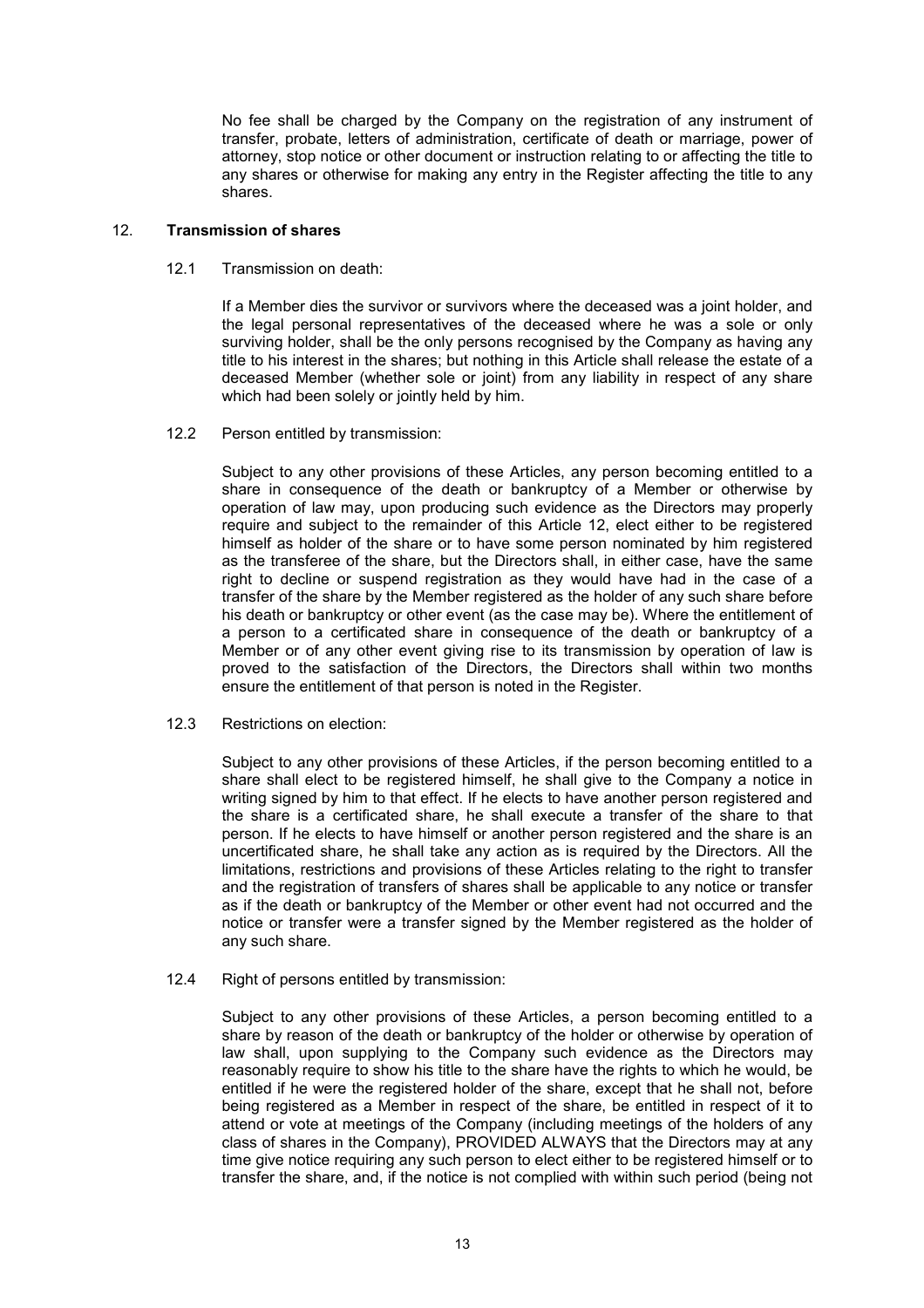less than 42 days), the Directors may after such time withhold payment of all dividends, bonuses or other moneys payable in respect of the share until the requirements of the notice have been complied with.

# 13. Untraced shareholders

13.1 Power to sell:

The Company shall be entitled to sell, at the best price reasonably obtainable at the time of sale, any certificated share of a Member or any share to which a person is entitled by transmission if and provided that:

- (a) for a period of 12 years no cheque, warrant or order sent by the Company in the manner authorised by these Articles in respect of the share in question has been cashed and no communication has been received by the Company from the Member or the person entitled by transmission; provided that, in such period of 12 years, the shares have been in issue either in certificated or uncertificated form and at least three dividends whether interim or final on or in respect of the share in question have become payable and no such dividend during that period has been claimed; and
- (b) the Company has given notice of its intention to sell such share, on or after expiration of the period of 12 years, by posting an advertisement in both a national newspaper and a newspaper circulating in the area in which either
	- (i) the last known address of the member; or
	- (ii) the address at which service of notices may be effected in accordance with the provisions of these Articles is located;

(but such advertisements need not refer to the names of the holder(s) of the share or identify the share in question); and

- (c) the Company has not, during the further period of three months after the publication of such advertisements and prior to the exercise of the power of sale, received any communication from the Member or person entitled by transmission; and
- (d) if the shares are listed, traded or dealt in on a recognised investment exchange as defined in the Financial Services and Markets Act 2000, a market operated by PLUS Markets plc, AIM operated by the London Stock Exchange plc, or any other stock exchange outside the United Kingdom on which the Company's shares are normally traded, the Company has given notice in writing (if so required) to such stock exchange of its intention to sell such share.
- 13.2 Power to sell further shares:

If, during any 12 year period or three month period referred to Article 13.1, further shares have been issued in respect of those held at the beginning of such 12 year period or of any previously issued during such periods and all the other requirements of such Article have been satisfied in respect of the further shares, the Company may also sell such further shares.

13.3 Authority to effect sale:

To give effect to any sale pursuant to Articles 13.1 and 13.2, the Directors may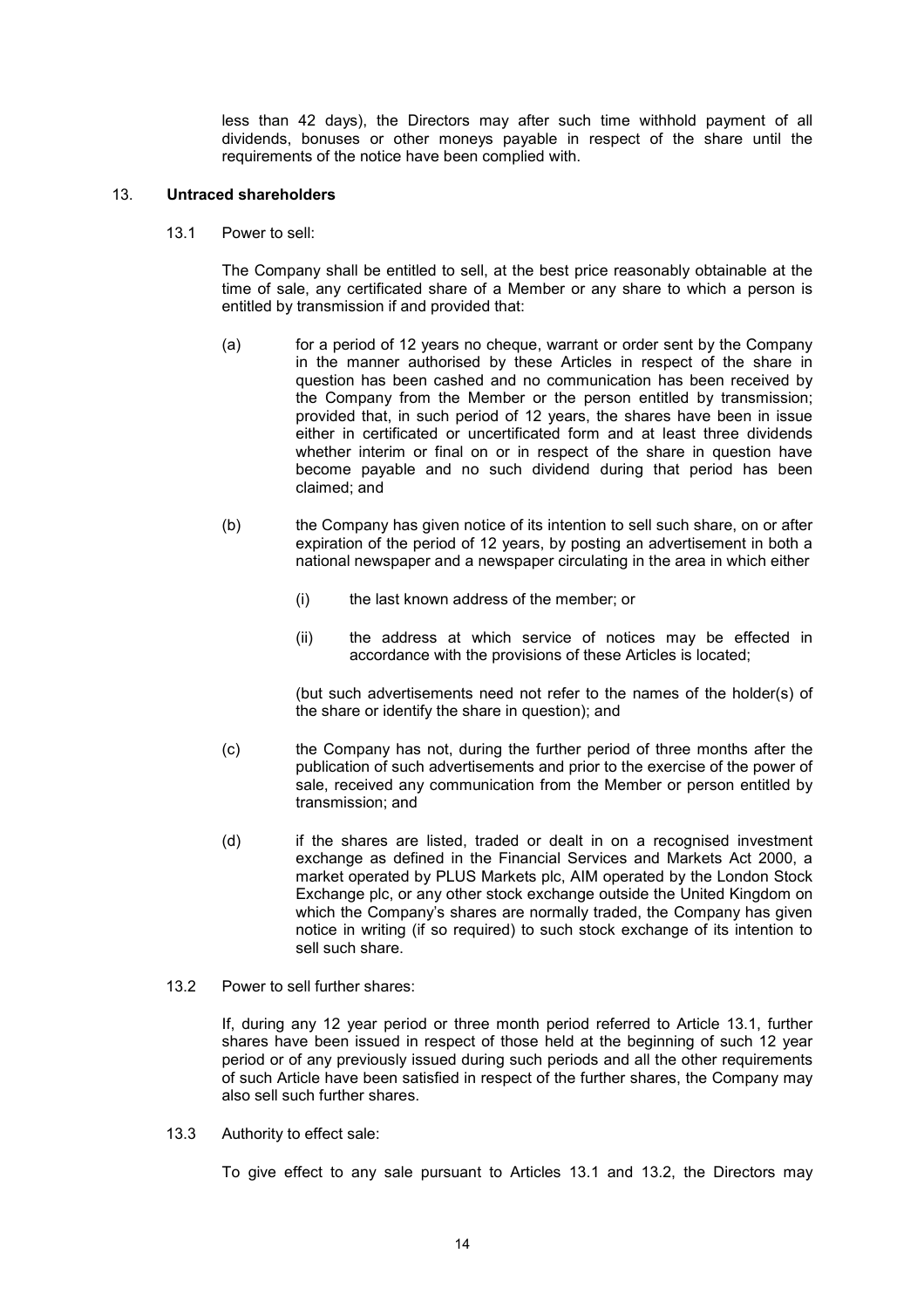authorise any person to execute as transferor an instrument of transfer of the said share and such instrument of transfer shall be as effective as if it had been executed by the registered holder of or person entitled by transmission to such share. The transferee shall not be bound to see to the application of the purchase moneys and the title of the transferee shall not be affected by any irregularity or invalidity in the proceedings relating to the transfer. The net proceeds of sale shall belong to the Company which shall be obliged to account to the former Member or other person previously entitled to such shares for an amount equal to such proceeds (subject to a demand to account therefore being received by the Company within 12 years of the date of such sale) and shall enter the name of such former Member or other person in the books of the Company as a creditor for such amount. No trust shall be created in respect of the debt, no interest shall be payable in respect of the same and the Company shall not be required to account for any money earned on the net proceeds, which may be employed in the business of the Company or invested in such investments (other than shares of the Company or its holding company (if any)) as the Directors may choose.

#### 13.4 Prescription:

If either (i) on two consecutive occasions cheques, warrants or orders in payment of dividends or other moneys payable in respect of any share have been sent through the post or otherwise in accordance with the provisions of these Articles but have been returned undelivered or left uncashed during the periods for which the same are valid or any transfer by bank or other funds transfer system has not been satisfied; or (ii) following one such occasion reasonable enquiries have failed to establish any new address of the registered holder; the Company need not following such occurrences despatch further cheques, warrants or orders and need not transfer any sum (as the case may be) in payment of dividends or other moneys payable in respect of the share in question until the Member or the first named of joint holders on the register or other person entitled thereto has contacted the Company and supplied in writing to the Office an address for the purpose.

#### 14. Alteration of capital

14.1 Consolidation and sub-division:

The Company may by ordinary resolution:

- (a) consolidate and divide all or any of its share capital into shares of larger amount than its existing shares; and
- (b) subject to the Statutes, sub-divide its existing shares, or any of them, into shares of smaller amount, provided that:
	- (i) in the sub-division the proportion between the amount paid and the amount, if any, unpaid on each reduced share shall be the same as it was in the case of the share from which the reduced share is derived; and
	- (ii) the resolution sub-dividing any share may determine that as between the resulting shares one or more of such shares may be given a preference or advantage or may be subject to any restriction as regards dividend, capital, voting or otherwise over the others or any other of such shares.

#### 14.2 Fractions:

Upon any consolidation of fully paid shares into shares of larger nominal amount, the Directors may settle any difficulty which may arise with regard thereto as they think fit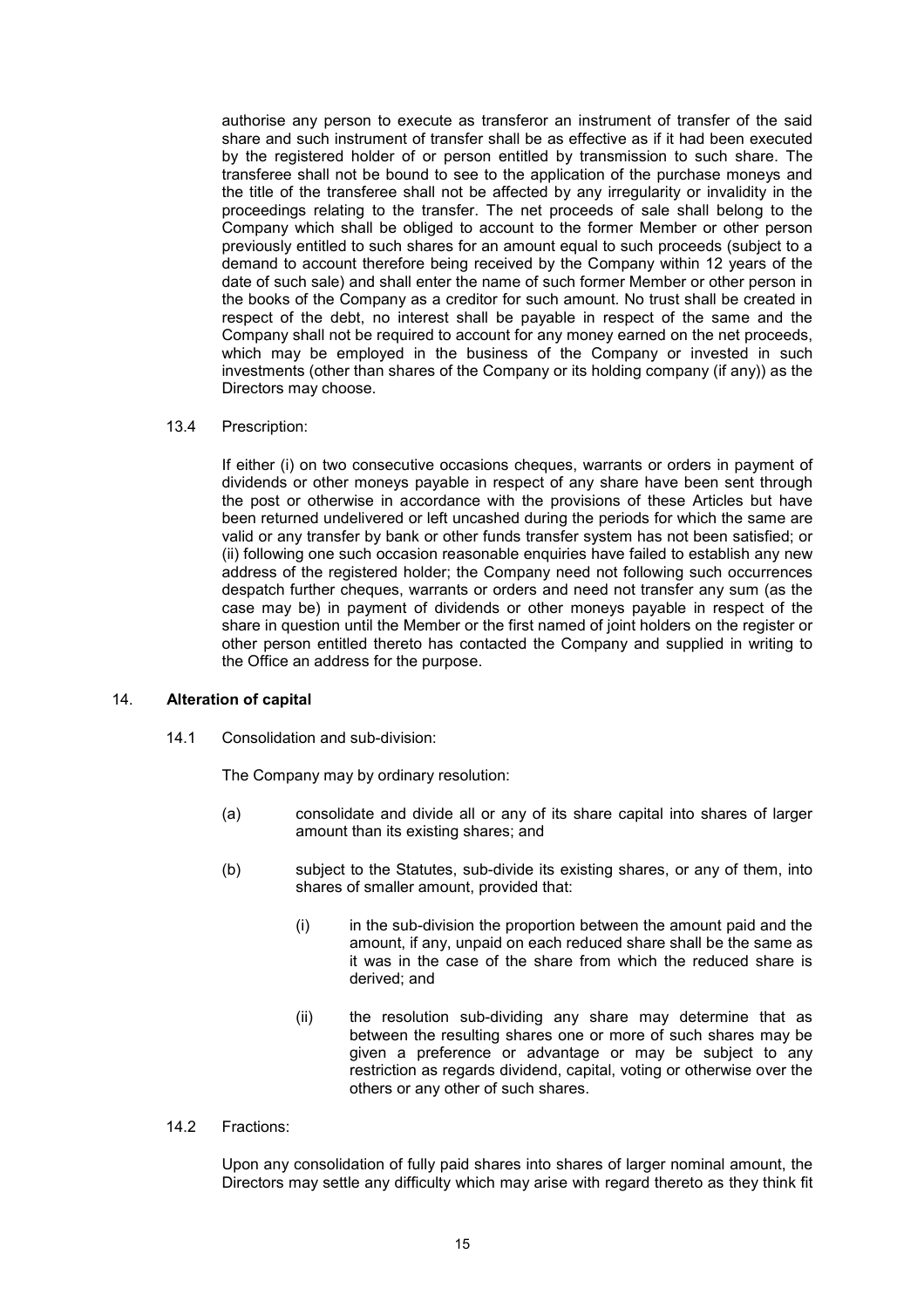and in particular (but without prejudice to the generality of the foregoing) may as between the holders of shares so consolidated determine which shares are consolidated into each consolidated share and that any shares registered in the name of one holder or joint holders may be consolidated with shares registered in the name of another holder or other joint holders.

Subject to any direction by the Company in general meeting, whenever as the result of any consolidation or sub-division of shares Members of the Company are entitled to any issued shares of the Company in fractions, the Directors may deal with such fractions as they choose and in particular may sell the shares to which Members are so entitled in fractions for the best price reasonably obtainable to any person (including, subject to the provisions of the Statutes, the Company) and pay and distribute to and amongst the Members entitled to such shares in due proportions the net proceeds of the sales of such shares provided that, where the net proceeds in respect of any holding do not exceed £1, such proceeds may be retained for the benefit of the Company. For the purpose of giving effect to any such sale the Directors may, in respect of certificated shares, nominate any person to execute a transfer of the shares sold on behalf of the Members so entitled to, or, in respect of uncertificated shares nominated any person to transfer such shares in accordance with the facilities and requirements of the relevant system concerned, or in either case, as directed by the purchaser, and may cause the name of the transferee(s) to be entered in the Register as the holder(s) of the shares as certificated shares comprised in any such transfer, and such transferee(s) shall not be bound to see to the application of the purchase money nor shall such transferee(s) title to the shares be affected by any irregularity or invalidity in the proceedings in reference to the sale.

14.3 Reduction of capital:

Subject to the provisions of the Statutes, the Company may by special resolution reduce its share capital, any capital redemption reserve and any share premium account or any other undistributable reserve in any way.

#### 15. General Meetings

15.1 Annual General Meeting:

The Company shall in accordance with the Statutes hold a general meeting as its annual general meeting. The annual general meeting shall be held at such time and place as the Directors shall appoint.

15.2 General Meetings:

All general meetings other than annual general meetings shall be called general meetings.

15.3 Convening of General Meetings:

The Directors may, whenever they choose to do so, convene a general meeting, and general meetings shall also be convened on such requisition, or, in default, may be convened by such requisitionists, as provided by the Statutes. If at any time there are not within the United Kingdom sufficient Directors capable of acting to form a quorum the Directors in the United Kingdom capable of acting may convene a general meeting in the same manner as nearly as possible as that in which meetings may be convened by the Directors.

#### 16. Notice of General Meetings

16.1 Length of notice: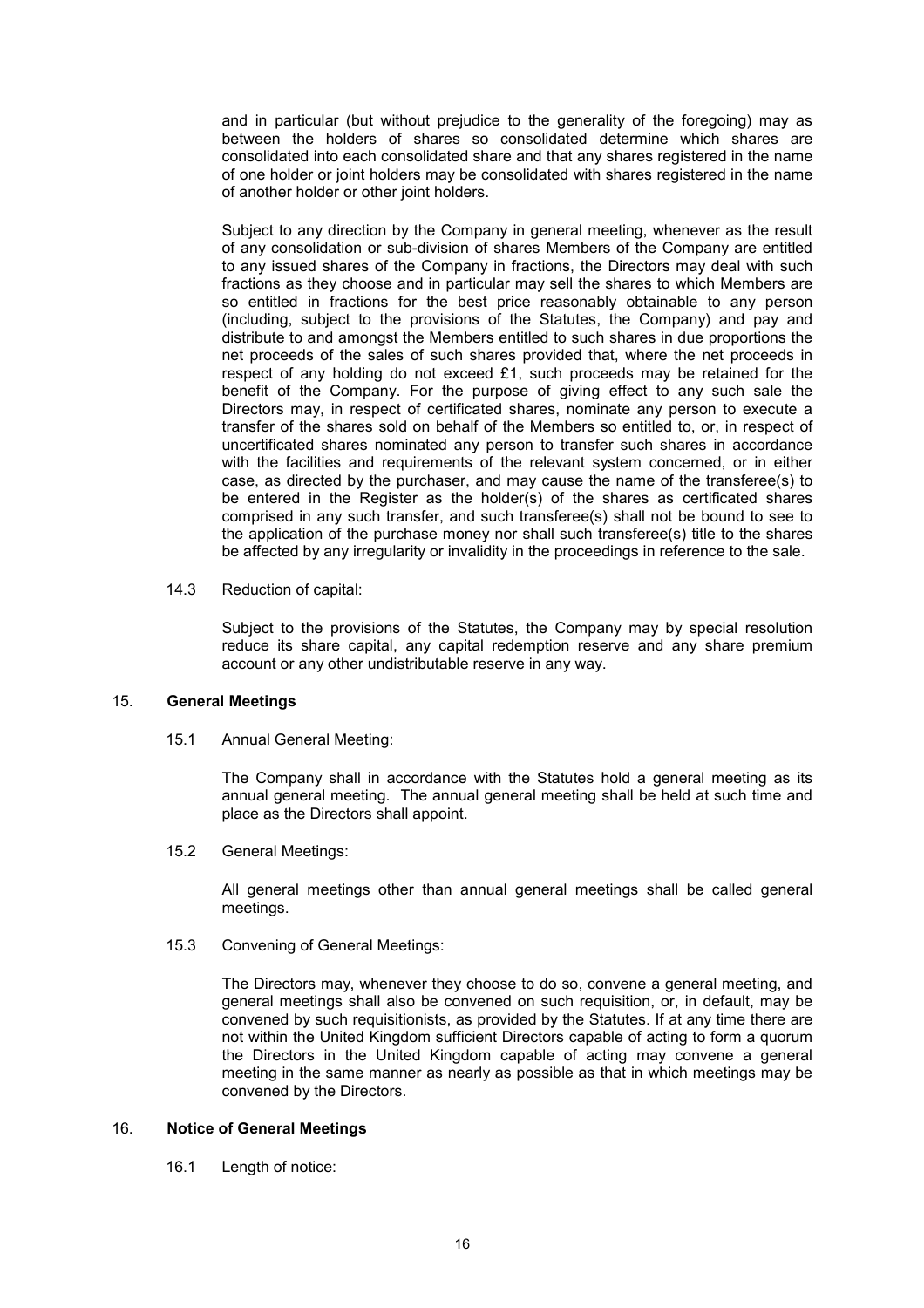(a) An annual general meeting shall be called by not less than 21 clear days' notice in writing, and a meeting of the Company other than an annual general meeting shall be called by not less than 14 clear days' notice in writing. The notice shall specify the place, the day and the time of meeting and, in the case of any special business, the general nature of that business. It shall be given, in the manner prescribed by these Articles or in such other manner, if any, as may be prescribed by the Statutes or by the Company in general meeting, to such persons as are entitled to receive such notices from the Company and shall comply with the provisions of the Statutes as to informing Members of their right to appoint proxies. A notice calling an annual general meeting shall specify the meeting as such and a notice convening a meeting to pass a special resolution shall specify the intention to propose the resolution as such.

#### 16.2 Short notice:

A meeting of the Company shall, notwithstanding that it is called by shorter notice than that specified in the last preceding Article, be deemed to have been duly called if it is so agreed:

- (a) in the case of a meeting called as the annual general meeting, by all the Members entitled to attend and vote at such meeting; and
- (b) in the case of any other meeting, by a majority in number of the Members having a right to attend and vote at the meeting, being a majority together holding not less than 95 per cent in nominal value of the shares giving that right.
- 16.3 Omission or non-receipt of notice:

The accidental omission to give notice of a meeting or of a resolution intended to be moved at a meeting, or to send a form of proxy with a notice where required by these Articles, or the accidental omission to send any document relating to the meeting, to any one or more persons entitled to receive the notice or document, or the nonreceipt of notice of a meeting or such a resolution or document or form of proxy by any such persons, shall not invalidate the proceedings at that meeting.

16.4 Postponement of General Meetings:

If the Directors, in their absolute discretion, consider that it is impractical or unreasonable for any reason to hold a general meeting on the date or at the time or place specified in the notice calling the general meeting, they may postpone the general meeting to another date, time and/or place. When a meeting is so postponed, notice of the date, time and place of the postponed meeting shall be placed in at least two national newspapers in the United Kingdom. Notice of the business to be transacted at such postponed meeting shall not be required. If a meeting is rearranged in this way, the appointment of a proxy is valid if it is received as required by these articles not less than 48 hours before the time appointed for holding the rearranged meeting. The Directors may also postpone or move a rearranged meeting under this Article.

# 17. Proceedings at General Meetings

17.1 Ordinary and special business:

All business shall be deemed special that is transacted at a general meeting, and also all business that is transacted at an annual general meeting with the exception of:

(a) declaring a dividend;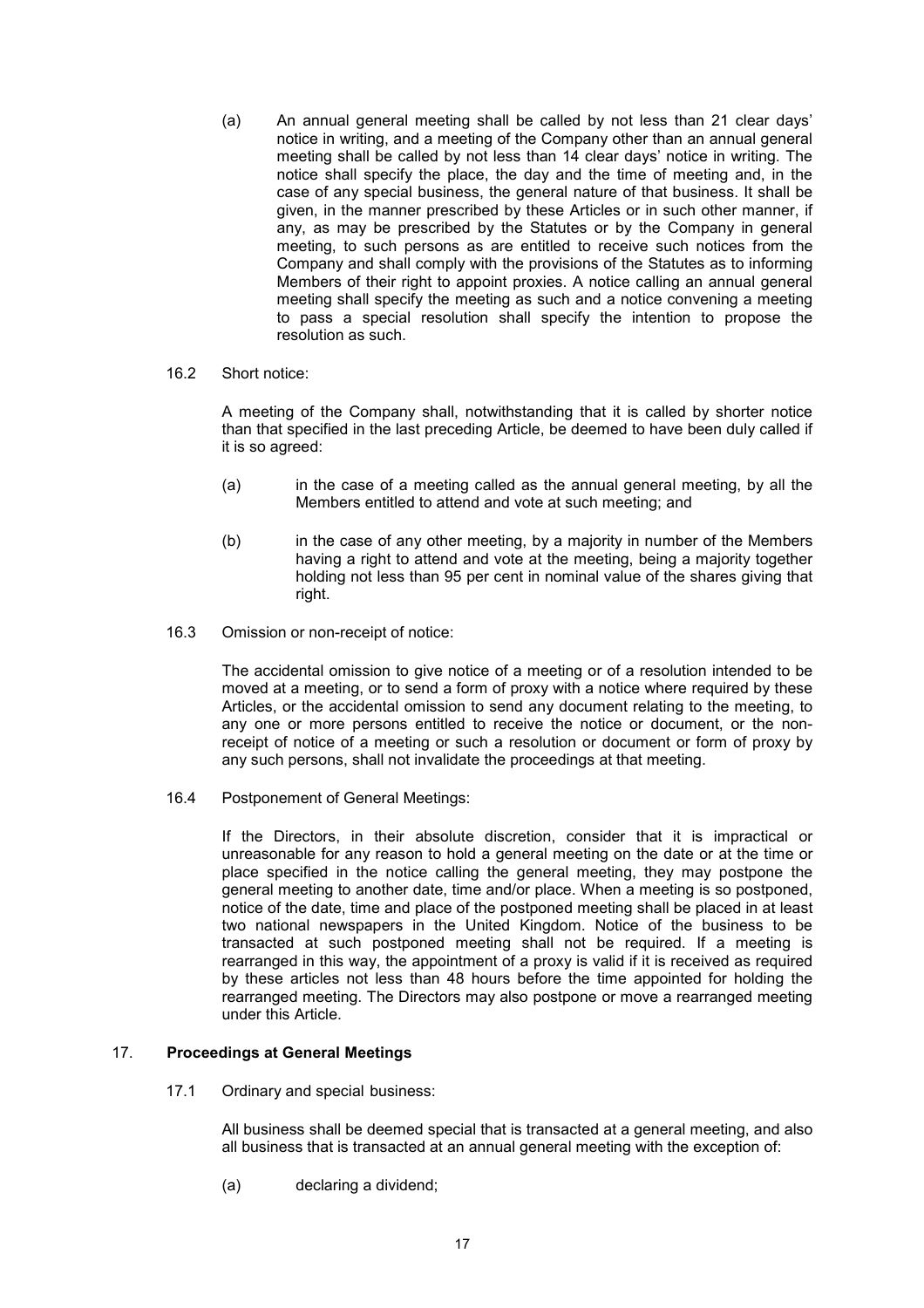- (b) receiving, considering, laying before the Company or adopting the annual accounts and balance sheets and the reports of the Directors and Auditors in those accounts;
- (c) the appointment of Directors in place of those retiring and electing Directors appointed by the board pursuant to the provisions of Article 24.4 (Casual vacancies and additional Directors);
- (d) appointing the Auditors;
- (e) settling the remuneration of the Directors and Auditors or determining the manner in which the remuneration is to be settled;
- (f) authorising the Directors under the provisions of Section 551 of the 2006 Act to allot shares in the Company or to grant rights to subscribe for or to convert any security into such shares whether by the passing of a resolution conferring specific or general authority or by amending these Articles; and
- (g) giving the Directors power under the provisions of Section 570 of the 2006 Act to allot equity securities (as defined in Section 560) for a consideration comprised wholly in cash as if Section 561 of the 2006 Act did not apply whether by the passing of a resolution or by amending these Articles.

PROVIDED THAT where any resolution pursuant to paragraphs (f) and (g) above is proposed to be considered by the members at an annual general meeting the full text of such resolution shall be set out in the notice convening the relevant annual general meeting.

17.2 Quorum:

No business shall be transacted at any general meeting unless a quorum is present at the time when the meeting proceeds to business; save as herein otherwise provided, two Members present in person or by proxy and entitled to vote shall be a quorum. The appointment of a Chairman in accordance with the provisions of these Articles shall not be treated as part of the business of the meeting.

17.3 Procedure if quorum not present:

If within fifteen minutes (or such longer time as the Chairman may decide not exceeding one hour) from the time appointed for the meeting a quorum is not present the meeting shall stand adjourned to such time (being not less than seven days nor more than 28 days later) and place as the Chairman shall appoint. If at such adjourned meeting a quorum is not present within fifteen minutes from the appointed time, the Member or Members present in person or by proxy and entitled to vote shall have power to decide upon all matters which could properly have been disposed of at the meeting from which the adjournment took place. The Company shall give not less than seven clear days' notice of any meeting adjourned because of a lack of a quorum, and the notice shall state that the Member or Members present as aforesaid shall form a quorum and shall have the power referred to in this Article.

17.4 Security arrangements:

The Directors or the Chairman of the meeting or any person authorised by the Directors may direct that Members, corporate representatives or proxies wishing to attend any general meeting should submit to such searches or other security arrangements or restrictions as the Directors or the Chairman of the meeting or such person authorised by the Directors shall consider appropriate in the circumstances and shall be entitled in their or his absolute discretion to refuse entry to, or to eject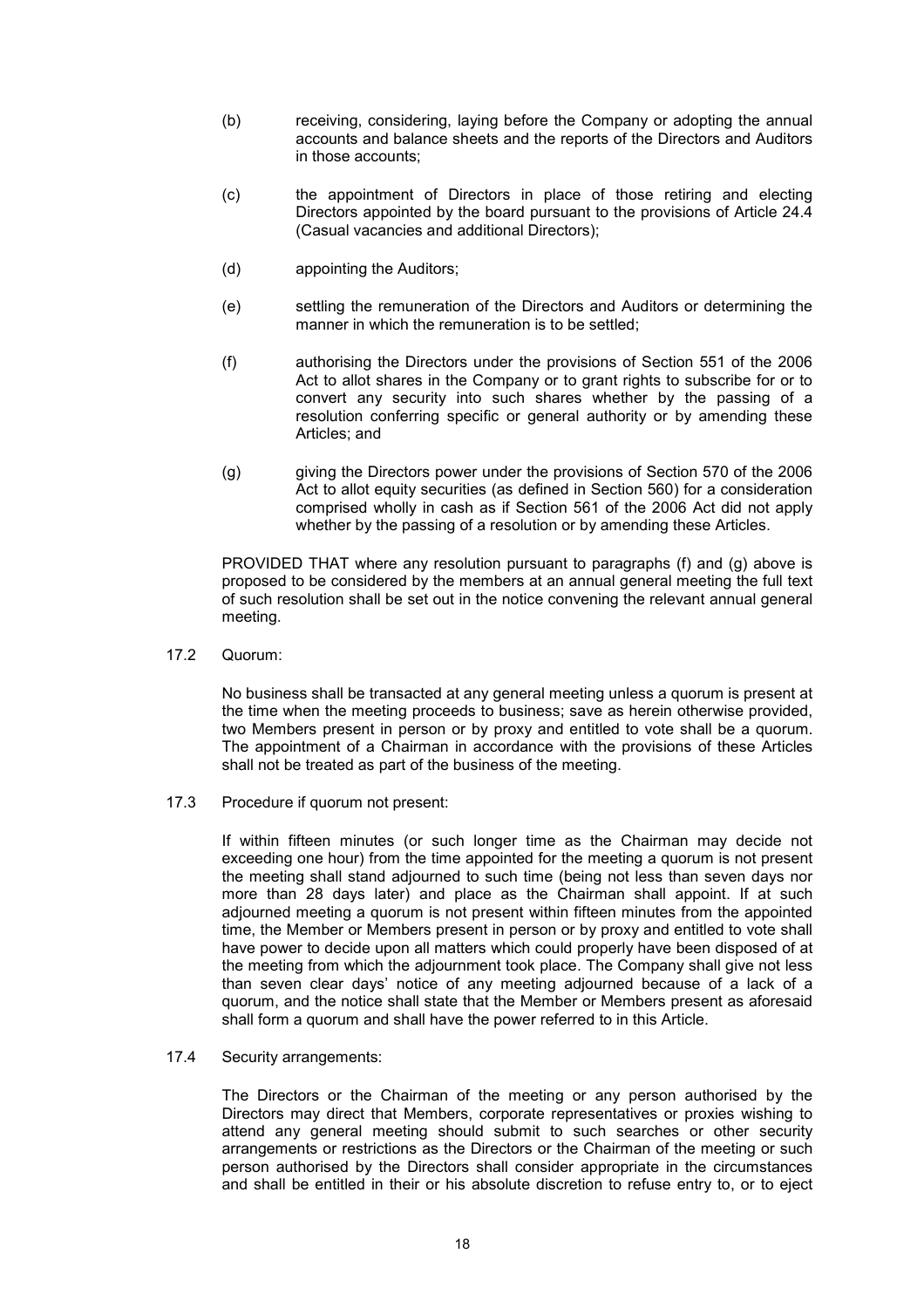from, such general meeting any member or proxy who fails to submit to such searches or otherwise to comply with such security arrangements or restrictions.

17.5 Chairman of General Meeting:

The Chairman, if any, of the board of Directors (or, in his absence, any Deputy Chairman) shall preside as Chairman at every general meeting of the Company. If there is no Chairman or Deputy Chairman, or if at any general meeting he is not present within fifteen minutes after the time appointed for holding the meeting or is unwilling to act as Chairman, the Directors present shall select one of their number to be Chairman; or if no Director is present and willing to take the chair the Members present and entitled to vote shall choose one of their number to be Chairman of the meeting.

- 17.6 Adjournments:
	- (a) The Chairman may, at any time without the consent of the meeting, adjourn any meeting (whether or not it has commenced or has already been adjourned or a quorum is present) to another time or place where it appears to him that (a) the Members wishing to attend cannot be conveniently accommodated in the place appointed for the meeting, (b) the conduct of any persons prevents or is likely to prevent the orderly continuation of business or (c) an adjournment is otherwise necessary so that the business of the meeting may be properly conducted.
	- (b) The Chairman may, with the consent of any meeting at which a quorum is present (and shall if so directed by the meeting), adjourn the meeting from time to time and from place to place; but no business shall be transacted at any adjourned meeting other than the business left unfinished at the meeting from which the adjournment took place. When a meeting is adjourned for 30 days or more, not less than seven clear days' notice in writing of the adjourned meeting shall be given specifying the day, the place and the time of the meeting as in the case of an original meeting, but it shall not be necessary to specify in such notice the nature of the business to be transacted at the adjourned meeting. Save as required by this Article it shall not be necessary to give any notice of an adjournment.
- 17.7 Orderly conduct:

The Chairman shall, at any meeting, take such action as he considers appropriate to promote the orderly conduct of the business of the meeting as laid down in the notice of the meeting and the Chairman's decision, made in good-faith, on matters of procedure or matters arising incidentally from the business of the meeting shall be final, as shall be his determination as to whether any matter is of such a nature.

17.8 Directors' right to attend and speak:

Each Director shall be entitled to attend and speak at any general meeting of the Company and at any separate general meeting of the holders of any class of shares in the Company. The Chairman may invite any person to attend and speak at any general meeting of the Company whom the Chairman considers to be equipped by knowledge or experience of the Company's business to assist in the deliberations of the meeting.

- 17.9 Amendments to resolutions:
	- (a) An ordinary resolution to be proposed at a general meeting may be amended by ordinary resolution if: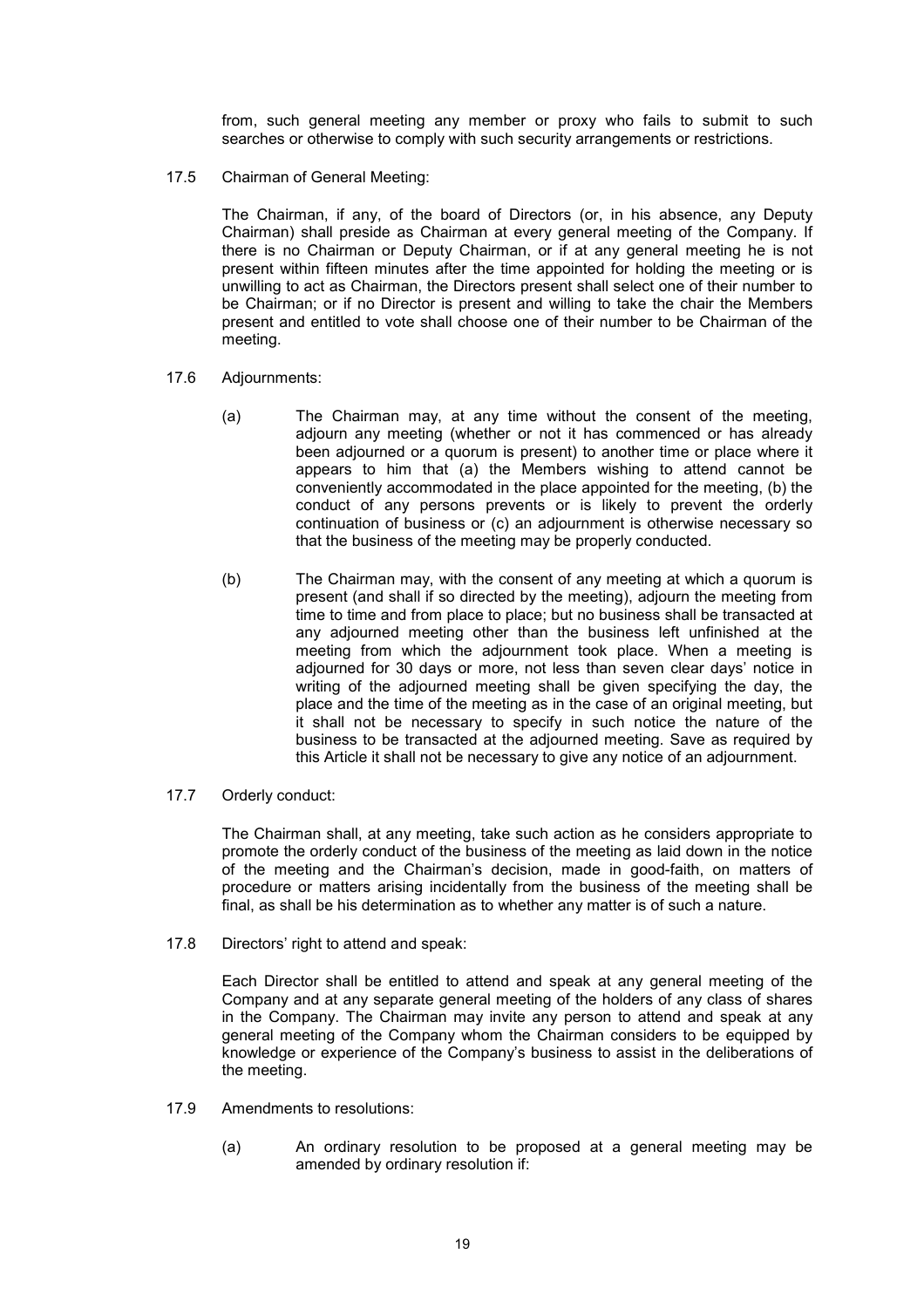- (i) notice of the proposed amendment is given to the Company secretary in writing by a person entitled to vote at the general meeting at which it is to be proposed not less than 48 hours before the meeting is to take place (or such later time as the chairman of the meeting may determine); and
- (ii) the proposed amendment does not, in the reasonable opinion of the chairman of the meeting, materially alter the scope of the resolution.
- (b) A special resolution to be proposed at a general meeting may be amended by ordinary resolution, if:
	- (i) the chairman of the meeting proposes the amendment at the general meeting at which the resolution is to be proposed; and
	- (ii) the amendment does not go beyond what is necessary to correct a grammatical or other non-substantive error in the resolution.
- (c) If the chairman of the meeting, acting in good faith, wrongly decides that an amendment to a resolution is out of order, the chairman's error does not invalidate the vote on that resolution.
- 17.10 Method of voting:
	- (a) At any general meeting a resolution put to the vote of the meeting shall be decided on a show of hands unless a poll is (before or on the declaration of the result of the show of hands) demanded by:
		- (i) the Chairman; or
		- (ii) at least five Members present in person or by proxy and entitled to vote; or
		- (iii) any Member or Members present in person or by proxy and representing not less than one-tenth of the total voting rights of all the Members having the right to vote at the meeting; or
		- (iv) a Member or Members present in person or by proxy holding shares in the Company conferring a right to vote at the meeting being shares on which an aggregate sum has been paid up equal to not less than one-tenth of the total sum paid up on all shares conferring that right.
	- (b) Unless a poll is so demanded, a declaration by the Chairman that a resolution has on a show of hands been carried or carried unanimously, or by a particular majority, or lost and the minutes of the proceedings of the Company shall be conclusive evidence of the fact without proof of the number or proportion of the votes recorded in favour of or against such resolution.
	- (c) Except as provided in Article 17.11, if a poll is duly demanded it shall be taken in such manner (including the use of ballot or voting papers or tickets) as the Chairman of the meeting directs and he may appoint scrutineers and fix a time and place for declaring the result of the poll. The result of the poll shall be deemed to be the resolution of the meeting at which the poll was demanded.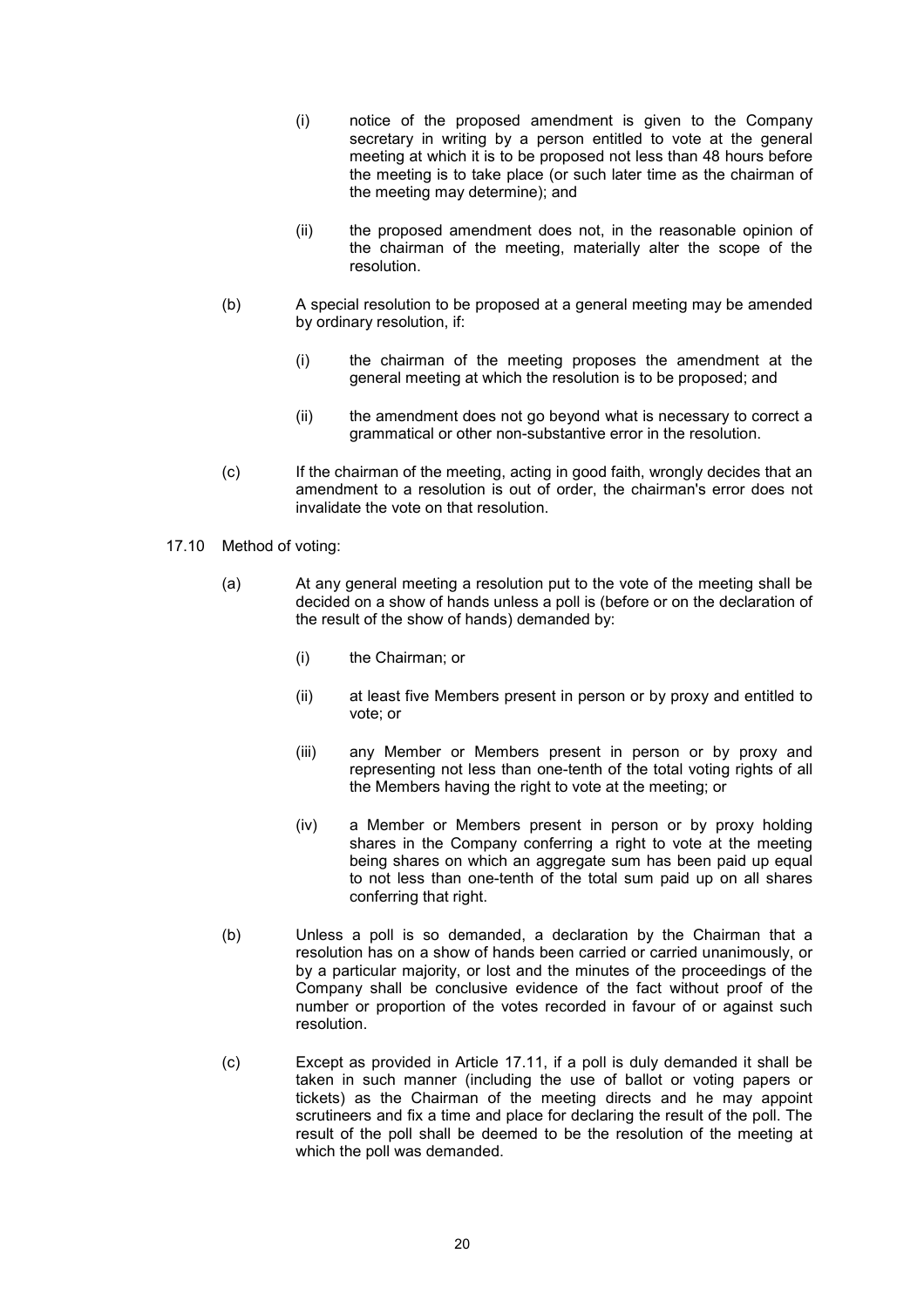## 17.11 Timing of poll:

A poll demanded on the election of a Chairman or on the question of an adjournment shall be taken forthwith. A poll demanded on any other question shall be taken either immediately or at such subsequent time (not being more than 30 days after the date of the meeting or adjourned meeting at which the poll is demanded) and place as the Chairman may direct. No notice need be given of a poll not taken immediately. Any business other than that upon which a poll has been demanded may be proceeded with pending the taking of the poll. The demand for a poll may be withdrawn with the consent of the Chairman at any time before the close of the meeting or the taking of the poll, whichever is the earlier, and in that event shall not invalidate the result of a show of hands declared before the demand was made.

# 18. Voting at General Meetings

- 18.1 Votes of Members:
	- (a) Subject to any special rights or restrictions for the time being attached to any class or classes of shares and to any other provisions of these Articles:
		- (i) on a show of hands every Member (who is entitled to be present and to vote) who is present in person or by proxy (who has been duly appointed) or, being a company, by a corporate representative shall have one vote; and
		- (ii) on a poll, every Member (who is entitled to be present and to vote) who is present in person or by proxy (who has been duly appointed) or, being a company, by a corporate representative shall have one vote for every share which he holds.
	- (b) Subject to Article 18.1(c), on a vote on a resolution on a show of hands at a meeting, every proxy present who has been duly appointed by one or more Members entitled to vote on the resolution has one vote.
	- (c) On a vote on a resolution on a show of hands at a meeting, a proxy has one vote for and one vote against the resolution if:
		- (i) the proxy has been duly appointed by more than one Member entitled to vote on the resolution; and
		- (ii) the proxy has been instructed by one or more of those Members to vote for the resolution and by one or more other of those Members to vote against it.
	- (d) On a poll taken at a meeting of the company all or any of the voting rights of a Member may be exercised by one or more duly appointed proxies.
	- (e) Where a Member appoints more than one proxy, Article 18.1(c) does not authorise the exercise by the proxies taken together of more extensive voting rights than could be exercised by the Member in person.
- 18.2 Votes of joint holders:

In the case of joint holders of a share, the vote of the senior who tenders a vote, whether in person or by proxy, shall be accepted to the exclusion of the votes of the other joint holders; and for this purpose seniority shall be determined by the order in which the names stand in the Register in respect of the share.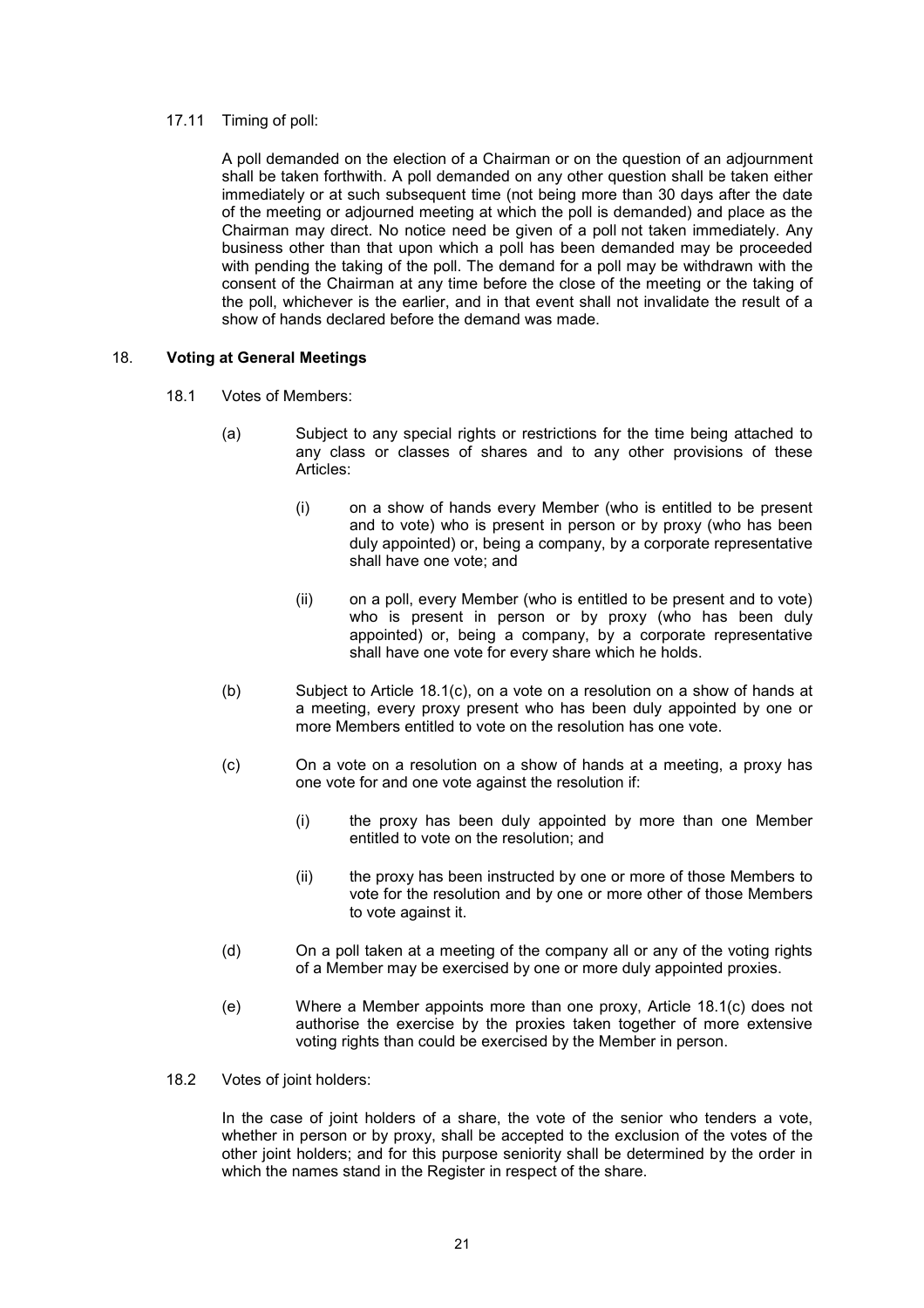18.3 Voting on behalf of incapable Member:

A Member in respect of whom an order has been made by any court having jurisdiction (in the United Kingdom or elsewhere) in matters concerning mental disorder may vote, whether on a show of hands or on a poll, by his receiver, curator bonis or other person authorised on his behalf by that court, and such receiver, curator bonis or other person may, on a poll, vote by proxy, provided that evidence to the satisfaction of the Directors of the authority of the person claiming to exercise the right to vote has been delivered at the Office (or at such other place as may be specified in accordance with these Articles for the delivery of appointments of proxy) not later than the last time at which an instrument of proxy should have been delivered in order to be valid for use at that meeting or on the holding of that poll.

18.4 No right to vote where sums overdue:

No Member shall, unless the Directors otherwise determine, be entitled, in respect of any share in the capital of the Company held by him, to be present or to vote on any question, either in person or by proxy, at any general meeting, or separate general meeting of the holders of any class of shares of the Company, or upon a poll, or to be reckoned in a quorum, if any call or other sum presently payable by him to the Company in respect of such share remains unpaid.

- 18.5 Section 793 of the 2006 Act:
	- (a) If a Member, or a person appearing to be interested in shares held by a member, has been duly served with a notice under Section 793 of the 2006 Act and is in default for the prescribed period in supplying to the Company the required information, the Directors may at any time, by notice (a 'direction notice') to the Member, direct that in respect of the shares in relation to which the default occurred (the 'default shares') the Member is not entitled to vote, either personally or by proxy, at a general meeting or a meeting of the holders of any class of shares of the Company or to exercise any other right conferred by membership in relation to general meetings of the holders of any class of shares of the Company.
	- (b) Where the default shares represent at least 0.25 per cent in nominal value of the issued shares of a class, the direction notice may additionally direct:
		- (i) that any dividend (or any part thereof) or other money which would otherwise be payable in respect of each of the default shares shall (in whole or part) be retained by the Company without any liability to pay interest when the dividend or money is paid to the member;
		- (ii) that no transfer of the default shares which is not an approved transfer shall be registered unless:
			- (A) the Member is not himself in default as regards supplying the information required; and
			- (B) the transfer is of part only of the Member's holding and, when presented for registration, is accompanied by a certificate by the Member in a form satisfactory to the Directors to the effect that, after due and careful enquiry, the member is satisfied that none of the shares the subject of the transfer is a default share.
	- (c) The Company shall send a copy of the notice to each other person appearing to be interested in the shares the subject of a direction notice but the failure or omission by the Company to do so shall not invalidate the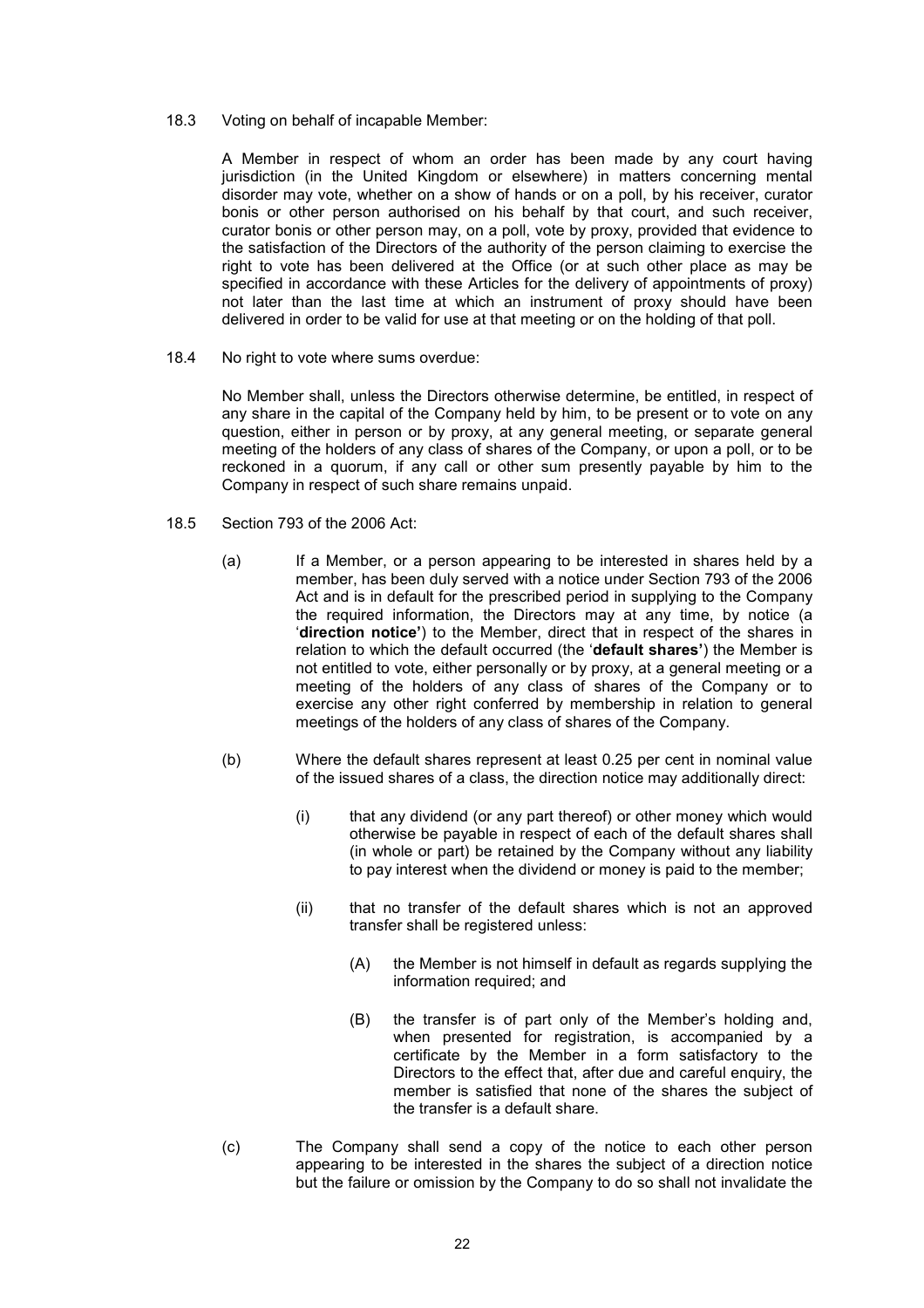notice.

- (d) A direction notice shall have effect in accordance with its terms for so long as the default in respect of which it was issued continues and (unless the direction notice otherwise determines) for a further period of one week but shall cease to have effect in relation to any default shares which are transferred by the member by means of an approved transfer.
- (e) For the purpose of this Article 18:
	- (i) a person shall be treated as appearing to be interested in shares if the member holding the shares has given to the Company a notification under Section 793 which either (a) names that person as being interested; or (b) fails to establish the identities of those interested in the shares and (after taking into account the notification and any other relevant Section 793 notification) the Company knows or has reasonable cause to believe that the person in question is or may be interested in the shares;
	- (ii) the prescribed period is 14 days from the date of service of the notice under Section 793; and
	- (iii) a transfer of shares is an approved transfer if:
		- (A) it is a transfer of shares to an offeror by way or in pursuance of acceptance of a take over offer for a company (as defined in Section 974 of the 2006 Act); or
		- (B) the Directors are satisfied that the transfer is made pursuant to a sale of the whole of the beneficial ownership of the shares to a party unconnected with the member and with other persons appearing to be interested in the shares; or
		- (C) the transfer results from a sale made through a recognised investment exchange as defined in the Financial Services and Markets Act 2000 or any other stock exchange outside the United Kingdom on which the Company's shares are normally traded.
- (f) Nothing contained in this Article 18 shall limit the power of the directors under Section 794 of the 2006 Act.
- 18.6 Objections to voting:

No objection shall be raised to the qualification of any voter or to votes which ought or ought not to have been counted except at the meeting or adjourned meeting at which the vote objected to is given or tendered (or at which the error occurs), and every vote not disallowed at such meeting shall be valid for all purposes. Any such objection made in due time shall be referred to the Chairman of the meeting, whose decision shall be final and conclusive.

18.7 Voting on a poll:

On a poll votes may be given personally or by proxy and a Member entitled to more than one vote need not, if he votes, use all his votes or cast all the votes he uses in the same way.

18.8 Chairman's casting vote: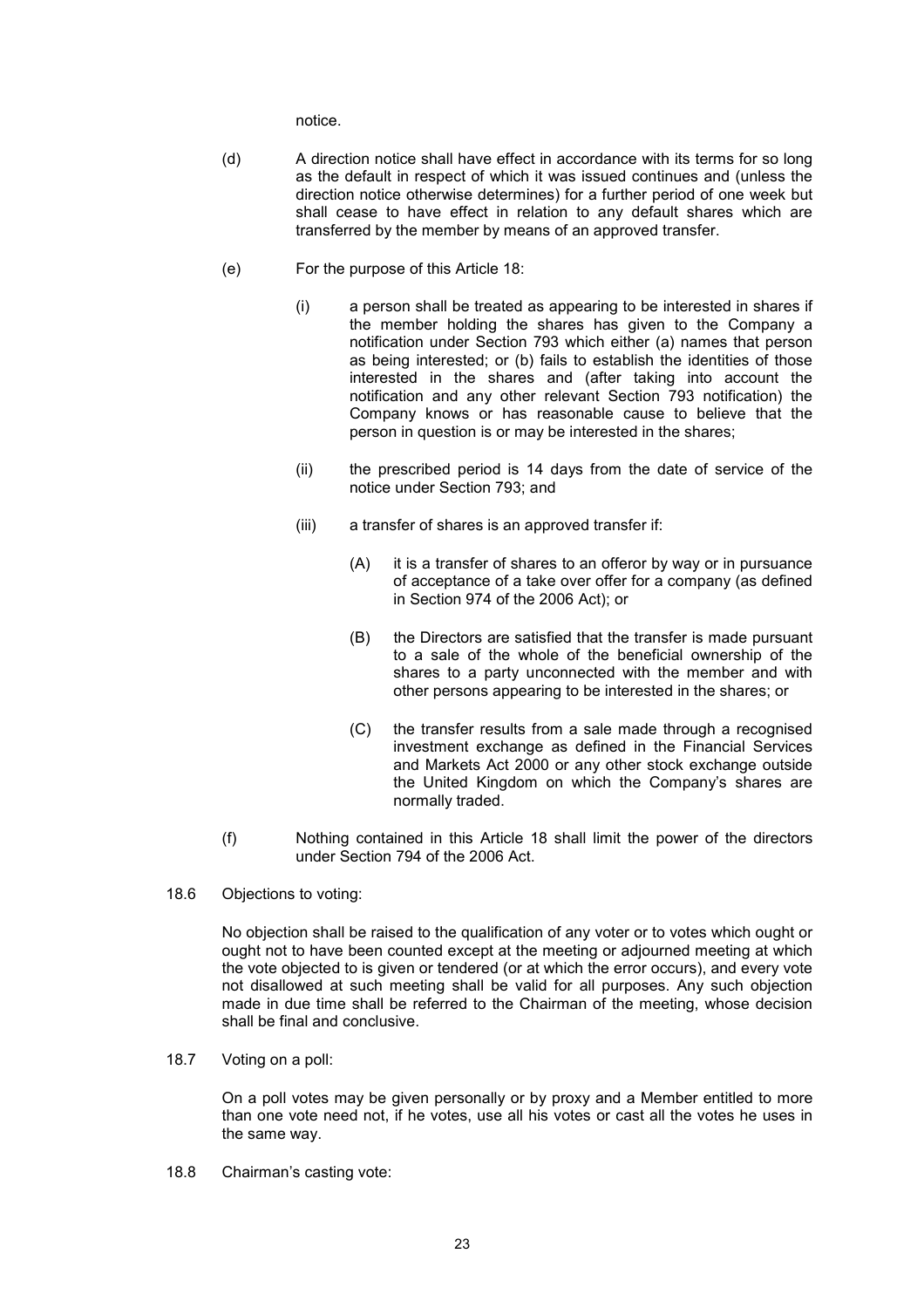In the case of equality of votes at a general meeting, whether on a show of hands or on a poll, the Chairman of the meeting shall be entitled to an additional or casting vote.

# 19. Proxies

19.1 Execution of proxies:

The instrument appointing a proxy shall be in writing in any usual or common form, or any other form which the Directors may approve and shall be under the hand of the appointor or of his attorney duly authorised in writing, or if the appointor is a corporation, either under seal, or under the hand of an officer or attorney duly authorised or, if permitted by the Directors, in electronic form in the manner and form and subject to such terms and conditions as the Directors may decide. The signature or such instrument need not be witnessed.

Where a written appointment of a proxy is signed on behalf of the appointor by an attorney, the letter or power of attorney or duly certified copy of such letter or power of attorney must be lodged with the appointment, failing which the appointment may be treated as invalid.

19.2 Appointment of proxy:

A proxy need not be a Member. A Member may appoint more than one proxy to attend and to speak and to vote on the same occasion and if he does he shall specify the number of shares in respect of which each proxy is entitled to exercise the related votes, and shall ensure that no proxy is appointed to exercise the votes which any other proxy has been appointed by that member to exercise. Deposit of an instrument of proxy shall not preclude a Member from attending and voting in person at the meeting or any adjournment of such meeting.

19.3 Authority of proxy to call for a poll:

The appointment of a proxy to vote on a matter at a meeting of the Company shall be deemed to confer authority to demand or join in demanding a poll on that matter.

- 19.4 Delivery of proxy:
	- (a) The appointment of a proxy shall:
		- $(i)$  (in the case of an appointment not sent in electronic form) be deposited at the Office or at such place or one of such places (if any) within the United Kingdom as is or are specified for that purpose in or by way of note to the notice convening the meeting or any document accompanying such notice; or
		- (ii) (in the case of an appointment sent in electronic form) where an address has been specified for the purpose by the Company generally or specifically), be received at such address,

not less than 48 hours before the time for holding the meeting or adjourned meeting at which the person named in the appointment proposes to vote, or, in the case of a poll taken otherwise than at or on the same day as the meeting or adjourned meeting, not less than 24 hours before the time appointed for the taking of the poll at which it is to be used, and in default the appointment of a proxy shall not be treated as valid. Failing previous registration with the Company, the power of attorney or other authority, if any, under which the appointment of a proxy is executed, or a notarially certified copy or a copy certified in accordance with the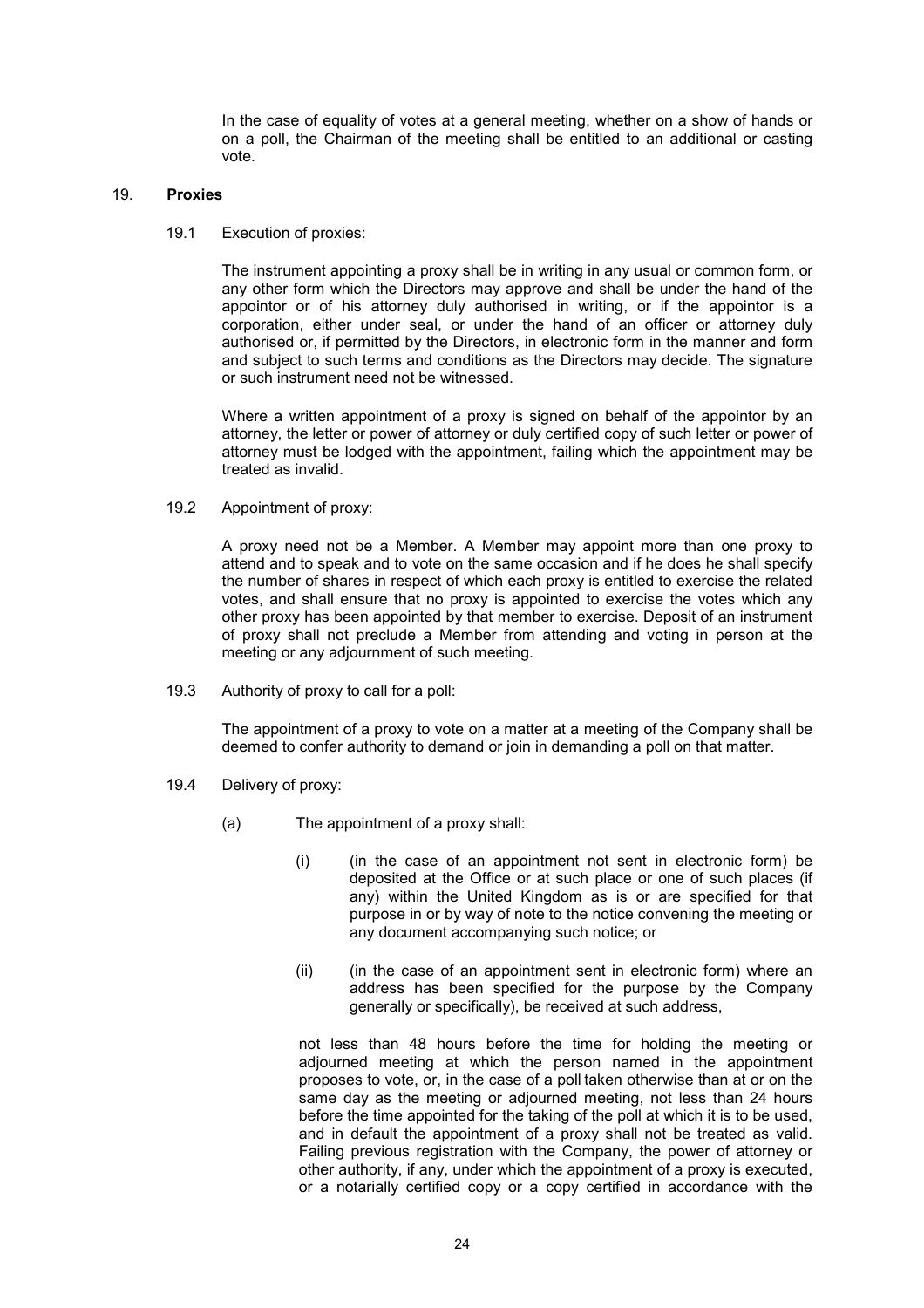Power of Attorney Act 1971 of that power or authority, or a copy certified in some other manner approved by the Directors, shall (whether (i) or (ii) above shall apply) also be deposited at the Office or at such other place specified in accordance with (i) above, or (if the Directors so agree) at the address or by means provided in accordance with (ii) above, not later than the time by which the appointment of a proxy is required to be deposited or (as the case may be) received in accordance with this Article.

- (b) An appointment of a proxy and any other document referred to in Article 19.4(a) shall be deemed to have been validly deposited or received in accordance with Article 19.4(a) if the appointment is received at the Office or at such other place specified in accordance with Article 19.4(a) by facsimile transmission within the period of time specified by such Article, provided that the original appointment in the same form as the appointment received by facsimile transmission and any other document is deposited at the place at which the facsimile transmission was received not less than 24 hours before the time appointed for the meeting or adjourned meeting or the holding of a poll subsequently at which the vote is to be used.
- (c) An appointment of a proxy which is not or in respect of which the authority or copy of which is not, received in a manner so permitted by this Article 19.4 shall be invalid. When two or more valid but differing appointments of a proxy are delivered (in the case of appointments in electronic form) received in accordance with this Article 19.4 in respect of the same share for use at the same meeting or poll, the one which is last delivered or, as the case may be, received as aforesaid (regardless of its date, its date of sending or of the date of its signature) shall be treated as replacing and revoking the others as regards that share; if the Company is unable to determine which was last delivered or received, none of them shall be treated as valid in respect of that share.
- (d) The Directors may at their discretion determine that, in calculating the periods mentioned in Article 19.4(a), no account shall be taken of any part of any day that is not a working day (within the meaning of Section 1173 of the 2006 Act).
- 19.5 Validity of proxy:

An appointment of a proxy shall, unless the contrary is stated thereon, be valid as well for any adjournment of the meeting to which it relates. No appointment of a proxy shall be valid after the expiration of 12 months from the date of its execution except at an adjourned meeting or on a poll demanded at a meeting or adjourned meeting in cases where the meeting was originally held within 12 months from that date.

19.6 Cancellation of proxy's authority:

A vote given or poll demanded in accordance with the terms of an appointment of a proxy or by the duly authorised representative of a corporation shall be valid notwithstanding the previous death or insanity of the principal or revocation of the proxy or determination of the authority of the person voting or demanding a poll, provided that no intimation in writing of such death, insanity, revocation or determination shall have been received by the Company at the Office or such other place (if any) as is specified for depositing the appointment of proxy or, where the appointment of the proxy was in electronic form, at the address at which such appointment was duly received, in each case in accordance with Article 19.4(a), before the commencement of the meeting or adjourned meeting or the holding of a poll subsequently thereto at which such vote is given.

#### 20. Directors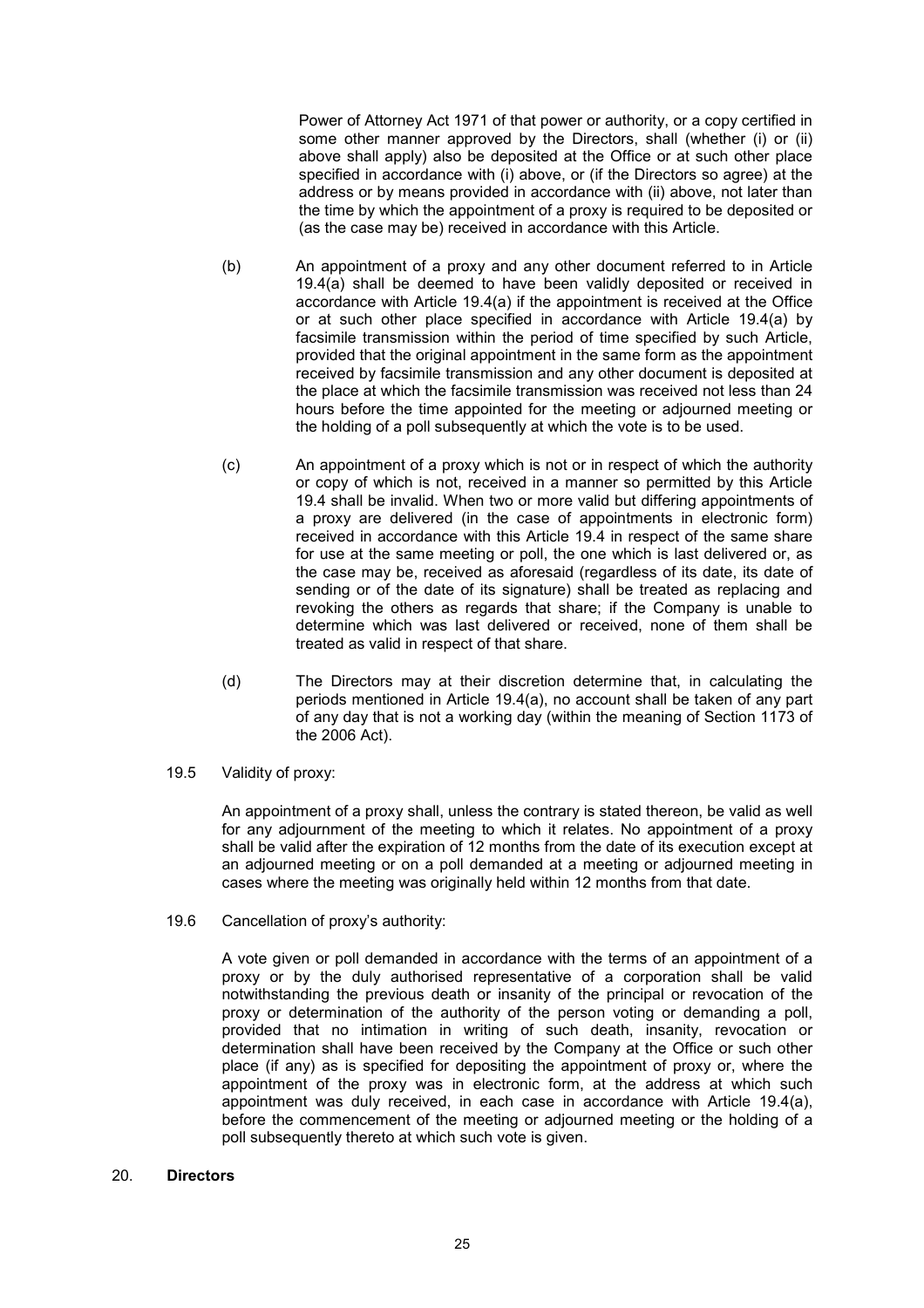20.1 Number of Directors:

Unless and until the Company in general meeting shall otherwise determine, the number of Directors shall be not less than two.

20.2 Directors' shareholding qualification:

A Director shall not be required to hold any shares in the capital of the Company. A Director who is not a Member shall nevertheless be entitled to receive notice of and attend and speak at all general meetings of the Company and all separate general meetings of the holders of any class of shares in the capital of the Company.

- 20.3 Directors' fees and expenses:
	- (a) The Directors shall be paid out of the funds of the Company by way of fees for their services as directors such sums (if any) as the Directors may from time to time determine (not exceeding in the aggregate an annual sum (excluding amounts payable under any other provision of these Articles) of £1,500,000 or such larger amount as the Company may by ordinary resolution determine) and such remuneration shall be divided between the Directors as they shall agree or, failing agreement, equally. Such remuneration shall be deemed to accrue from day to day.
	- (b) The Directors may also be paid all reasonable travelling, hotel and other expenses properly incurred by them in attending and returning from meetings of the Directors, or any committee of the Directors, or general meetings of the Company or of the holders of any class of shares or debentures of the Company or otherwise in connection with the business of the Company.
- 20.4 Additional remuneration:

Any Director who is appointed to any executive office or who serves on any committee or who devotes special attention to the business of the Company, or who goes or resides abroad, or who otherwise performs services which in the opinion of the Directors or any committee authorised by the Directors are outside the scope of the ordinary duties of a Director, may be paid such extra remuneration by way of salary, percentage of profits or otherwise as the Directors or such committee may determine.

## 21. Alternate Directors

- 21.1 Each Director shall have the power at any time to appoint as an alternate Director either (1) another Director or (2) any other person approved for that purpose by a resolution of the Directors, and, at any time, to terminate such appointment. Every appointment and removal of an alternate Director shall be in writing signed by the appointor and (subject to any approval required) shall (unless the Directors agree otherwise) only take effect upon receipt of such written appointment or removal at the Office or at a meeting of the Directors. An alternate Director shall not be required to hold any shares in the capital of the Company and shall not be counted in reckoning the maximum and minimum numbers of Directors allowed or required by Article 20.1.
- 21.2 An alternate Director so appointed shall not be entitled as such to receive any remuneration from the Company except only such part (if any) of the remuneration otherwise payable to his appointor as such appointor may by notice in writing to the Company from time to time direct, but shall otherwise be subject to the provisions of these Articles with respect to Directors. An alternate Director shall, however, be entitled to be paid his expenses. An alternate Director shall during his appointment be an officer of the Company and shall alone be responsible to the Company for his own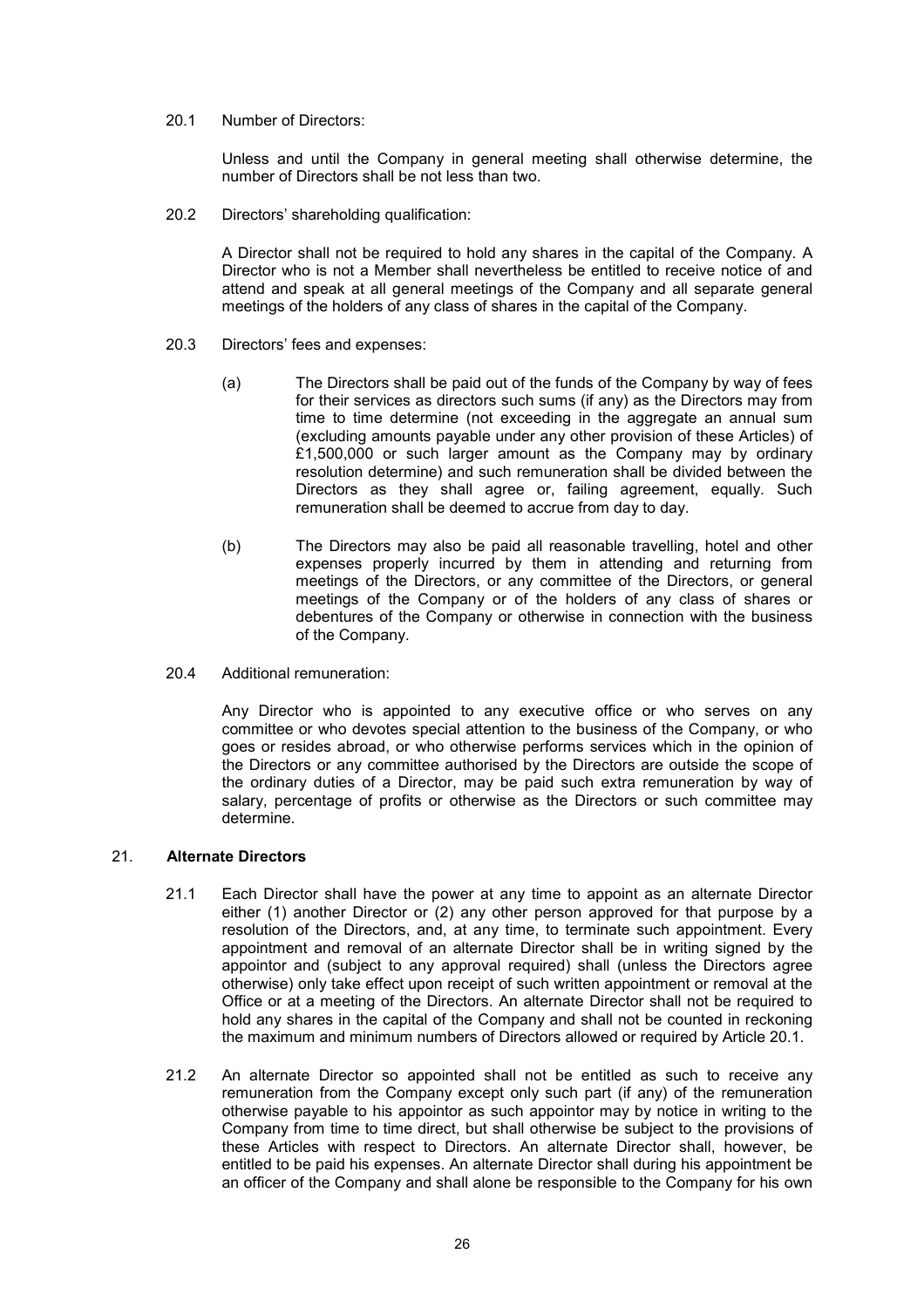acts and defaults and shall not be deemed to be an agent of his appointor.

- 21.3 An alternate Director shall be entitled (subject to his giving to the Company an address within the United Kingdom at which notices may be served upon him) to receive notices of all meetings of the Directors and of any committee of the Directors of which his appointor is a member, and shall be entitled to attend and vote as a Director at any such meeting at which his appointor is not personally present and generally in the absence of his appointor to perform and exercise all functions, rights, powers and duties as Director of his appointor.
- 21.4 The appointment of an alternate Director shall automatically determine on the happening of any event which, if he were a Director, would cause him to vacate such office or if his appointor shall cease, for any reason to be a Director otherwise than by retiring and being re-appointed at the same meeting, or if the alternate Director resigns his office by notice in writing to the Company.
- 21.5 A Director or any other person may act as alternate Director to represent more than one Director and an alternate Director shall be entitled at meetings of the Directors or any committee of the Directors to one vote for every Director whom he represents in addition to his own vote (if any) as a Director, but he shall count as only one for the purpose of determining whether a quorum is present. Execution by an alternate Director of any resolution in writing of the Directors of a committee of the Directors shall, unless the notice of appointment provides to the contrary, be as effective as execution by the appointor.

# 22. Powers and duties of Directors

22.1 Powers of Company vested in the Directors:

The business of the Company shall be managed by the Directors, who may exercise all the powers of the Company subject, nevertheless, to the provisions of these Articles and of the Statutes and to such directions as may be given by the Company in general meeting by special resolution PROVIDED ALWAYS that no alteration of the memorandum of association or these Articles and no such direction shall invalidate any prior act of the Directors which would have been valid if such alteration had not been made or such direction had not been given. The general powers conferred upon the Directors by this Article shall not be deemed to be abridged or restricted by any specific power conferred upon the Directors by any other Article.

- 22.2 Pensions, insurance and gratuities for Directors and others:
	- (a) The Directors or any committee authorised by the Directors may exercise all the powers of the Company to give or award pensions, annuities, gratuities or other retirement, superannuation, death or disability allowances or benefits (whether or not similar to the foregoing) to (or to any person in respect of) any persons who are or have at any time been Directors of or employed by or in the service of the Company or of any other body corporate which is or was a subsidiary undertaking or a parent undertaking of the Company or otherwise associated with the Company or any such body corporate, or a predecessor in business of the Company or any such body corporate, and to the wives, widows, children and other relatives and dependants of any such persons and may establish, maintain, support, subscribe to and contribute to all kinds of schemes, trusts and funds (whether contributory or non-contributory) for the benefit of such persons as are hereinbefore referred to or any of them or any class of them, and so that any Director or former Director shall be entitled to receive and retain for his own benefit any such pension, annuity, gratuity, allowance or other benefit (whether under any such trust, fund or scheme or otherwise).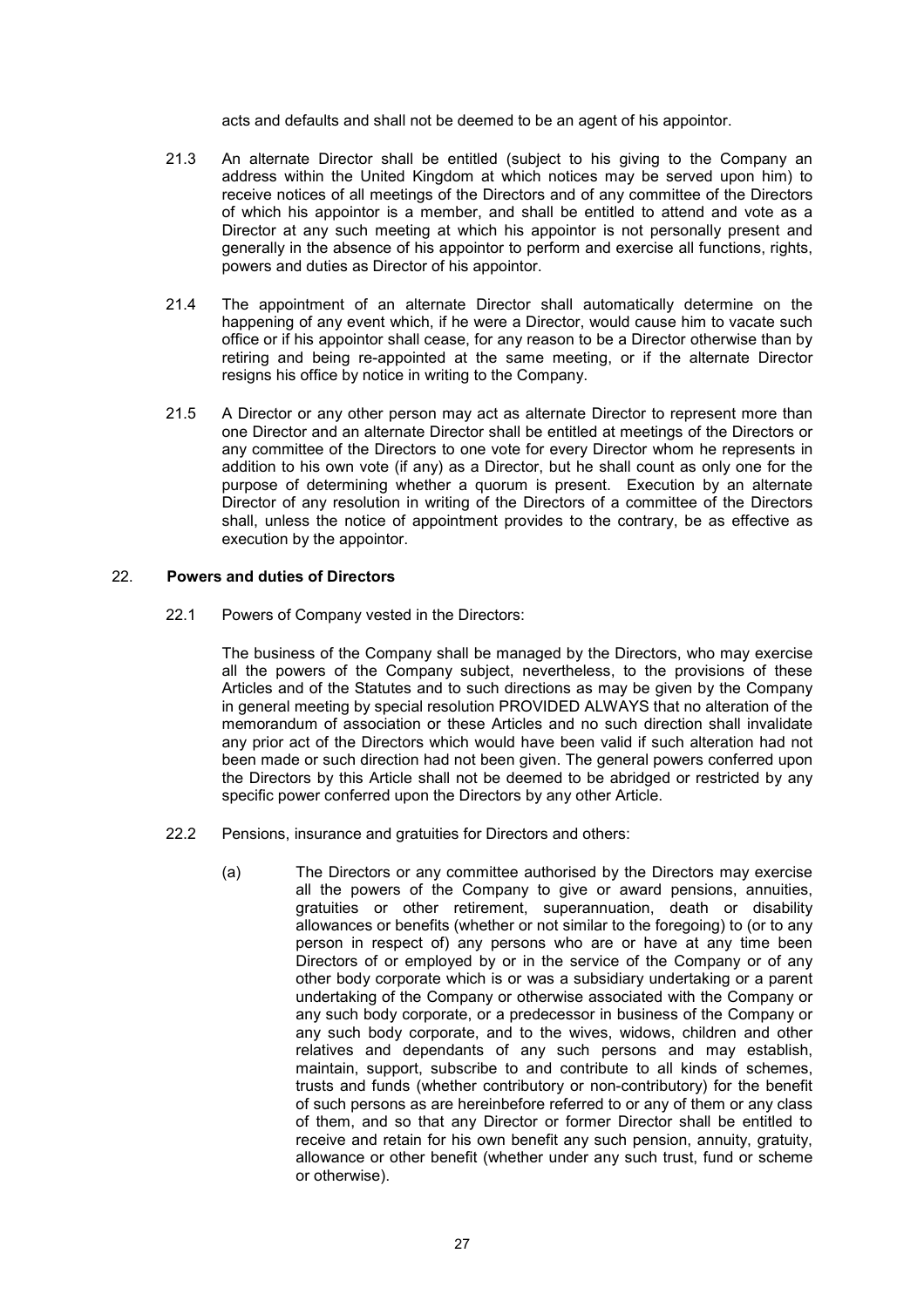(b) Without prejudice to any other provisions of these Articles, the Directors may exercise all the powers of the Company to purchase and maintain insurance for or for the benefit of any persons who are or were at any time Directors, officers (excluding the Auditors) and employees of the Company, or of any other body (whether or not incorporated) which is or was its parent undertaking or subsidiary undertaking or another subsidiary undertaking of any such parent undertaking (together 'Group Companies') or otherwise associated with the Company or any Group Company or in which the Company or any such Group Company has or had any interest, whether direct or indirect, or of any predecessor in business of any of the foregoing, or who are or were at any time trustees of (or directors of trustees of) any pension, superannuation or similar fund, trust or scheme or any employees' share scheme or other scheme or arrangement in which any employees of the Company or of any such other body are interested, including (without limitation) insurance against any costs, charges, expenses, losses or liabilities suffered or incurred by such persons in respect of any act or omission in the actual or purported execution and/or discharge of their duties and/or the exercise or purported exercise of their powers and discretions and/or otherwise in relation to or in connection with their duties, powers or offices in relation to the Company or any such other body, fund, trust, scheme or arrangement.

#### 22.3 Local boards:

The Directors may make such arrangements as they think fit for the management and transaction of the Company's affairs in the United Kingdom and elsewhere and may from time to time and at any time establish any local boards or agencies for managing any of the affairs of the Company in any specified locality, and may appoint any persons to be members of such local board, or any managers or agents, and may fix their remuneration. The Directors from time to time, and at any time, may delegate to any person so appointed any of the powers, authorities, and discretions for the time being vested in the Directors (other than the powers of borrowing and of making calls), with power to sub-delegate, and may authorise the members for the time being of any such local board, or any of them, to fill up any vacancies therein, and to act notwithstanding vacancies; and any such appointment or delegation may be made on such terms and subject to such conditions as the Directors may think fit, and the Directors may at any time remove any person so appointed, and may annul or vary any such delegation.

22.4 Attorneys:

The Directors may from time to time and at any time by power of attorney appoint any body corporate, firm or person or body of persons, whether nominated directly or indirectly by the Directors, to be the attorney or attorneys of the Company for such purposes and with such powers, authorities and discretions (not exceeding those vested in or exercisable by the Directors under these Articles) and for such period and subject to such conditions as they may think fit, and any such powers of attorney may contain such provisions for the protection and convenience of persons dealing with any such attorney as the Directors may think fit and may also authorise any such attorney to sub-delegate all or any of the powers, authorities and discretions vested in him.

- 22.5 Directors' permitted interests:
	- (a) Subject to the provisions of the Statutes, a Director may hold any other office or place of profit under the Company, except that of Auditor, in conjunction with the office of Director and may act by himself or through his firm in a professional capacity for the Company, and in any such case on such terms as to remuneration and otherwise as the Directors may arrange. Any such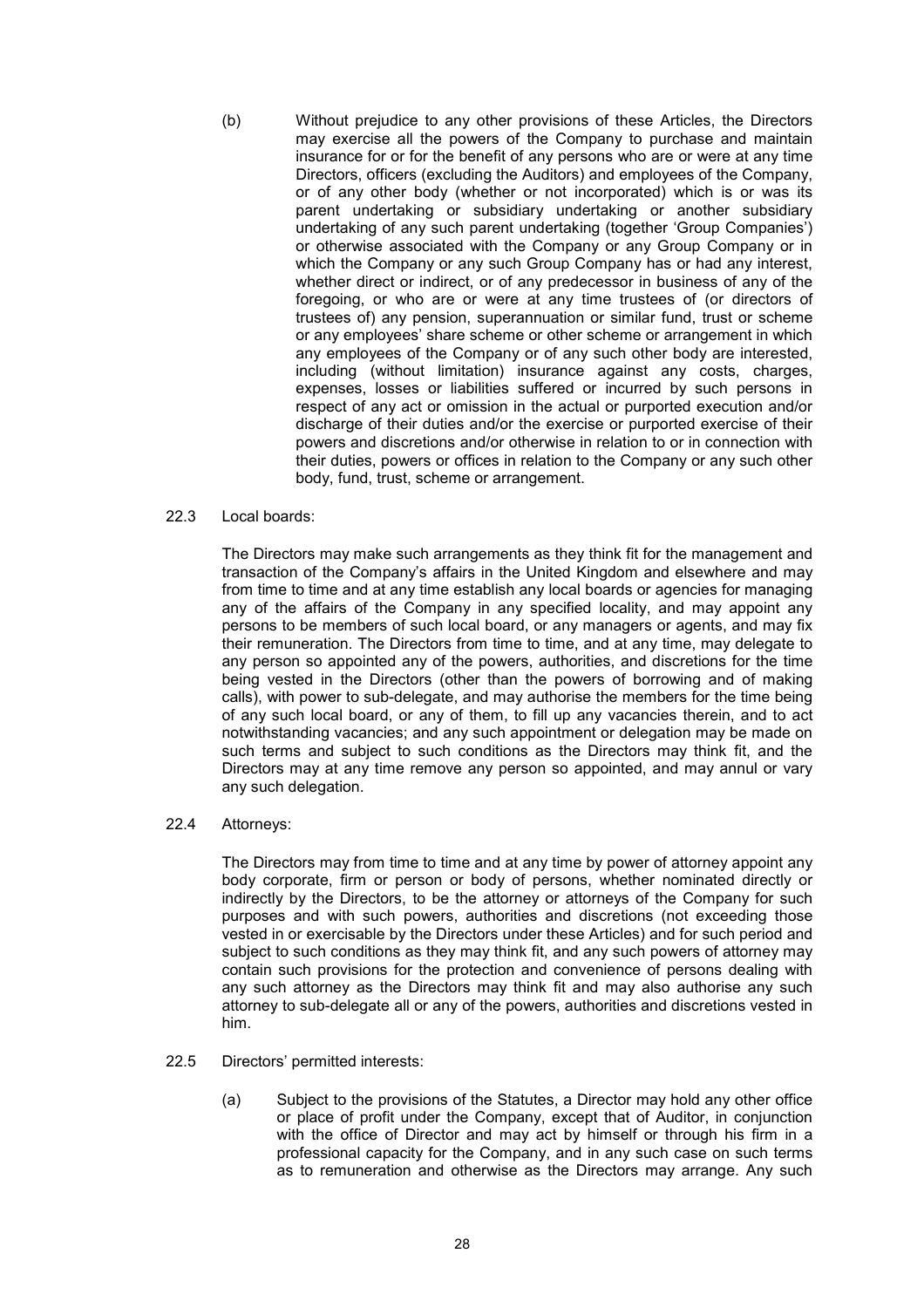remuneration shall be in addition to any remuneration provided for by any other Article. No Director or intending Director shall be disqualified by his office from entering into any contract, arrangement, transaction or proposal with the Company either with regard to his tenure of any such other office or place of profit or any such acting in a professional capacity or as a vendor, purchaser or otherwise. Subject to the provisions of the Statutes, and save as therein provided no such contract, arrangement, transaction or proposal entered into by or on behalf of the Company in which any Director or person connected with him is in any way interested, whether directly or indirectly, shall be liable to be avoided nor shall any Director who enters into any such contract, arrangement, transaction or proposal or who is so interested be liable to account to the Company for any profit or other benefit realised by any such contract, arrangement, transaction or proposal by reason of such Director holding that office or of the fiduciary relationship thereby established, but he shall declare the nature of his interest in accordance with the Statutes.

- (b) Except as provided in these Articles or authorised by the Directors in accordance with these Articles, a Director shall not vote in respect of any contract, arrangement, transaction or any other proposal whatsoever in which he has an interest which (together with any interest of any person connected with him within the meaning of Section 252 of the 2006 Act) is to his knowledge a material interest otherwise than by virtue of his interests in shares or debentures or other securities of, or otherwise in or through the Company. A Director shall not be counted in the quorum at a meeting in relation to any resolution on which he is debarred from voting.
- (c) A Director shall (in the absence of some other material interest than is indicated below) be entitled to vote (and be counted in the quorum) in respect of any resolution concerning any of the following matters, namely:
	- (i) any contract, transaction, arrangement or proposal in which he has an interest of which he is not aware;
	- (ii) any contract, transaction, arrangement or proposal in which the Directors' interest cannot reasonably be regarded as likely to give rise to a conflict of interest;
	- (iii) the giving of any guarantee, security or indemnity in respect of money lent or obligations incurred by him or by any other person at the request of or for the benefit of the Company or any of its subsidiary undertakings;
	- (iv) the giving of any guarantee, security or indemnity to a third party in respect of a debt or obligation of the Company or any of its subsidiary undertakings for which he himself has assumed responsibility in whole or in part under a guarantee or indemnity or by the giving of security;
	- (v) any proposal concerning an offer of shares or debentures or other securities of or by the Company or any of its subsidiary undertakings for subscription or purchase in which offer he is or may be entitled to participate as a holder of securities or in the underwriting or sub-underwriting of which he is to participate;
	- (vi) any contract, arrangement, transaction or other proposal concerning any other body corporate in which he or any person connected with him (within the meaning of Section 252 of the 2006 Act) is interested, directly or indirectly and whether as an officer or shareholder or otherwise howsoever, provided that he and any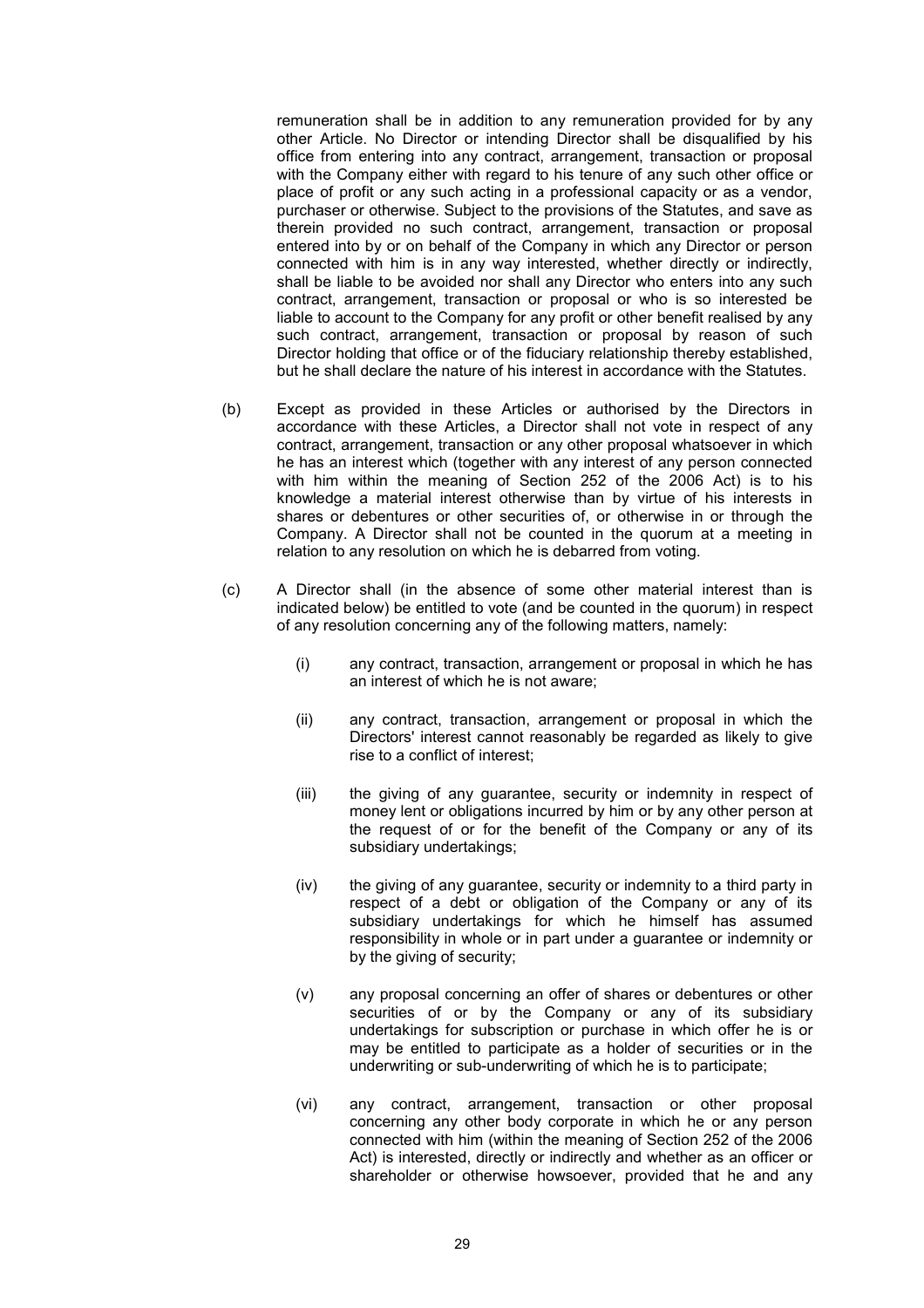persons so connected with him does not to his knowledge hold an interest (within the meaning of Sections 820 to 825 of the 2006 Act) in one per cent. or more of any class of the equity share capital of such body corporate (calculated exclusive of any shares of that class in that company held as treasury shares) or of the voting rights available to members of the relevant body corporate;

- (vii) any contract, arrangement, transaction or other proposal for the benefit of the employees of the Company or any of its subsidiary undertakings which does not award him any privilege or benefit not generally awarded to the employees to whom the scheme relates; and
- (viii) any proposal concerning any insurance which the Company is to purchase and/or maintain for or for the benefit of any Directors or for the benefit of persons who include Directors.
- (d) A Director shall not vote or be counted in the quorum on any resolution concerning his own appointment as the holder of any office or place of profit with the Company or any body corporate in which the Company is interested including fixing or varying the terms of his appointment or the termination thereof.
- (e) Where proposals are under consideration concerning the appointment (including fixing or varying the terms of appointment) of two or more Directors to offices or employments with the Company or any body corporate in which the Company is interested, such proposals may be divided and considered in relation to each Director separately and in such cases each of the Directors concerned (if not debarred from voting under Article  $22.5$  (c)(iv)) shall be entitled to vote (and be counted in the quorum) in respect of each resolution except that concerning his own appointment.
- (f) If any question shall arise at any meeting as to the materiality of an interest or as to the entitlement of any Director to vote or be counted in the quorum and such question is not resolved by his voluntarily agreeing to abstain from voting, such question shall be referred to the Chairman of the meeting and his ruling in relation to any Director other than himself shall be final and conclusive except in a case where the nature or extent of the interests of the Director concerned have not been fairly disclosed. If any such question shall arise in respect of the Chairman of the meeting, the question shall be decided by resolution of the Directors and the resolution shall be conclusive except in a case where the nature or extent of the interest of the Chairman of the meeting (so far as it is known to him) has not been fairly disclosed to the Directors.
- (g) Subject to the Statutes, the Company may by ordinary resolution suspend or relax the provisions of this article to any extent or ratify any contract not properly authorised by reason of a contravention of this Article.
- (h) A Director may continue to be or become a director or other officer of, or employee or member of, or otherwise interested in, any other company in which the Company may be interested, and (save as the Directors may otherwise determine) no such Director shall be accountable for any remuneration or other benefits received by him as a director, officer, employee or member of or from his other interest in such other company. The Directors may exercise the voting powers conferred on the Company in relation to any other company in such manner in all respects as they think fit, including the exercise thereof in favour of any resolution appointing all or any of the Directors as directors or other officers or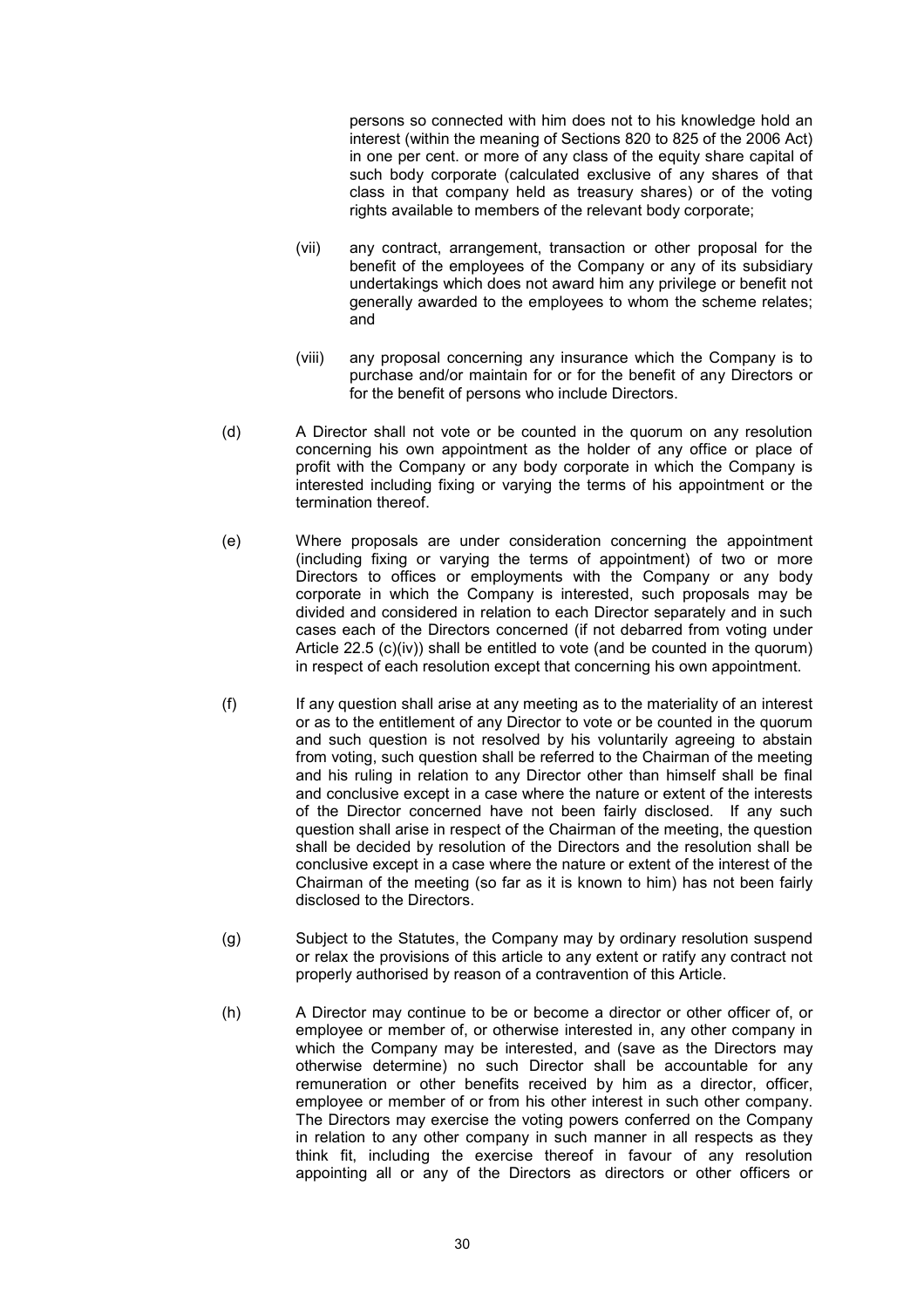employees of, or holders of any places of profit under, such other company, and voting or providing for the payment of remuneration to the directors or other officers or employees of such other company.

22.6 Exercise of Company's voting powers:

The Directors may exercise the voting powers conferred by the shares in any other company held or owned by the Company, or exercisable by them as directors of such other company, in such manner in all respects as they think fit (including the exercise thereof in favour of any resolution appointing themselves or any of the directors, managing directors, managers, executives or other officers of such company) and any Director of the Company may vote in favour of the exercise of such voting rights in manner aforesaid, notwithstanding that he may be, or be about to be, appointed a director, managing director, manager, executive or other officer of such other company, and as such is or may become interested in the exercise of such voting rights in manner aforesaid.

22.7 Signature of cheques etc:

All cheques, promissory notes, drafts, bills of exchange and other negotiable instruments, and all receipts for moneys paid to the Company, shall be signed, drawn, accepted, endorsed, or otherwise executed, as the case may be, in such manner as the Directors shall from time to time determine.

- 22.8 Minutes:
	- (a) The Directors shall cause minutes to be made of:
		- (i) all appointments of officers made by the Directors;
		- (ii) the names of the Directors and alternate Directors and any person other than a Director present at each meeting of the Directors and of any committee of the Directors;
		- (iii) all resolutions and proceedings at all meetings of the Company, and of the Directors, and of committees of Directors.
	- (b) It shall not be necessary for Directors present at any meeting of Directors or committee of Directors to sign their names in the minutes of the meeting. Any minute purporting to be signed by the Chairman of the meeting at which the proceedings were had, or by the Chairman of the next succeeding meeting, shall be receivable as prima facie evidence of the matters stated in such minutes without any further proof.
	- (c) Any register, index, minute book, book of account or other book required by these Articles of the Statutes to be kept by or on behalf of the Company may be kept either by making entries in bound books or by recording them in some other form including the use of computer storage facilities so long as the recording is capable of being reproduced in a legible form. In any case in which bound books are not used, the Directors shall take adequate precautions for guarding against falsification and for facilitating its discovery.
- 22.9 Conflicts:
	- (a) The Directors may authorise any matter proposed to them in accordance with these Articles which would, if not so authorised, constitute or give rise to an infringement of duty by a Director of Articles 22.5 and Section 175 of the 2006 Act.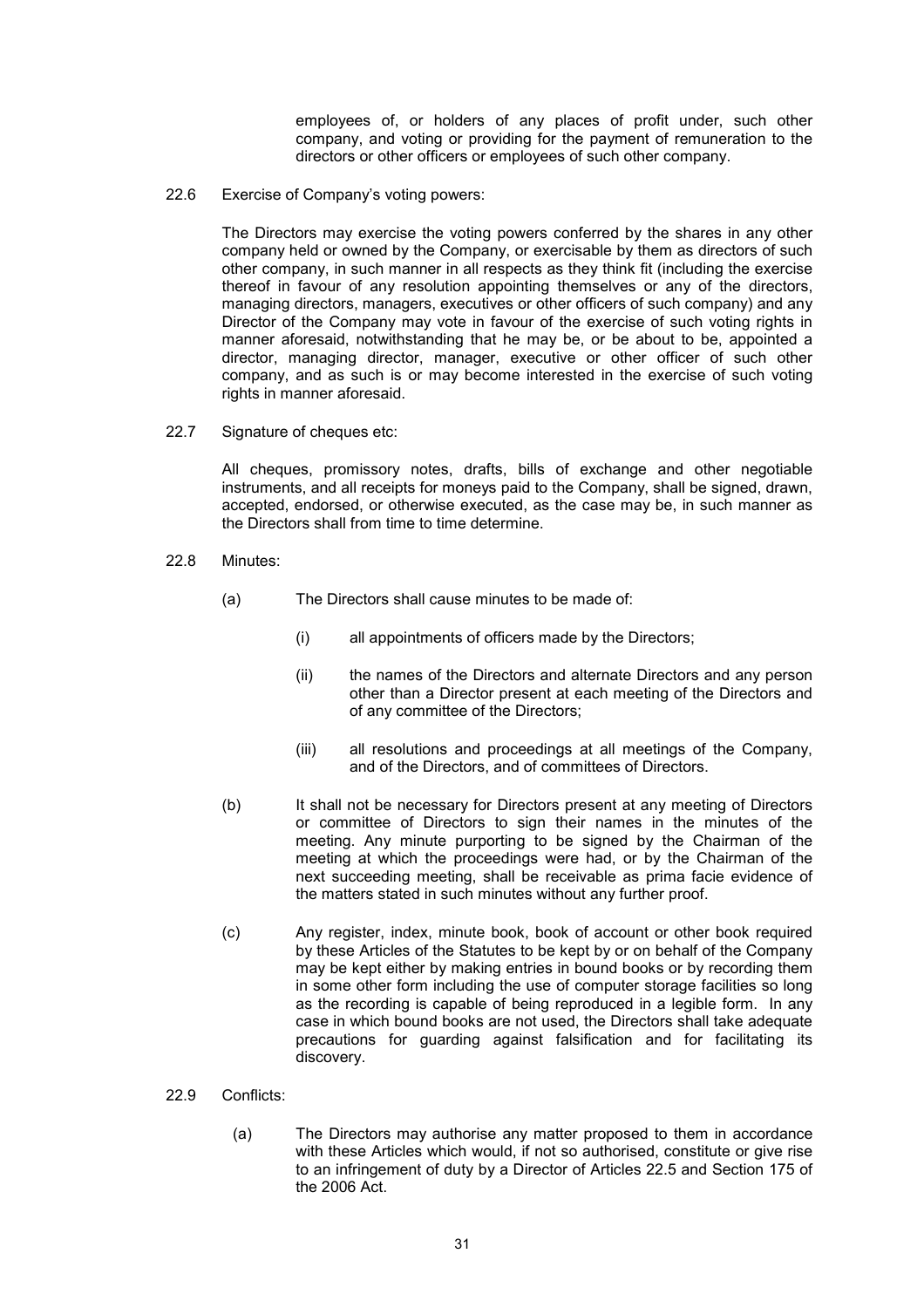- (b) Authorisation of a matter under Article 22.9(a) shall be effective only if:
	- (i) the matter in question shall have been proposed by any person for consideration at a meeting of the Directors, in accordance with the Directors procedures, if any, for the time being relating to matters for consideration by the Directors or in such other manner as the Directors may approve;
	- (ii) any requirement as to the quorum at the meeting of Directors at which the matter is considered is met without counting the Director in question and any other interested Director (together the "Interested Directors"); and
	- (iii) the matter was agreed to without the Interested Directors voting or would have been agreed to if the votes of the Interested Directors had not been counted.
- (c) Any authorisation of a matter pursuant to Article 22.9(a) shall extend to any actual or potential conflict of interest which may reasonably be expected to arise out of the matter so authorised.
- (d) Any authorisation of a matter pursuant to Article 22.9(a) shall be subject to such conditions or limitations as the Directors may specify, whether at the time such authorisation is given or subsequently, and may be terminated or varied by the Directors at any time. A Director shall comply with any obligations imposed on him by the Directors pursuant to any such authorisation.
- (e) A Director shall be under no duty to the Company with respect to any information which he obtains or has obtained otherwise than as a director or officer or employee of the Company and in respect of which he owes a duty of confidentiality to another person. However, to the extent that his connection with that other person conflicts, or possibly may conflict, with the interests of the Company, this Article 22.9(e) only applies if the existence of that connection has been authorised by the Directors under Article 22.9(a). In particular, the Director shall not be in breach of the general duties he owes to the Company by virtue of Sections 171 to 177 of the 2006 Act because he fails:
	- (i) to disclose any such information to the Directors or to any Director or other officer or employee of the Company; and/or
	- (ii) to use any such information in performing his duties as a Director or officer or employee of the Company.
- (f) Where the existence of a Director's connection with another person has been authorised by the Directors under Article 22.9(a) and his connection with that person conflicts, or possibly may conflict, with the interests of the Company, the Director shall not be in breach of the general duties he owes to the Company by virtue of Sections 171 to 177 of the 2006 Act because he:
	- (i) absents himself from Directors meetings or any committee thereof at which any matter relating to the conflict of interest or possible conflict of interest will or may be discussed or from the discussion or any such matter at a meeting or otherwise; and/or
	- (ii) makes arrangements not to receive documents and information relating to any matter which gives rise to the conflict of interest or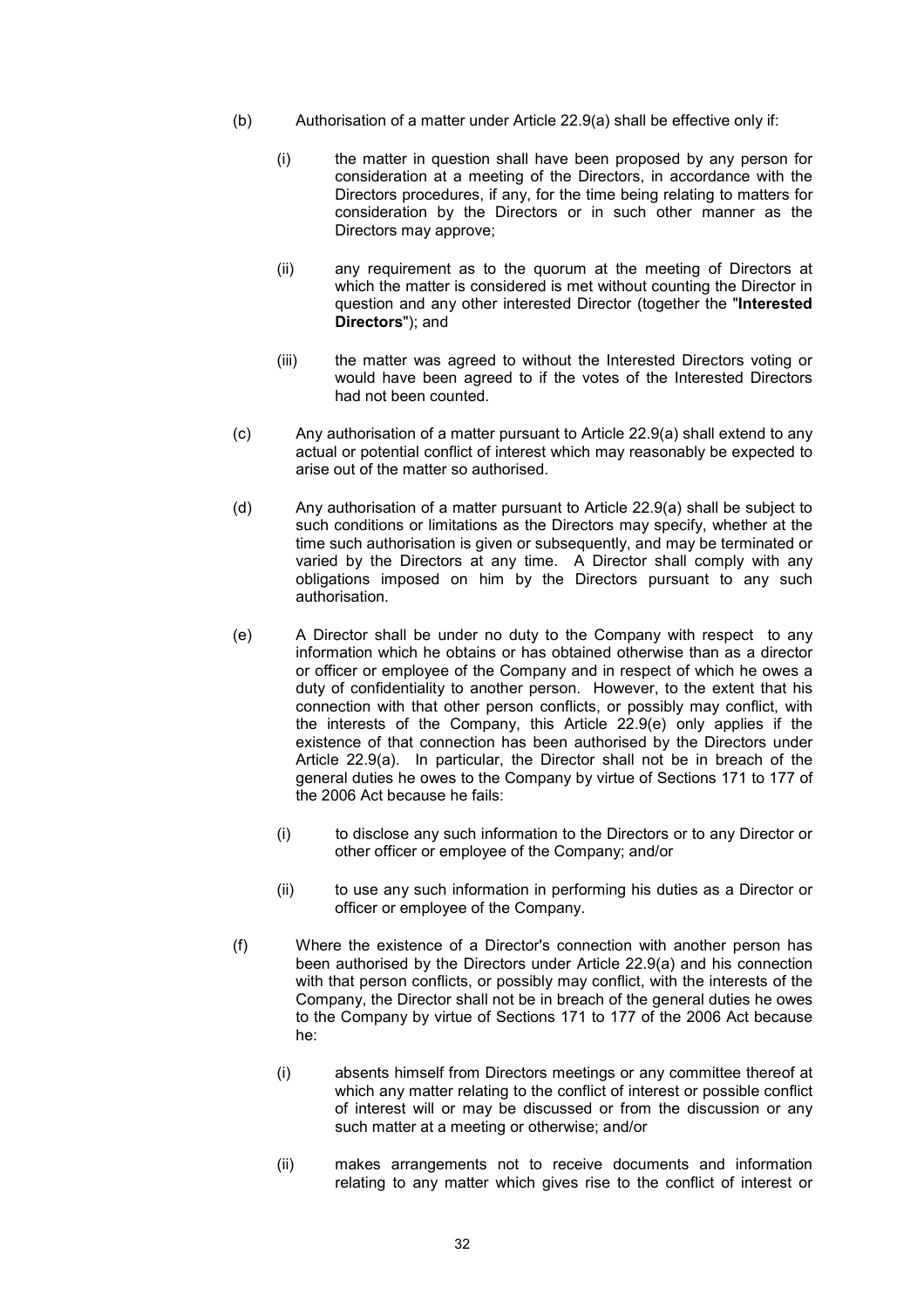possible conflict of interest sent or supplied by the Company and/or for such documents and information to be received and read by a professional advisor,

for so long as he reasonably believes such conflict of interest (or possible conflict of interest) subsides.

- (g) The provisions of Articles 22.9(e) and 22.9(f) are without prejudice to any equitable principle or rule of law which may excuse the Director from:
	- (i) disclosing information, in circumstances where disclosure would otherwise be required under these Articles or otherwise; or
	- (ii) attending meetings or discussions or receiving documents and information as referred to in Article 22.9(f), in circumstances where such attendance or receiving such documents and information would otherwise be required under these Articles.
- (h) For the purposes of this Article, a conflict of interest includes a conflict of interest and duty and a conflict of duty.
- (i) The Company may by ordinary resolution suspend or relax the provisions of this Article 22 to any extent or ratify any transaction not duly authorised by reason of a contravention of this Article.

# 23. Disqualification of Directors

The office of a Director (including membership of any committee or sub-committee) shall be vacated in any of the following events, namely:

- 23.1 if a bankruptcy order is made against him;
- 23.2 if he makes any arrangement or composition with his creditors or applies for an interim order under Section 253 of the Insolvency Act 1986 in connection with a voluntary arrangement under the Insolvency Act;
- 23.3 if he becomes prohibited from being a Director by law or any power conferred on the Directors or Members under these Articles;
- 23.4 if, he is, or may be, suffering from a mental disorder and he is admitted to hospital in pursuance of an application for admission for treatment under the Mental Health Act 1983 or, in Scotland, an application for admission under the Mental Health (Scotland) Act 1984;
- 23.5 if, in England or elsewhere, a court which claims jurisdiction to protect people who are unable to manage their own affairs has made an order detaining him or appointing a person to manage his property or affairs;
- 23.6 except where his contract of service prevents him from resigning, he:
	- (a) delivers to the Company a resignation notice in writing, signed or authenticated by him or on his behalf; or
	- (b) offers in writing to resign and the Directors pass a resolution accepting the offer;
- 23.7 if, not having leave of absence from the Directors, he and his alternate (if any) fail to attend the meetings of the Directors for six successive months, unless prevented by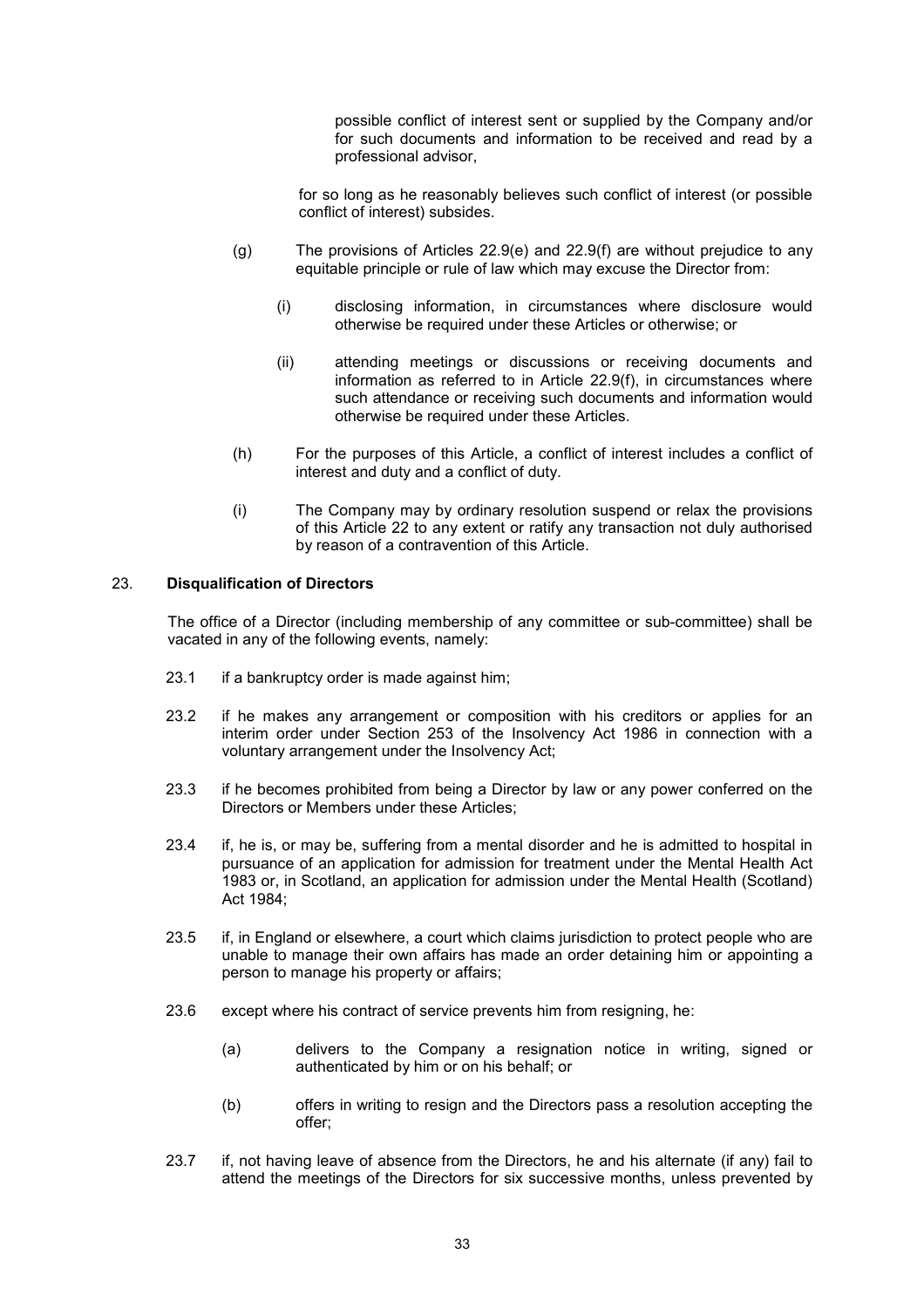illness, unavoidable accident or other cause which may seem to the Directors to be sufficient, and the Directors resolve that his office be vacated;

- 23.8 if, by notice in writing delivered to the Office or tendered at a meeting of the Directors, his resignation is requested by all of the other Directors (but so that this shall be without prejudice to any claim such Director may have for damages for breach of any contract of service between him and the Company). The notice in writing shall be served upon him requesting him to resign. He will cease to be a Director when the notice is served upon him. Such notice can consist of several documents in the same form sign or authenticated by one or more directors:
- 23.9 if the Company by ordinary resolution removes him before the expiration of his period of office in accordance with Article 24.6;
- 23.10 if he is convicted of an indictable offence; or
- 23.11 if a registered medical practitioner with appropriate qualifications and experience gives a written opinion to the Company stating that that person has become physically or mentally incapable of acting as a director and, on the balance of probabilities, is likely to remain so for more than three months.

# 24. Rotation of Directors

24.1 Retirement by rotation:

At the annual general meeting in every year one-third of the Directors for the time being or, if their number is not three or a multiple thereof, the number nearest to (being at least) one-third shall retire from office. A Director retiring at a meeting shall retain office until the close or adjournment of the meeting.

The Directors to retire in every year shall be those who have been longest in office since their last election or appointment, but as between persons who became or were last re-elected Directors on the same day those to retire shall (unless they otherwise agree among themselves) be determined by lot. A retiring Director shall be eligible for re-election.

24.2 Appointment of Directors by separate resolution:

A single resolution for the appointment of two or more persons as Directors shall not be put at any general meeting, unless a resolution that it shall be so put has first been agreed to by the meeting without any vote being given against it, and any resolution moved in contravention of this provision shall be void.

24.3 Persons eligible for appointment:

No person shall, unless recommended by the Directors for election, be eligible for appointment to the office of Director at any general meeting unless not less than 7 nor more than 42 days before the date appointed for the meeting there is left at the Office a written notice, signed by a Member duly qualified to attend and vote at such meeting, of his intention to propose such person for appointment, and also a written notice signed by that person of his willingness to be appointed.

24.4 Casual vacancies and additional Directors - powers of Company:

Subject to Articles 24.2 and 24.3, the Company may from time to time by ordinary resolution appoint a person who is willing to act to be a Director either to fill a casual vacancy or as an additional director.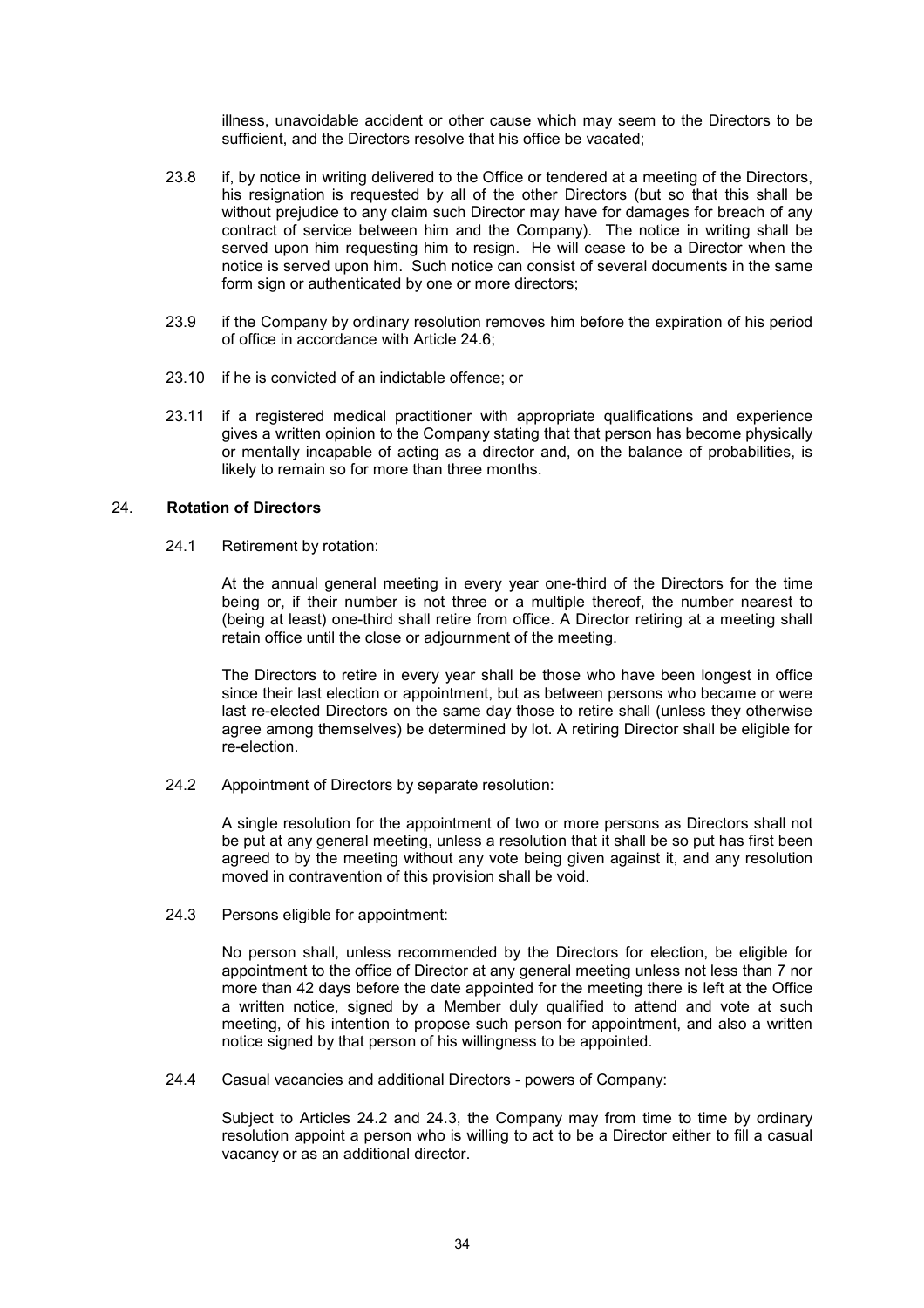#### 24.5 Casual vacancies and additional Directors - powers of Directors:

The Directors shall have power at any time, and from time to time, to appoint any person to be a Director of the Company, either to fill a casual vacancy or as an addition to the existing Directors, but so that the total number of Directors shall not at any time exceed the maximum number, if any, fixed by or pursuant to these Articles. Any Director so appointed shall hold office only until the next following annual general meeting and shall then be eligible to stand for re-election, but shall not be taken into account in determining either the Directors or the number of Directors who are to retire by rotation at such meeting. If not reappointed at such meeting, he shall vacate office at the conclusion of such meeting.

#### 24.6 Power of removal by ordinary resolution:

The Company may by ordinary resolution, of which special notice has been given in accordance with the provisions of the Statutes remove any Director before the expiration of his period of office notwithstanding anything in these Articles or in any agreement between the Company and such Director. Such removal shall be without prejudice to any claim such Director may have for damages for breach of any contract of service between him and the Company.

# 24.7 Appointment of replacement Director:

Subject to Article 24.3, the Company may by ordinary resolution appoint another person in place of a Director removed from office under the Article 24.6. A person appointed in place of a Director so removed shall be treated (for the purpose of determining the time at which he or any other Director is to retire by rotation) as if he had become a Director on the day on which the Director in whose place he is appointed was last appointed or reappointed a Director.

# 25. Proceedings of Directors

25.1 Board meetings and participation:

The Directors may meet for the despatch of business, adjourn and otherwise regulate their meetings as they may choose, including, without limitation, all or any of the Directors or of the members of any committee of the Directors may participate in a meeting of the Directors or of that committee by means of a conference telephone or any communication equipment which allows all persons participating in the meeting to hear each other. A person so participating shall be deemed to be present in person at the meeting and shall be entitled to vote and be counted in the quorum accordingly. Such a meeting shall be deemed to take place where the largest group of those participating is assembled, or, if there is no such group, where the Chairman of the meeting is then present, save for where a meeting at which one or more of the Directors attends by way of conference telephone or any communication equipment, it is deemed to be held at such place as the Directors resolve at the said meeting. The word 'meeting" in these Articles shall be construed accordingly.

#### 25.2 Quorum:

The Directors may determine the quorum necessary for the transaction of business. Until otherwise determined, two Directors shall constitute a quorum. Questions arising at any meeting shall be decided by a majority of votes and in the case of an equality of votes the Chairman of the meeting shall have a second or casting vote. A Director may, and the Secretary on the requisition of a Director shall, at any time summon a meeting of the Directors. It shall not be necessary to give notice of a meeting of Directors to a Director who is not within the United Kingdom. Any Director may waive notice of any meeting and any such waiver may be retrospective.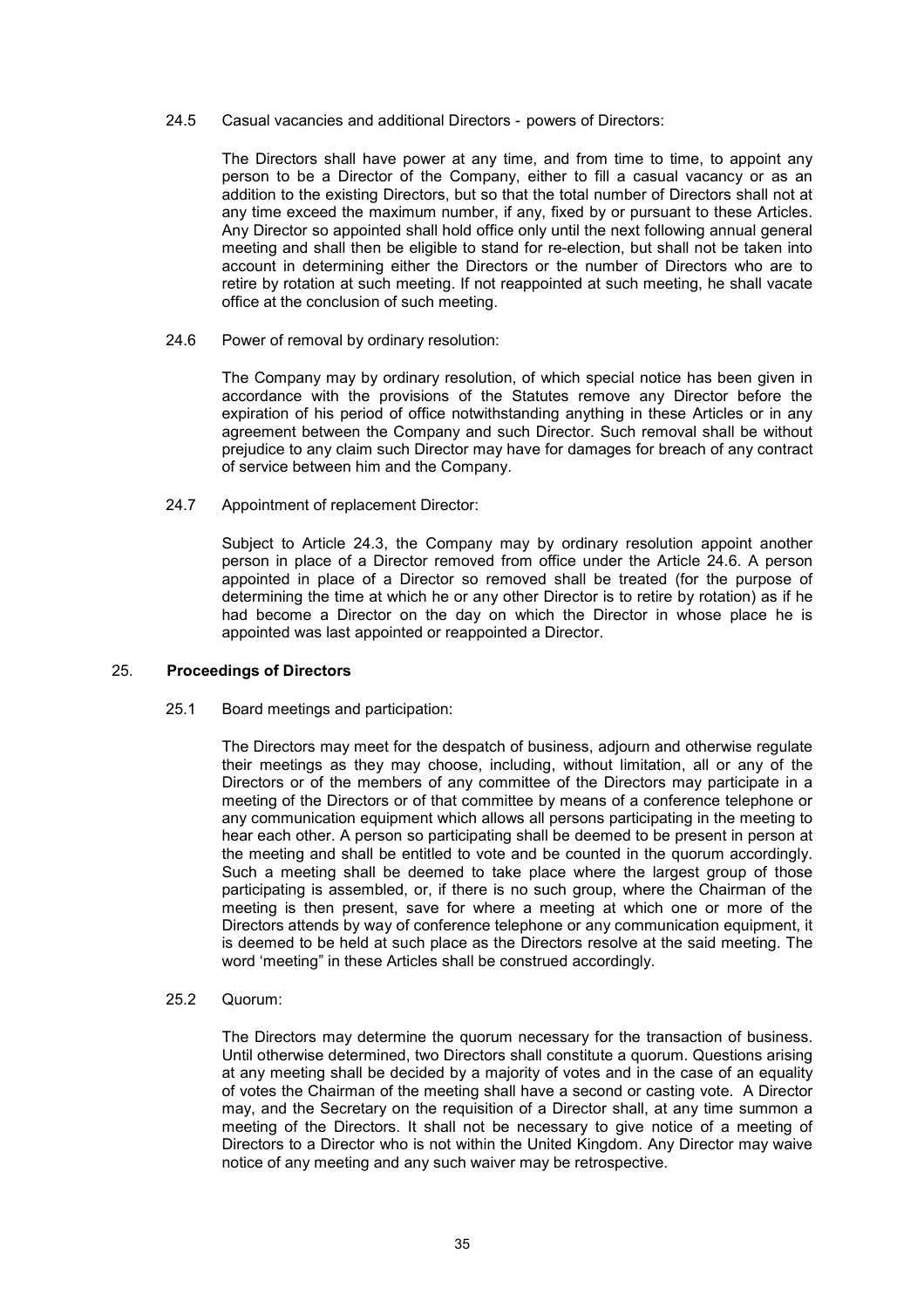#### 25.3 Notice of meetings:

Notice of a meeting of the Directors shall be deemed to be duly given to a Director if it is given to him personally or by word of mouth or sent in writing to him at his last known addressor any other address given by him to the Company for this purpose or sent in electronic form to such address (if any) for the time being specified by him or on his behalf to the Company for that purpose. A Director absent or intending to be absent from the United Kingdom may request the Directors that notices of meetings of the Directors shall during his absence be sent in writing to him at his last known address or any other address given by him to the Company for this purpose, whether or not out of the United Kingdom, or be sent by electronic means to such address (if any) for the time being notified by him or on his behalf to the Company for that purpose.

25.4 Directors below minimum:

The continuing Directors or sole continuing Director may act notwithstanding any vacancy in the board, but if and so long as the number of Directors is reduced below the minimum number fixed by or pursuant to these Articles as the necessary quorum of Directors, the continuing Directors or Director may act for the purpose of increasing the number of Directors to that number, or of summoning a general meeting of the Company, but for no other purpose. If there are no Directors or Director able or willing to act, then any two Members (excluding any Member holding shares as treasury shares) may summon a general meeting for the purpose of appointing Directors.

25.5 Appointment of Chairman:

The Directors may elect one of their number as a Chairman of their meetings, and one of their number to be the Deputy Chairman and may at any time remove either of them from such office; but if no such Chairman or Deputy Chairman be elected, or if at any meeting neither the Chairman nor the Deputy Chairman is present within five minutes after the time appointed for holding the meeting and willing to act, the Directors present shall choose one of their number to be Chairman of such meeting.

- 25.6 Directors' written resolutions
	- (a) A Directors' written resolution is adopted when all the Directors entitled to vote on such a resolution have signed one or more copies of it, or otherwise indicated their agreement to it in writing.
	- (b) A Directors' written resolution is not adopted if the number of Directors who have signed it or agreed to it is less than the quorum for a Directors' meeting.
	- (c) A Directors' written resolution signed or agreed to be an alternate Director does not need also to be approved by his appointor. If the Directors' written resolution is signed or agreed to by a Director who has appointed an alternate Director, it does not need to be approved by the alternate Director acting in that capacity.
	- (d) Once a Directors' written resolution has been adopted, it must be treated as if it had been a resolution passed at a Directors' meeting in accordance with these Articles.
	- (e) A Directors' written resolution will be valid at the time it is signed or agreed to by the last Director.
- 25.7 Delegation of Directors' powers to committees: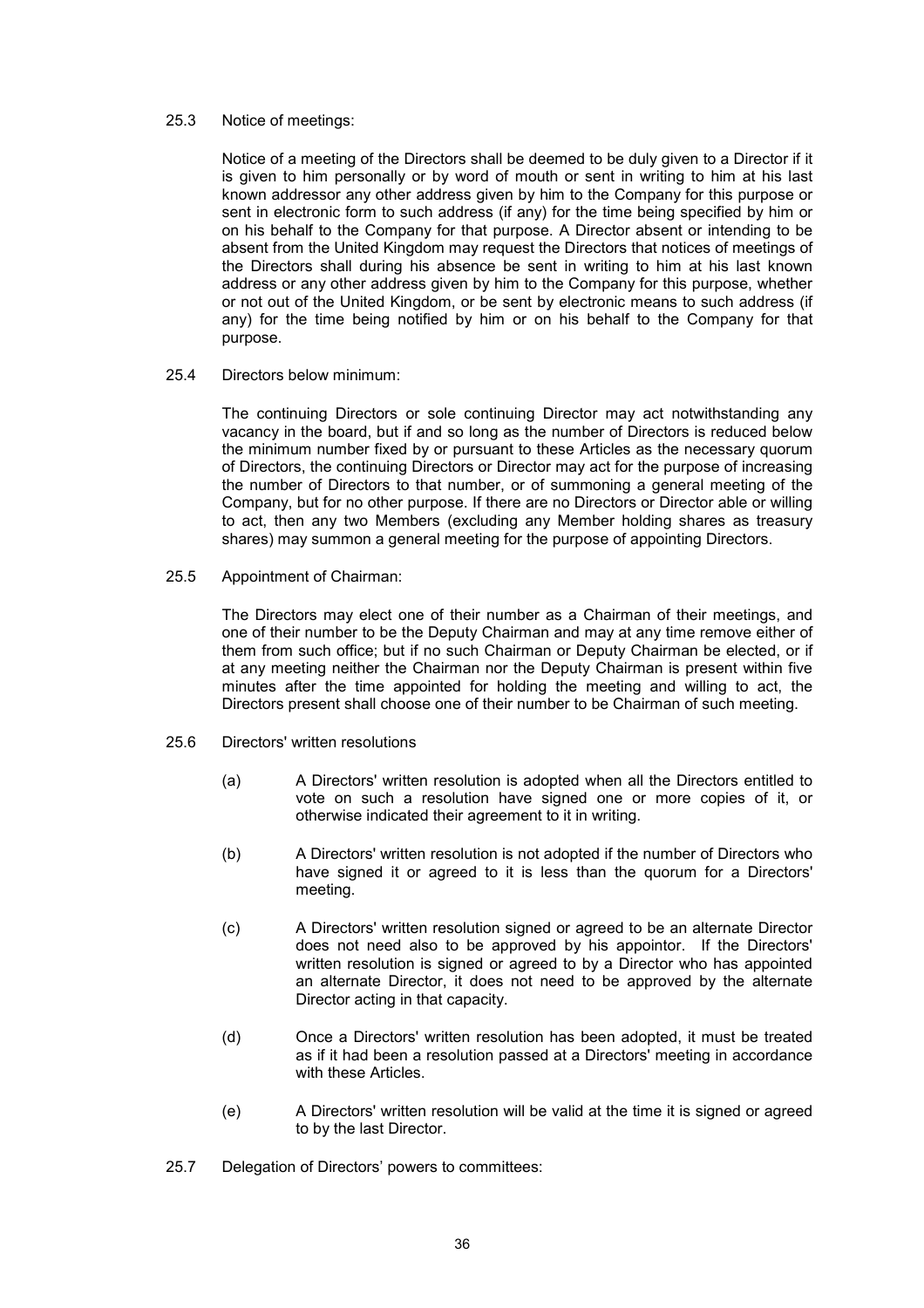The Directors may, as they think fit, delegate any of their powers to committees consisting of one or more members of their body or one or more members of their body and (if thought fit) one or more other persons. Any committee so formed shall in the exercise of the powers so delegated conform to any regulations that may be imposed on them by the Directors. The meetings and proceedings of any such committee consisting of two or more members shall be governed by the provisions of these Articles regulating the meetings and proceedings of the Directors, so far as the same are applicable and are not superseded by any regulations made by the Directors under this Article.

25.8 Validity of Directors' acts:

All acts done by any meeting of the Directors or of a committee of the Directors or by any person acting as a Director or as a member of the committee shall as regards all persons dealing in good faith with the Company, notwithstanding that it be afterwards discovered that there was some defect in the appointment or continuance in office of any of the persons acting as such, or that any of such persons were disqualified from holding office or not entitled to vote, or had in any way vacated office, be as valid as if every such person had been duly appointed or had duly continued in office and was qualified and had continued to be a Director or member of the committee and was entitled to vote.

## 26. Managing and executive Directors

26.1 Appointment of Executive Directors:

Subject to the provisions of the Statutes, the Directors, or any committee authorised by the Directors, may from time to time appoint one or more of their body to the office of Managing Director or to hold such other Executive Office in relation to the management of the business of the Company as they may decide, for such period and on such terms as they think fit, and, subject to the terms of any service contract entered into in any particular case and without prejudice to any claim for damages such Director may have for breach of any such service contract, may revoke such appointment and his appointment shall be automatically determined if he ceases for any reason to be a Director.

26.2 Remuneration of Executive Directors:

The salary or remuneration of any Managing Director or such Executive Director of the Company shall, subject as provided in any contract, be such as the Directors may from time to time determine, and may either be a fixed sum of money, or may altogether or in part be governed by the business done or profits made, and may include the making of provisions for the payment to him, his widow or other dependants, of a pension on retirement from the office or employment to which he is appointed and for the participation in pension and life assurance and other benefits, or may be upon such other terms as the Directors determine.

26.3 Powers of Executive Directors:

The Directors may entrust to and confer upon a Managing Director or such executive Director to any such office or place of profit as aforesaid any of the powers and discretions exercisable by them upon such terms and conditions and with such restrictions as they may think fit, and either collaterally with or to the exclusion of their own powers and discretions and may from time to time revoke, withdraw, alter or vary all or any such powers or discretions.

#### 27. Secretary

27.1 The Secretary shall be appointed by the Directors. The Directors shall decide on the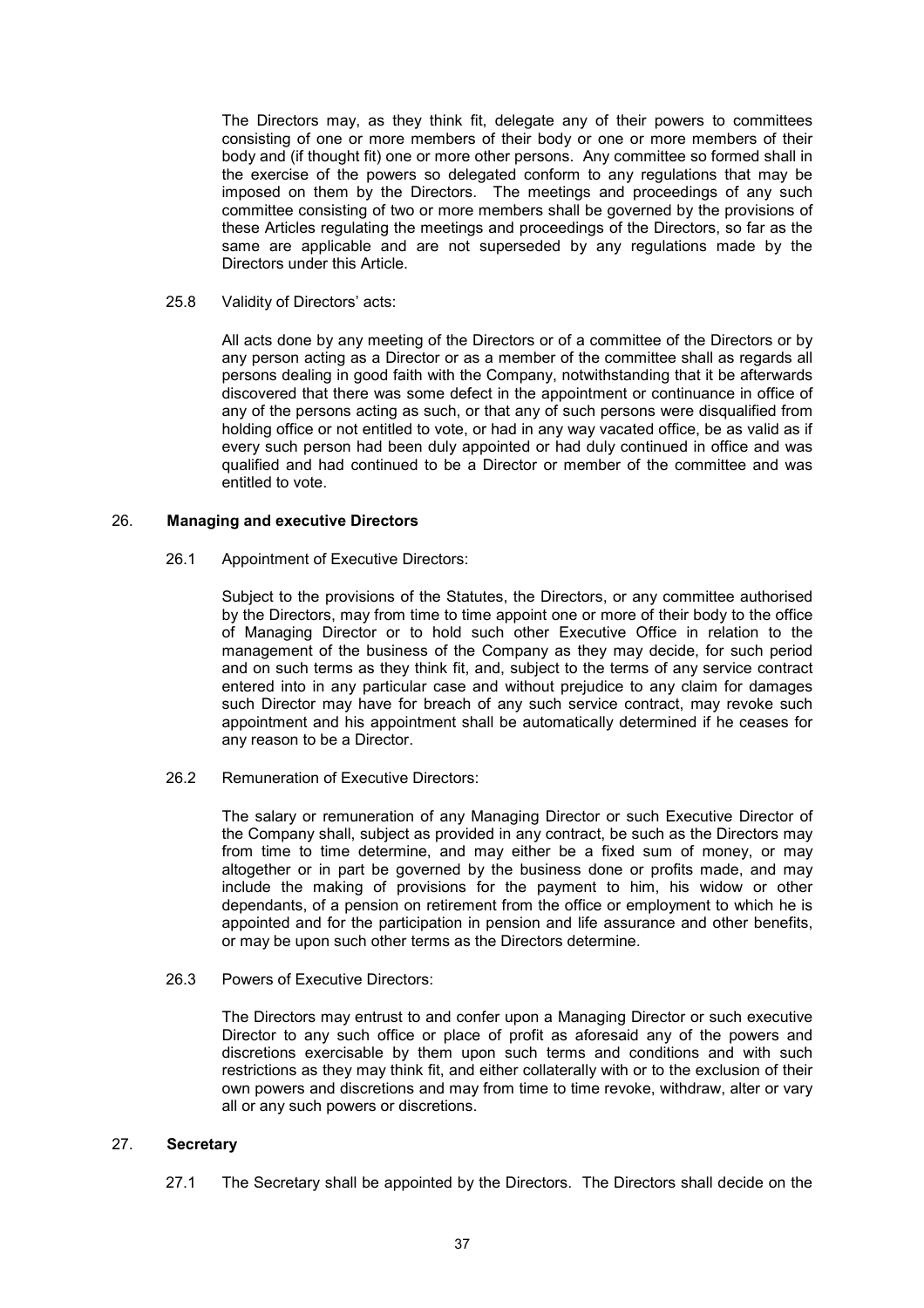terms and period of his appointment so long as allowed to do so by the Statutes. The Directors can also remove the Secretary, but this does not affect any claim for damages against the Company for breach of any contract between him and the Company.

- 27.2 The Directors' can also appoint one or more people to be deputy or assistant secretary. Anything which the Statutes allow to be done by or to the Secretary can, if there is no Secretary, or the Secretary is for any reason not capable of doing what is required of him, also be done by or to any deputy or assist secretary. If there is no deputy or assistant secretary capable of acting, the Directors can appoint any officer to do what would be required of the deputy or assistant secretary.
- 27.3 Anything which the Statutes allow to be done by or to a director and the Secretary, cannot be done by or to one person acting as both a Director and a Secretary.

# 28. Authentication of documents

Any Director or the Secretary or any other person appointed by the Directors for the purpose shall have the power to authenticate any document affecting the constitution of the Company and any resolutions passed or adopted by the Company or the Directors or any committee of the Directors, and any books, records, document and accounts relating to the business of the Company, and to certify copies thereof or extracts therefrom as true copies or extracts and where any books, records, document or accounts are elsewhere than at the Office the local manager of other officer of the Company having custody thereof shall be deemed to be a person appointed by the Directors as aforesaid. A document purporting to be a copy of a resolution, or an extract from the minutes of a meeting, of the Company or of the Directors or any committee of Directors which is certified as aforesaid shall be conclusive evidence in favour of all persons dealing with the Company upon the faith thereof that such resolution has been duly passed or, as the case may be, that such extract is a true and accurate record of proceedings at a duly constituted meeting.

#### 29. The Seal

29.1 Use of Seal:

The Directors shall provide for the safe custody of the Seal and any official seal kept under Section 50 of the 2006 Act, and neither shall be used without the authority of the Directors or of a committee of the Directors authorised by the Directors in that behalf. Every instrument to which either shall be affixed shall be signed autographically by at least one authorised person (being a director of the company or the company secretary or any person authorised by the Directors of the purpose of signing documents to which the common seal is applied) in the presence of a witness who attests the signature, save that as regards any certificates for shares or debentures or other securities of the Company the Directors may by resolution determine that such signatures (or either of them shall) be dispensed with or affixed by some method or system of mechanical or electronic signature. An instrument to which an official seal is applied need not, unless the board otherwise decides or the law otherwise requires, be signed by any person.

# 29.2 Execution having effect of Seal:

Where the Statutes so permits, any instrument signed by one Director and the Secretary or by two Directors or by a Director in the presence of a witness who attests the signature, and expressed to be executed by the Company shall have the same effect as if executed under the Seal. However, no instrument which states that it is intended to have effect as a deed shall be signed in this way without the authority of the Directors or of a committee authorised by such Directors to give such authority. The Directors may by resolution determine that such signatures or either of them shall be affixed by some mechanical or electronic method.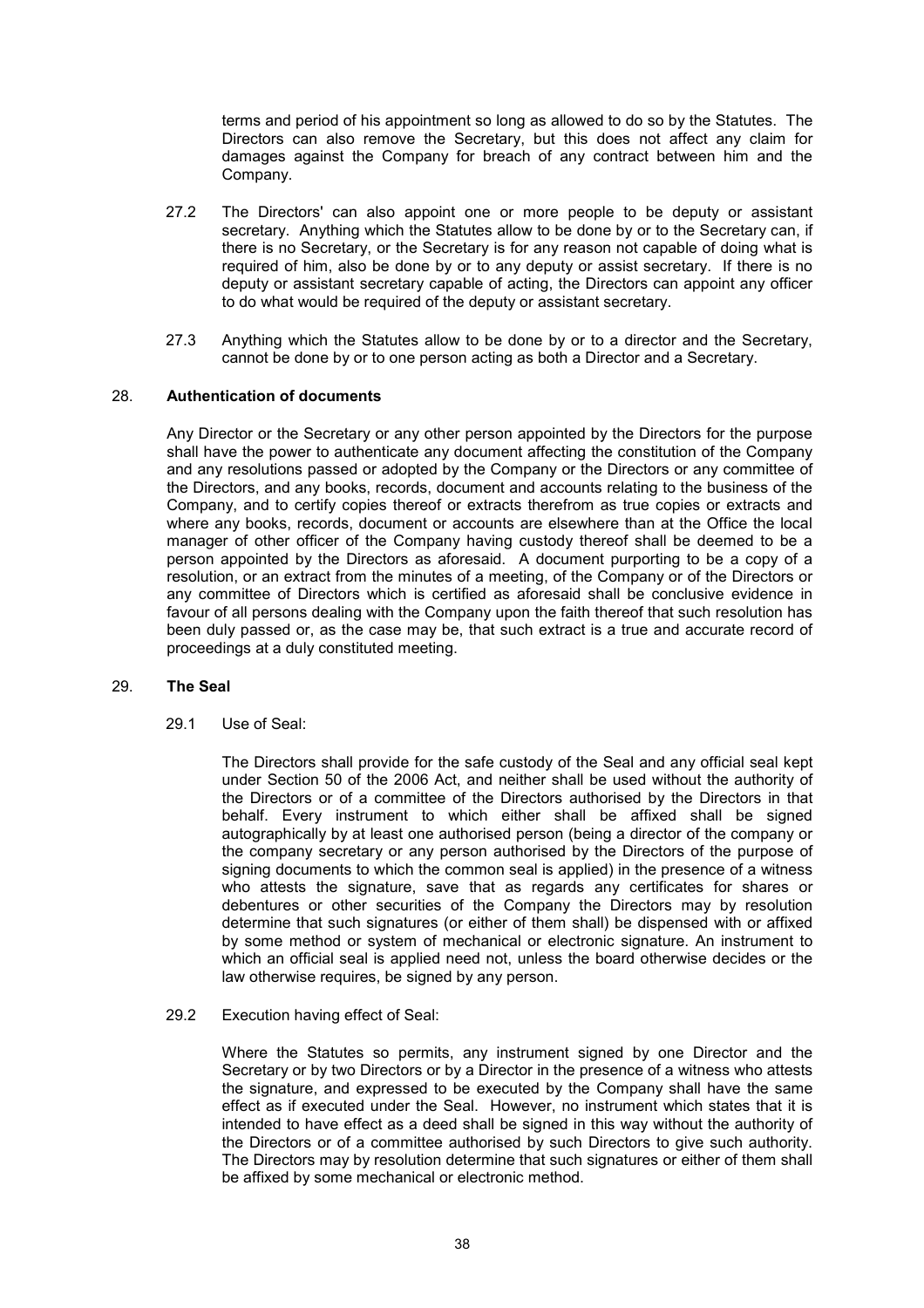#### 29.3 Official Seal for use aboard:

The Company may exercise the powers conferred by Section 49 of the 2006 Act with regard to having an official seal for use abroad, and such powers shall be vested in the board of Directors.

#### 30. Reserve

30.1 Establishment of reserve:

The Directors may from time to time, before recommending any dividend (whether preferential or otherwise), set aside out of the profits of the Company such sums as they think proper as a reserve or reserves which shall, at the discretion of the Directors, be applicable for any purpose to which the profits of the Company may be properly applied, and pending such application may, at the like discretion, either be employed in the business of the Company or be invested in such investments as the Directors think fit. The Directors may divide the reserve into such special funds as they think fit, and may consolidate into one fund any special funds or any parts of any special funds into which the reserve may have been divided as they think fit. The Directors may also without placing the same to reserve carry forward any profits which they may think prudent not to divide.

### 31. Dividends

31.1 Declarations of dividends by Company:

Subject to the provisions of the Statutes, the Company in may by ordinary resolution declare dividends in accordance with the respective rights of the members, but no dividend shall exceed the amount recommended by the Directors.

31.2 Declarations of dividends by reference to a record date

Where any dividend is declared by the Company in general meeting by ordinary resolution, or is determined to be paid by resolution of the Directors passed in accordance with these Articles, the ordinary resolution or (as the case may be) the resolution of the Directors may provide that such dividend shall be payable to the Members (or to any class of Members) registered as such on or as at any such date as the resolution may specify, and (without prejudice to the generality of the foregoing) any date so specified may either before or after that upon which the resolution is passed, and may be before the date upon which such dividend is to be actually paid.

31.3 Payment of interim and fixed dividends by Directors:

Subject to the provisions of the Statutes, the Directors:

- (a) may from time to time pay such interim dividends as appear to the Directors to be justified by the financial position of the Company;
- (b) may also pay the fixed dividends payable on any shares of the Company halfyearly or otherwise on fixed dates whenever the financial position of the Company, in the opinion of the Directors, justifies its payment.

If the Directors act in good faith, they shall not incur any liability to the holders of shares conferring preferred rights for any loss they may suffer in consequence of the payment of an interim dividend on any shares having non-preferred or deferred rights.

31.4 Restrictions of dividends: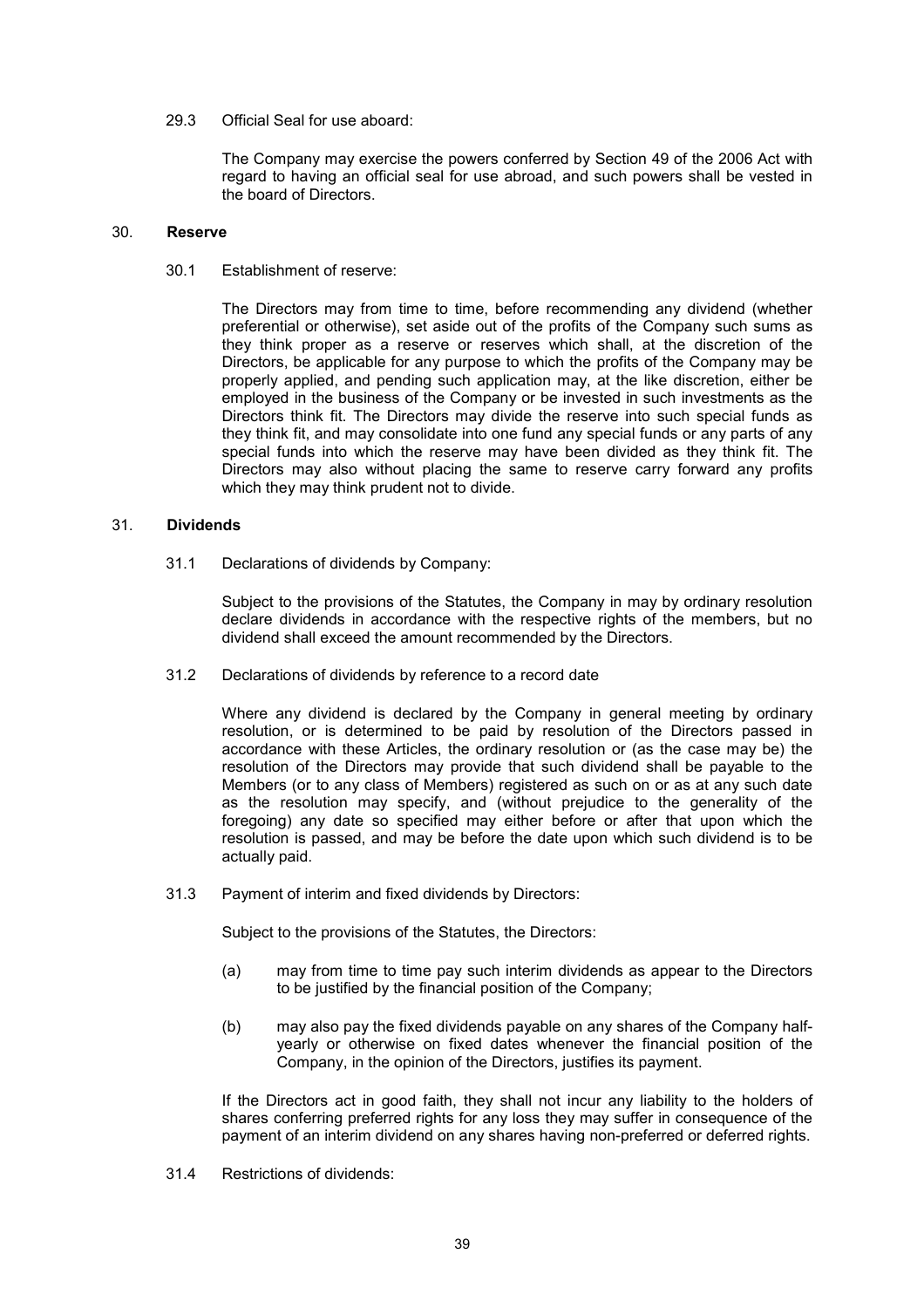No dividend or interim dividend shall be paid otherwise than in accordance with the provisions of the Statutes.

- 31.5 Calculation of dividends:
	- (a) Subject to the rights of persons, if any, entitled to shares with any priority, preference or special rights as to dividend, all dividends shall be declared and paid according to the amounts paid up on the shares in respect whereof the dividend is paid, but no amount paid up on a share in advance of calls shall be treated for the purpose of this Article as paid up on the share. All dividends shall be apportioned and paid proportionately to the amounts paid up on the shares during any portion or portions of the period in respect of which the dividend is paid; but if any share is issued on terms providing that it shall rank for dividend as if paid up in full or in part from a particular date, whether past or future, such share shall rank for dividend accordingly.
	- (b) The Directors may agree with any Member that dividends which may at any time or from time to time be declared or become due on his shares in one currency shall be paid or satisfied in another and may agree the basis of conversion to be applied and how and when the amount to be paid in the other currency shall be calculated and paid and for the Company or any other person to bear any costs involved.
- 31.6 Deductions of amounts due on shares and waiver:
	- (a) The Directors may deduct from any dividend or other moneys payable to any Member on or in respect of a share all sums of money (if any) presently payable by him to the Company on account of calls or otherwise in relation to shares of the Company.
	- (b) The Directors may retain any dividend or other moneys payable on or in respect of a share on which the Company has a lien, and may apply the same in or towards the satisfaction of the debts, liabilities or engagements in respect of which the lien exists.
	- (c) The waiver in whole or in part of any dividend on any share by any document (whether or not under seal) shall be effective only if such document is signed by the shareholder (or the person entitled to the share in consequence of the death or bankruptcy of the holder or otherwise by operation of law) and delivered to the Company and if or to the extent that the same is accepted as such or acted upon by the Company.
- 31.7 Dividends other than in cash:

Any general meeting declaring a dividend may, upon the recommendation of the Directors, direct payment of such dividend wholly or in part by the distribution of specific assets and in particular of paid up shares or debentures of any other body corporate, and the Directors shall give effect to such direction. Where any difficulty arises in regard to such distribution, the Directors may settle the same as they think expedient, and in particular may issue fractional certificates and fix the value for distribution of such specific assets or any part thereof and may determine that cash payments shall be made to any Members upon the footing of the value so fixed in order to adjust the rights of all parties, and may vest any such specific assets in trustees as may seem expedient to the Directors.

- 31.8 Payment procedure:
	- (a) All dividends and other distributions shall be paid (subject to any lien of the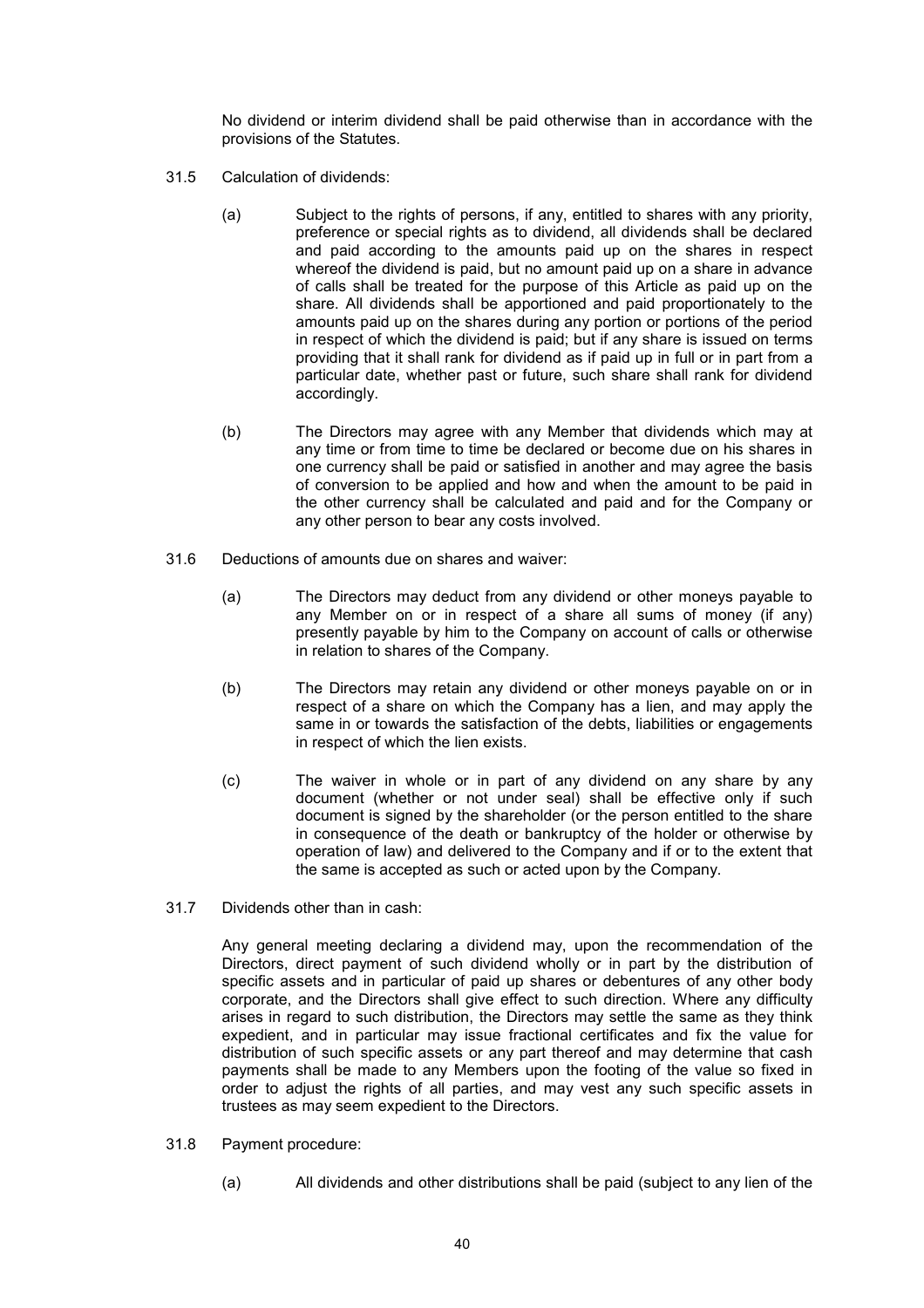Company) to those Members whose names shall be on the Register at the date at which such dividend shall be declared or at such other date as the Company by resolution or the Directors may determine.

- (b) The Company may pay any dividend or other moneys payable in cash in respect of shares by direct debit, bank transfer or other funds transfer system, or in respect of uncertificated shares, by means of the facilities and requirements of a relevant system, or by cheque, dividend warrant or money order and may remit the same by post directed to the registered address of the holder or person entitled thereto (or, in the case of joint holders or of two or more persons entitled thereto, to the registered address of the person whose name stands first in the Register), or to such person and to such address as the holder or joint holders or person or persons may in writing direct, and the Company shall not be responsible for any loss or delay of any such cheque, warrant, order, or any such system, nor for any loss in the course of any such transfer or where it has acted on any such directions. Every such cheque, warrant or order shall be made payable to, or to the order of, the person to whom it is sent, or to, or to the order of, such person as the holder or joint holders or person or persons entitled may in writing direct, and shall be sent at his or their risk and the payment of such cheque, warrant or order or the collection of funds from or transfer of funds by a bank in accordance with such direct debit or bank or other funds transfer or, in respect of shares in uncertificated form, the making of payment by means of the relevant system concerned, shall be a good discharge to the Company. Any one of two or more joint holders of any share, or any one of two or more persons entitled jointly to a share in consequence of the death or bankruptcy of the holder or otherwise by operation of law, may give effectual receipts for any dividends or other moneys payable or property distributable on or in respect of the share.
- 31.9 Uncashed dividends:

If in respect of a dividend or other moneys payable to a Member in respect of a share a cheque or other means of payment by way of a relevant system, dividend warrant or money order has been returned undelivered or remains uncashed, or a transfer made by a bank transfer or other funds transfer systems is not accepted, in respect of at least two consecutive dividends payable on the share or in respect of one dividend, and reasonable enquiries have failed to establish a new address or account of the person entitled to the payment, the Company is not obliged to send or transfer the dividend or other amount payable in respect of that share to that person until he notifies the Company of an address or account to be used for that purpose.

31.10 No interest on dividends:

Subject to the rights attaching to, or the terms of issue of, any shares, no dividend or other moneys payable on or in respect of a share shall bear interest against the Company.

31.11 Forfeiture of dividends:

All dividends or other sums payable on or in respect of any share which remain unclaimed may be invested or otherwise made use of by the Directors for the benefit of the Company until claimed. All dividends unclaimed for a period of 12 years or more after being declared or becoming due for payment shall be forfeited and shall revert to the Company. The payment of any unclaimed dividend or other sum payable by the Company on or in respect of any share into a separate account shall not constitute the Company a trustee thereof.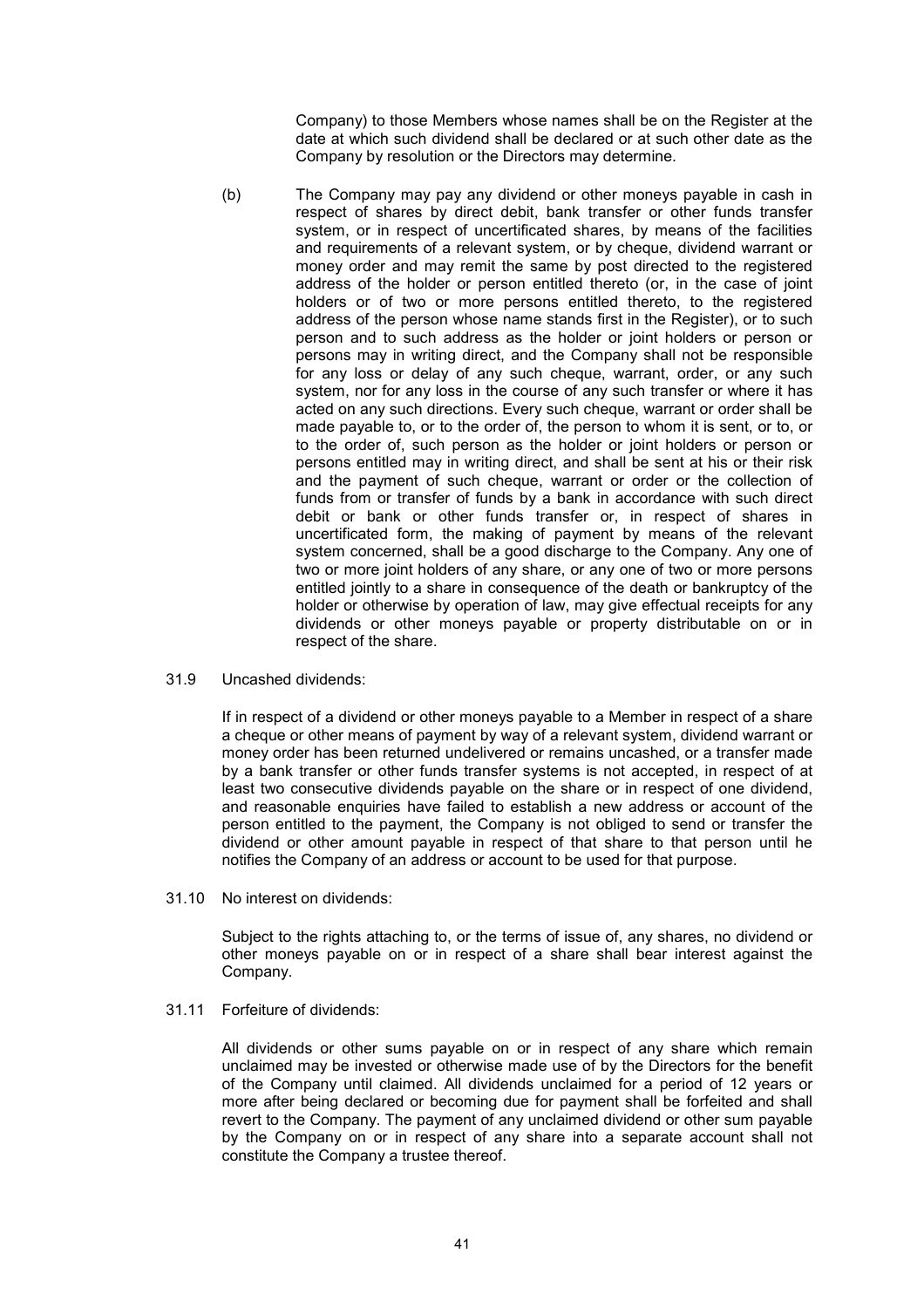# 32. Capitalising Reserves

- 32.1 Capitalising reserves
	- (a) Subject to any special rights attaching to any class of shares, the Members can pass an ordinary resolution to allow the directors to change into capital any sum which:
		- (i) is part of any of the Company's reserves (including premiums received when any shares were issued, capital redemption reserves or other undistributable reserves); or
		- (ii) the Company is holding as undistributed profits.
	- (b) Unless the ordinary resolution states otherwise the Directors will use the sum which is changed into capital for the Members on the Register at the close of business on the day the resolution is passed (or another date stated in the resolution or fixed as stated in the resolution). The sum set aside must be used to pay up in full shares of the Company and to allot such shares and distribute them to holders of shares as bonus shares in proportion to their holdings of shares at the time. The shares can be ordinary shares or, if the rights of other existing shares allow this, shares of some other class.
	- (c) If any difficulty arises in operating this Article, the Directors can resolve it in any way which they decide. For example they can deal with entitlements to fractions of a share. They can decide that the benefit of fractions of a share belongs to the Company or that fractions of a share are ignored or deal with fractions of a share in some other way.
	- (d) The Directors can appoint any person to sign any contract with the Company on behalf of those who are entitled to shares under the resolution. Such a contract is binding on all concerned.

#### 33. Scrip Dividends

Members can be offered the right to receive extra shares instead of cash dividends.

- 33.1 The Directors can offer Members the right to choose to receive extra ordinary shares, which are credited as fully paid-up, instead of some or all of their cash dividend. Before they can do this, the Members must have passed an ordinary resolution authorising the Directors to make this offer.
- 33.2 The ordinary resolution can apply to a particular dividend or dividends (whether declared or not). Alternatively, it can apply to some or all of the dividends which may be declared or paid in a specified period. The specified period must end no later than five years after the ordinary resolution is passed.
- 33.3 The Directors can offer the Members or persons automatically entitled by operation of law the right to request new ordinary shares instead of cash for:
	- (a) the next dividend; or
	- (b) all future dividends (if shares are made available as an alternative to a cash dividend), until they tell the Company that they no longer wish to receive new ordinary shares.

The Directors can also allow Members to choose between these alternatives.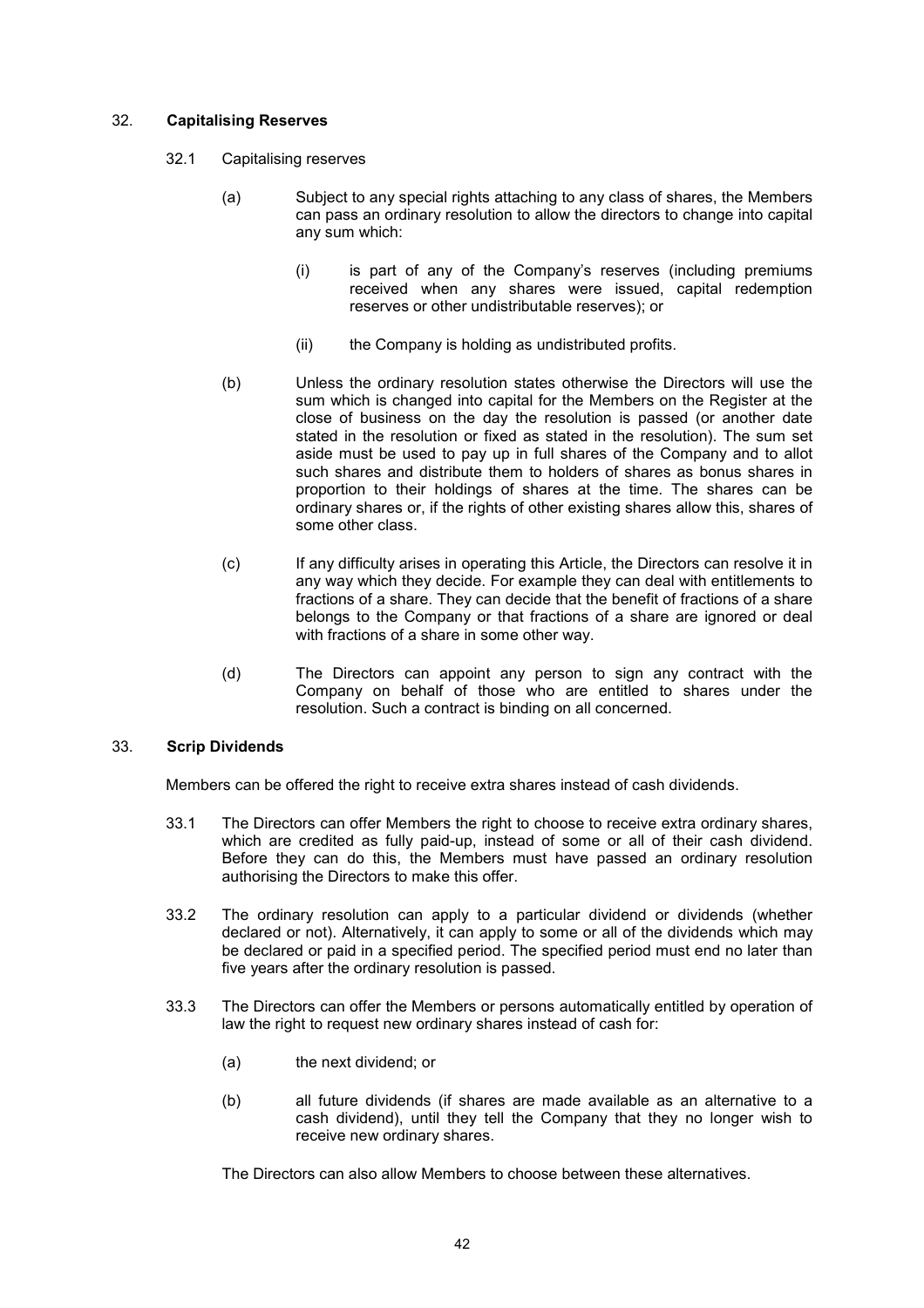- 33.4 A Member opting for new shares is entitled to ordinary shares whose total relevant value is as near as possible to the cash dividend (disregarding any tax credit) he would have received, but no greater than such cash dividend.
- 33.5 The relevant value of an ordinary share is a value calculated in the manner set out in the ordinary resolution or, if the ordinary resolution does not set out how the relevant value of an ordinary share is to be calculated, then the relevant value of an ordinary share is the average value of the ordinary shares for the five dealing days starting from, and including, the day when the shares are first quoted "ex dividend". This average value is worked out from the average middle market quotations for the ordinary shares traded on a market operated by PLUS Markets plc or on AIM (a market operated by the London Stock Exchange plc), as published in its Daily Official List. A certificate or report from the Company's auditors as to the amount of the relevant value will be conclusive evidence of that amount.
- 33.6 After the Directors have decided to apply this Article to a dividend, they must notify eligible Members in writing of their right to choose new ordinary shares. This notice should also set out the procedure by which the Members must notify the Company if they wish to receive new ordinary shares in place of all cash future dividends, if new ordinary shares are available, the Company will not notify them of a right to receive new ordinary shares. Instead, the Company will remind them that they have already chosen to receive new ordinary shares and explain to them how to tell the Company if they wish to start receiving cash dividends again.
- 33.7 The Directors can set a minimum number of ordinary shares in respect of which the right to choose new ordinary shares can be exercised. No Member or person who is automatically entitled to an ordinary share by law will receive a fraction of a share. The Directors can decide how to deal with any fractions left over and the Company can, if the Directors decide, receive the benefit of any or all of these.
- 33.8 The Directors can exclude or restrict the right to choose new ordinary shares, or make any other arrangements where they decide that:
	- (a) this is necessary or convenient to deal with any legal or practical problems in relation to holders of ordinary shares with registered addresses in any particular territory under the laws of any territory, or requirements of any recognised regulatory body or stock exchange in any territory; or
	- (b) special formalities would otherwise apply in connection with the offer of new ordinary shares; or
	- (c) it would be impractical or unduly onerous to give the right to any Member or that for some other reason the offer should not be made to them.
- 33.9 If a Member chooses to receive new ordinary shares, no dividend on the ordinary shares for which he has chosen to receive new ordinary shares (which are called the elected shares), will be declared or payable. Instead, new ordinary shares will be allotted on the basis set out earlier in this Article. To do this the Directors will convert into capital a sum equal to the total nominal value of the new ordinary shares to be allotted. They will use this sum to pay up in full the appropriate number of new ordinary shares. These will then be allotted and distributed to the holders of the elected shares as set out above. The sum to be converted into capital can be taken from any amount which is then in any reserve or fund (including the share premium account, any capital redemption reserve and the profit and loss account). Article 33 applies to this process, so far as it is consistent with this Article 34.
- 33.10 The new ordinary shares rank equally in all respects with the existing fully paid-up ordinary shares at the time the new ordinary shares are allotted. The new ordinary shares are not entitled to share in the dividend from which they arose or any other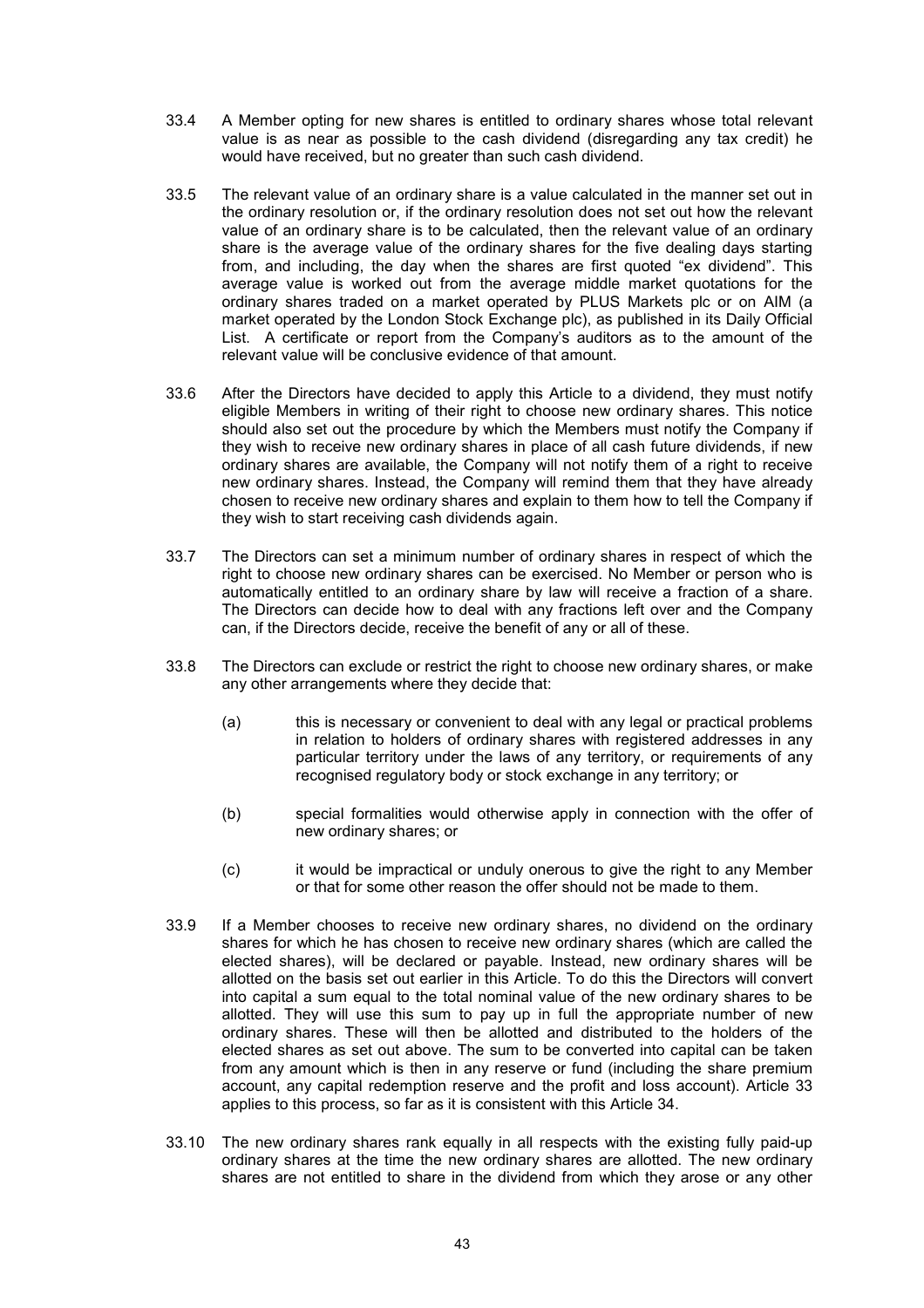dividend or distribution or other entitlement which has been declared, made or paid or is payable by reference to such record date or earlier record date.

- 33.11 Unless the Directors decide otherwise or the Regulations or the rules of a relevant system require otherwise, any new ordinary shares which a Member has chosen to receive instead of some or all of his cash dividend will be:
	- (a) shares in uncertificated form if the corresponding elected shares were uncertificated shares on the record date for that dividend; and
	- (b) shares in certificated form if the corresponding elected shares were shares in certificated form on the record date for that dividend.
- 33.12 The Directors can decide that new ordinary shares will not be available in place of any cash dividend. They can decide this at any time before new ordinary shares are allotted in place of such dividend, whether before or after Members have chosen to receive new ordinary shares.
- 33.13 The Directors have the power to do all acts and things they consider necessary to give effect to this Article.

#### 34. Accounts and audit

- 34.1 Accounting and other records:
	- (a) The Directors must make sure that proper accounting records that comply with the provisions of the Statutes are kept. These records must explain the Company's transactions and show its financial position at any time with reasonable accuracy.
	- (b) The Directors must, in accordance with the Statutes, ensure that the Company's annual accounts and reports specified in the 2006 Act are prepared and laid before the Company at a general meeting.
	- (c) The auditors' report must be laid before the Company in general meeting and must be open for inspection as required by the Statutes.
- 34.2 Inspection of accounting records:
	- (a) The accounting records must be kept at the Office or, subject to the provisions of the Statutes, at such other place or places as the Directors think fit.
	- (b) The Company's officers always have the right to inspect the according records.
	- (c) No shareholder (other than a shareholder who is also an officer) has any right to inspect any books or papers of the Company unless:
		- (i) the Statutes or a proper court order give him that right; or
		- (ii) the Directors authorise him to do so; or
		- (iii) he is authorised by an ordinary resolution to do so.
- 34.3 Sending copies of accounts and other documents:
	- (a) This Article applies to every auditors' report and Company's annual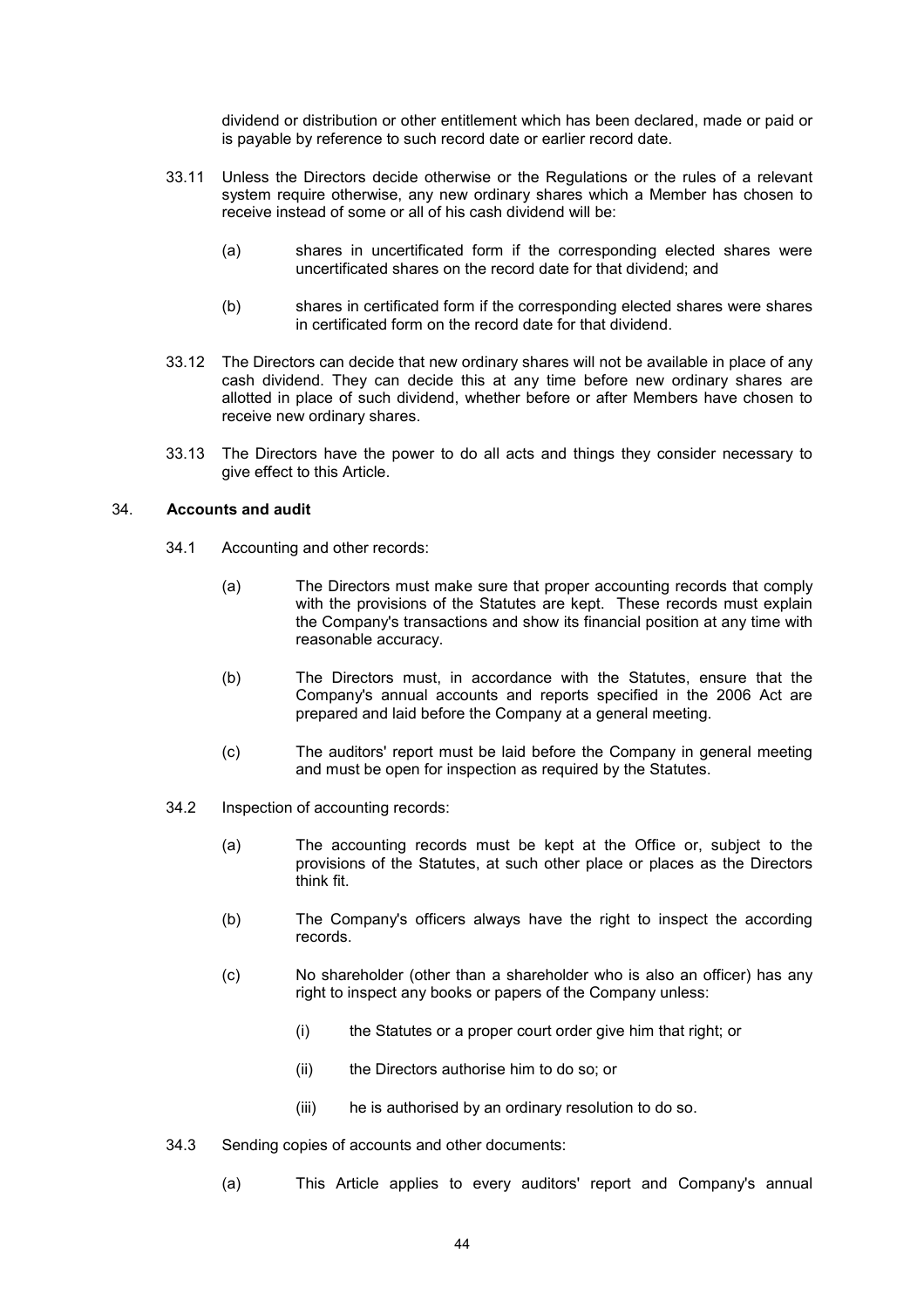accounts and reports to be laid before the Members at a general meeting with any other document which the Statutes require to be attached to these.

- (b) Copies of the document set out in Article 35.3(a) must be delivered or sent to the Members and the debenture holders at their registered addresses and to all other people to whom the Articles, or the Statutes or the requirements of PLUS Markets plc or the London Stock Exchange plc (or of any other stock exchange on which all or any of the shares of the Company have been admitted for listing) require the Company to send them. This must be done at least 21 days before the relevant general meeting. However, the Company need not send these documents to shareholders who are sent summary financial statements in accordance with the Statutes.
- (c) Members or debenture holders who are not sent copies of the above documents in Articles 35.3(b) can receive a copy free of charge by applying to the Company at the Office.

# 34.4 Auditors:

- (a) The Directors must appoint the auditors for the Company. The duties of the auditors will be regulated in accordance with the provisions of the Statutes. So far as the Statutes allow, the actions of a person acting as an auditor are valid in favour of anyone dealing with the Company in good faith, even if there was some defect in the person's appointment or qualification to act as an auditor.
- (b) The Company's auditor can attend any general meeting. He can speak at general meetings on any business which is relevant to him as auditor.

# 35. Notices

- 35.1 Notices in writing:
	- (a) A notice or other document (including a share certificate) or information may be given, sent, supplied, delivered or provided by the Company to any Member in accordance with the 2006 Act, subject to these Articles.
	- (b) A notice or other document or information may be given, sent, supplied, delivered or provided by the Company to the joint holders of a share by giving, sending, supplying, delivering or providing the notice or other document or information to the joint holder first named in the Register in respect of the share. Anything to be agreed or specified by joint holders of a share may be agreed or specified by any of the joint holders (and any such agreement or specification shall be deemed for all purposes to be agreed or specified by all the joint holders) unless the Directors require it to be agreed or specified by all the joint holders or by the joint holder first named in the Register in respect of the share.
	- (c) Where a notice or other document or information is given, sent, supplied, delivered or provided by the Company by hand, service of the notice or other document or information shall be deemed to be effected at the time it is handed to or left for the Member.
	- (d) Where a notice or other document or information is given, sent, supplied, delivered or provided by the Company by post, service of the notice or other document or information shall be deemed to be effected by properly addressing, prepaying, and posting a letter containing the notice or other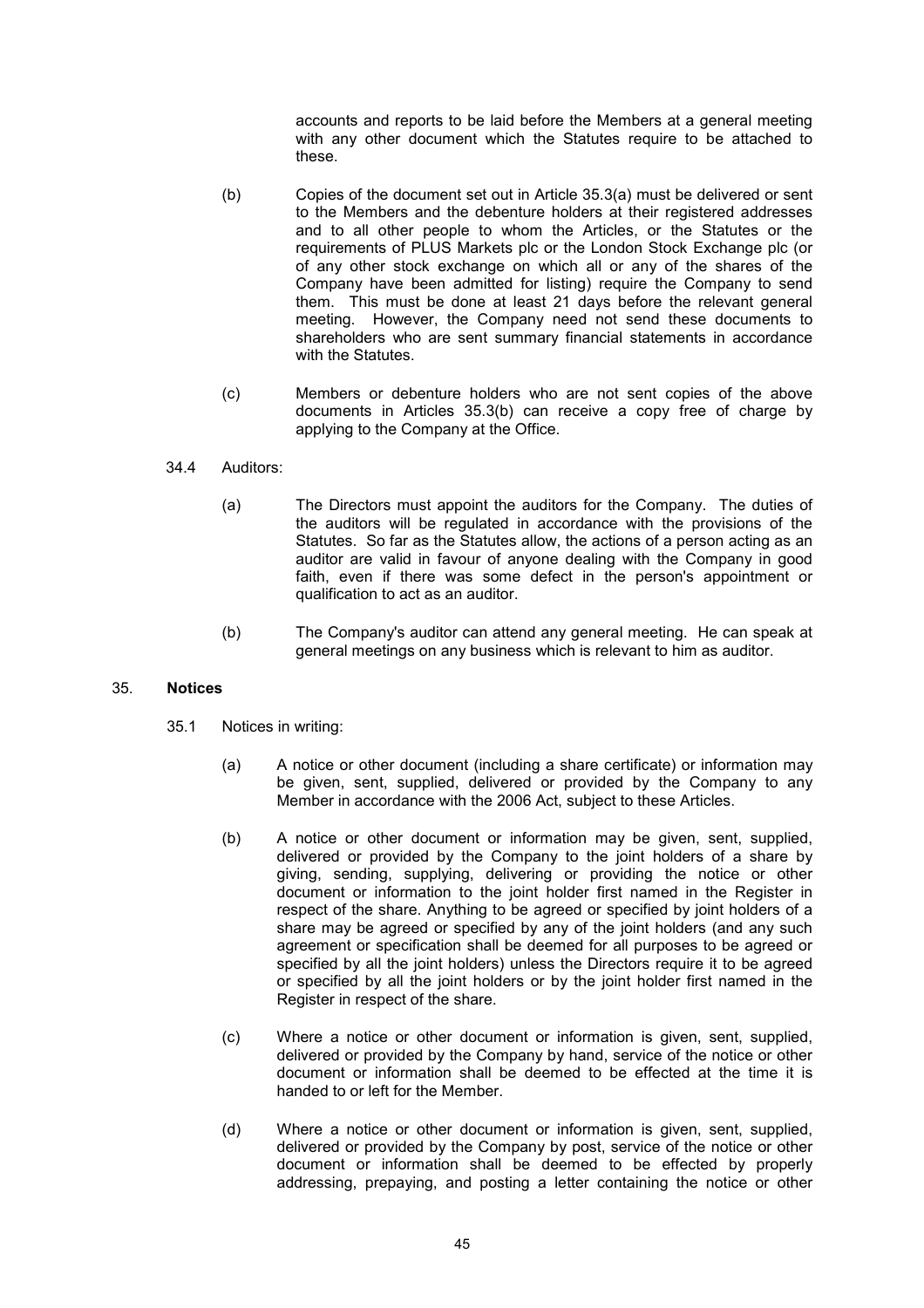document or information, and to have been effected at the latest at the expiration of 24 hours if prepaid as first-class and at the latest at the expiration of 48 hours if prepaid as second-class after the letter containing the same is posted, and in proving such service it shall be sufficient to prove that the letter containing the same was properly addressed, stamped and posted.

- (e) Where a notice or other document or information is given, sent, supplied, delivered or provided by the Company by fax, service of the notice or other document or information shall be deemed to be effected at the time it was sent.
- (f) Where a notice or other document or information is given, sent, supplied, delivered or provided by the Company by electronic means, service of the notice or other document or information shall be deemed to be effected by sending it by electronic means to an address for the time being notified to the person giving the notice or other document or information or as otherwise permitted by the Statutes for that purpose, and to have been effected at the latest at the expiration of 24 hours from when it was sent. In proving such service it shall be sufficient to prove that the notice or other document or information was properly addressed subject to the provisions of section 1147(4) of the 2006 Act as to deemed delivery of documents or information by means of a website.
- 35.2 Members resident abroad:

A Member who has no registered address within the United Kingdom, and has not supplied to the Company a postal address within the United Kingdom at which notices or other documents or information may be given to him, shall not be entitled to receive any notice or other documents or information from the Company. Notwithstanding the foregoing, such a Member shall be entitled to receive any notice or other documents or information from the Company if he has supplied an address for the purpose of receiving notices or other documents or information in electronic form.

35.3 Service of notice on persons entitled by transmission:

A notice or other document or information may be given, sent, supplied, delivered or provided by the Company to the persons entitled to a share in consequence of the death or bankruptcy of a Member or otherwise by operation of law by giving, sending, supplying, delivering or providing it addressed to them by name, or by the title of representatives of the deceased, or trustee of the bankrupt, or by any like description, to the address, if any, within the United Kingdom supplied for the purpose by the persons claiming to be so entitled or (until such an address has been so supplied) by giving, sending, supplying, delivering or providing the notice or other document or information in any manner in which the same might have been given, sent, supplied, delivered or provided if the death or bankruptcy or other event had not occurred.

35.4 Notice of General Meetings:

Subject to such restrictions affecting the right to receive notice as are for the time being applicable to the holders of any class of shares, notice of every general meeting shall be given in any manner authorised by these Articles to:

- (a) every Member except those Members who (having no registered address within the United Kingdom) have not supplied to the Company an address within the United Kingdom for the giving of notices to them (save for address supplied for the purposes of electronic communications which is at the absolute discretion of the Directors);
- (b) every Director; and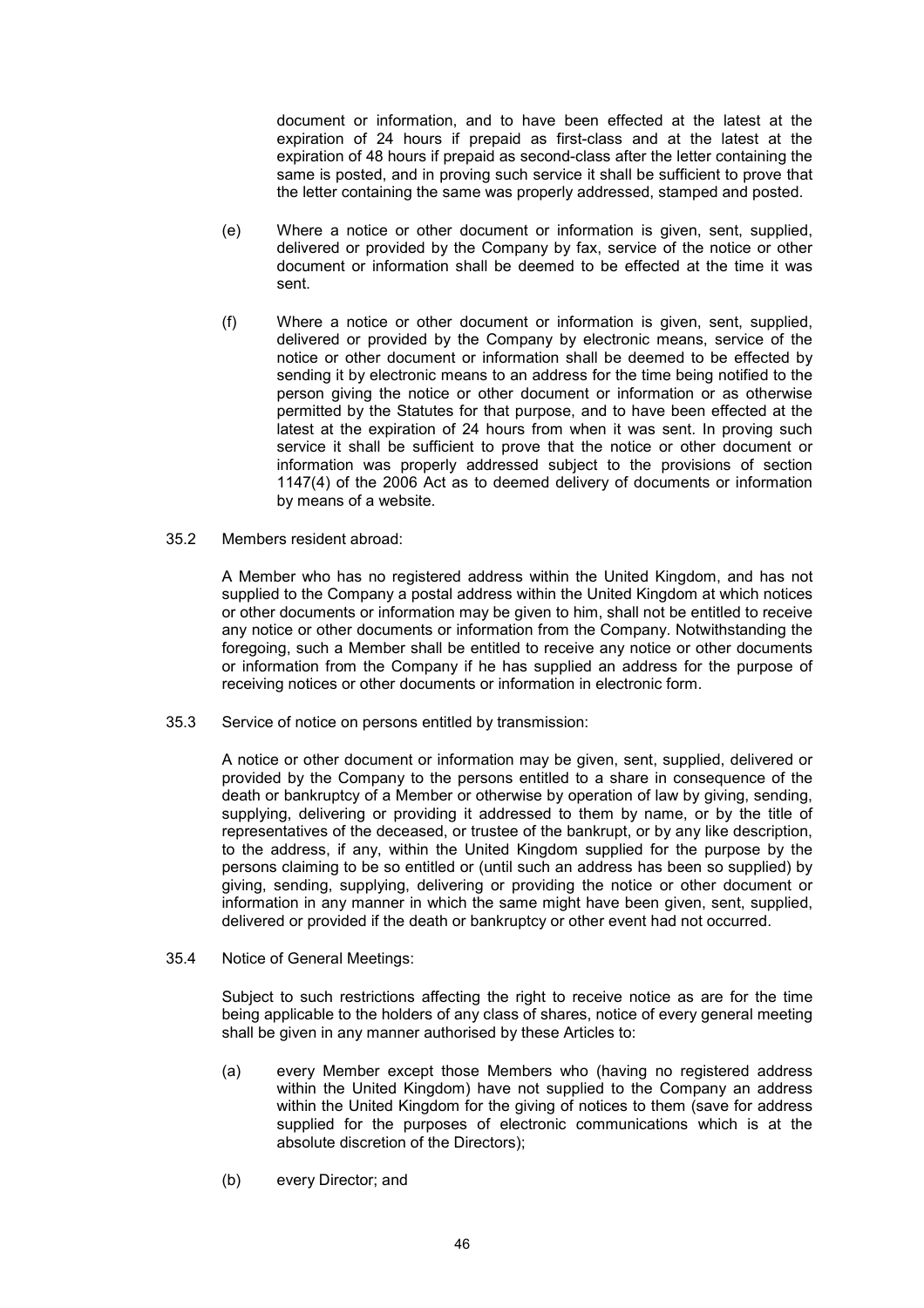(c) the Auditors.

No other person shall be entitled to receive notices of general meetings.

# 36. Destruction of documents

The Company shall be entitled to destroy:

- 36.1 any instrument of transfer (which phrase, together with references to documents, shall for the purposes of this Article 37 include electronically generated or stored communications in relation to the transfer of Uncertificated shares and any electronic or tangible copies of the same) or other document (or instruction for the transfer of shares) which has been registered, or on the basis of which registration was made, at any time after six years from the date of registration of the relevant shares;
- 36.2 any dividend mandate or any variation or cancellation of such mandate or any notification of change of address (which shall include, in relation to communications in electronic form, any number or address used for the purposes of such communications), at any time after the expiration of two years from the date of recording of such mandate or notification; and
- 36.3 any share certificate which has been cancelled, at any time after the expiration of three year from the date of such cancellation,

and it shall conclusively be presumed in favour of the Company that every entry in the Register purporting to have been made on the basis of an instrument of transfer or other document so destroyed was duly and properly made, that every instrument of transfer so destroyed was a valid and effective instrument duly and properly registered, that every share certificate so destroyed was a valid certificate duly and properly cancelled and that every other document destroyed hereunder was a valid and effective document in accordance with the recorded particulars thereof in the books or records of the Company, PROVIDED ALWAYS that:

- (a) the provisions of this Article shall apply only to the destruction of a document in good faith and without express notice to the Company that the preservation of such document was relevant to any claim (regardless of the parties to it);
- (b) nothing contained in this Article shall be construed as imposing upon the Company any liability in respect of the destruction of any such document earlier than as aforesaid or in any case where the conditions of proviso (i) above are not fulfilled;
- (c) if the documents relate to uncertificated shares, the Company complies with any requirements of the Regulations which limits its ability to destroy such documents; and
- (d) references in this Article to the destruction of any document include references to its disposal in any manner.

# 37. Provision for employees on cession of business

The Directors may decide to make provision for the benefit of persons employed or formerly employed by the Company or any of its subsidiaries (other than a director or former director or shadow director) in connection with the cessation or transfer to any person of the whole or part of the undertaking of the Company or that subsidiary.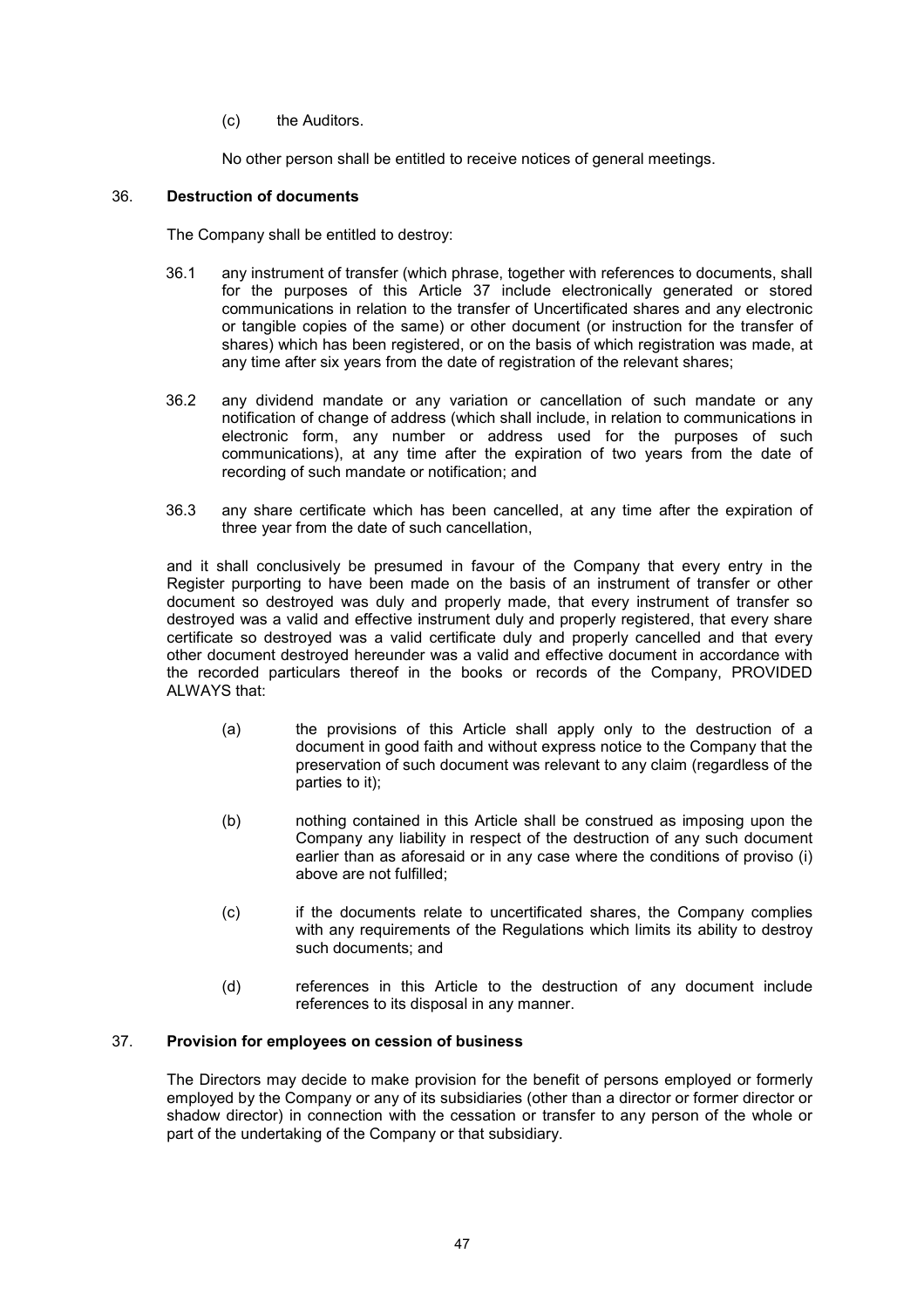## 38. Winding up

Save as provided otherwise in these Articles and subject to the rights attached to any shares issued on any special terms and conditions, on a return of assets or winding up or otherwise, the surplus assets of the Company, after discharge of its liabilities shall belong to and be distributed amongst the holders of shares in proportion to the number of such shares held by them respectively after deducting in respect of any share not fully paid up the amount remaining unpaid thereon (whether or not then payable). If the Company shall be wound up the liquidator may, subject to the Statutes with the sanction of a special resolution of the Company and any other sanction required by the Statutes, divide amongst the Members (excluding any Member holding shares as treasury shares) in specie or kind the whole or any part of the assets of the Company (whether they shall consist of property of the same kind or not) and may, for such purpose, set such value as he deems fair upon any property to be divided as aforesaid and may determine how such division shall be carried out as between the Members or different classes of Members. The liquidator may, with the like sanction, vest the whole or any part of such assets in trustees upon such trusts for the benefit of the contributories as the liquidator, with the like sanction, shall think fit, but so that no Member shall be compelled to accept any shares or other securities or other assets whereon there is any liability.

#### 39. Indemnity

- 39.1 Subject to the provisions of the Statutes (but so that this Article does not extend to any matter insofar as it would cause this Article or any part of it to be void under the Statutes) but without prejudice to any indemnity to which the person may otherwise be entitled, every director, Secretary and officer of the Company and of each Associated Company of the Company (excluding the Auditors and their respective executors or administrators) may be indemnified by the Company out of its own funds against:
	- (a) any liability incurred by or attached to him in connection with any negligence, default, breach of duty or breach of trust by him in relation to the Company or any Associated Company of the Company other than in the case of a Director of the Company or any Associated Company:
		- (i) any liability to the Company or any Associated Company; and
		- (ii) any liability of the kind referred to in Section 234(3) of the 2006 Act; and
	- (b) any other liability incurred by or attaching to him in the actual or purported execution and/or discharge of his duties and/or the exercise or purport exercise of his powers and/or otherwise in relation to or on connection with his duties, powers or office.
- 39.2 Subject to the provisions of the Statutes (but so that this Article does not extend to any matter insofar as it would cause this Article or any part of it to be void under the Statutes) but without prejudice to any indemnity to which the person may otherwise be entitled, every director, Secretary and officer of the Company and of each Associated Company of the Company (excluding the Auditors and their respective executors or administrators) may be indemnified by the Company out of its own funds against:
	- (a) any liability incurred by or attached to him in connection with any negligence, default, breach of duty or breach of trust by him in relation to the Company or any Associated Company of the Company, if it is the trustee of an occupational pension scheme (within the meaning of Section 235(6) of the 2006 Act), in so far as such liability relates to the Company's or any such Associated Company's activities as trustee of such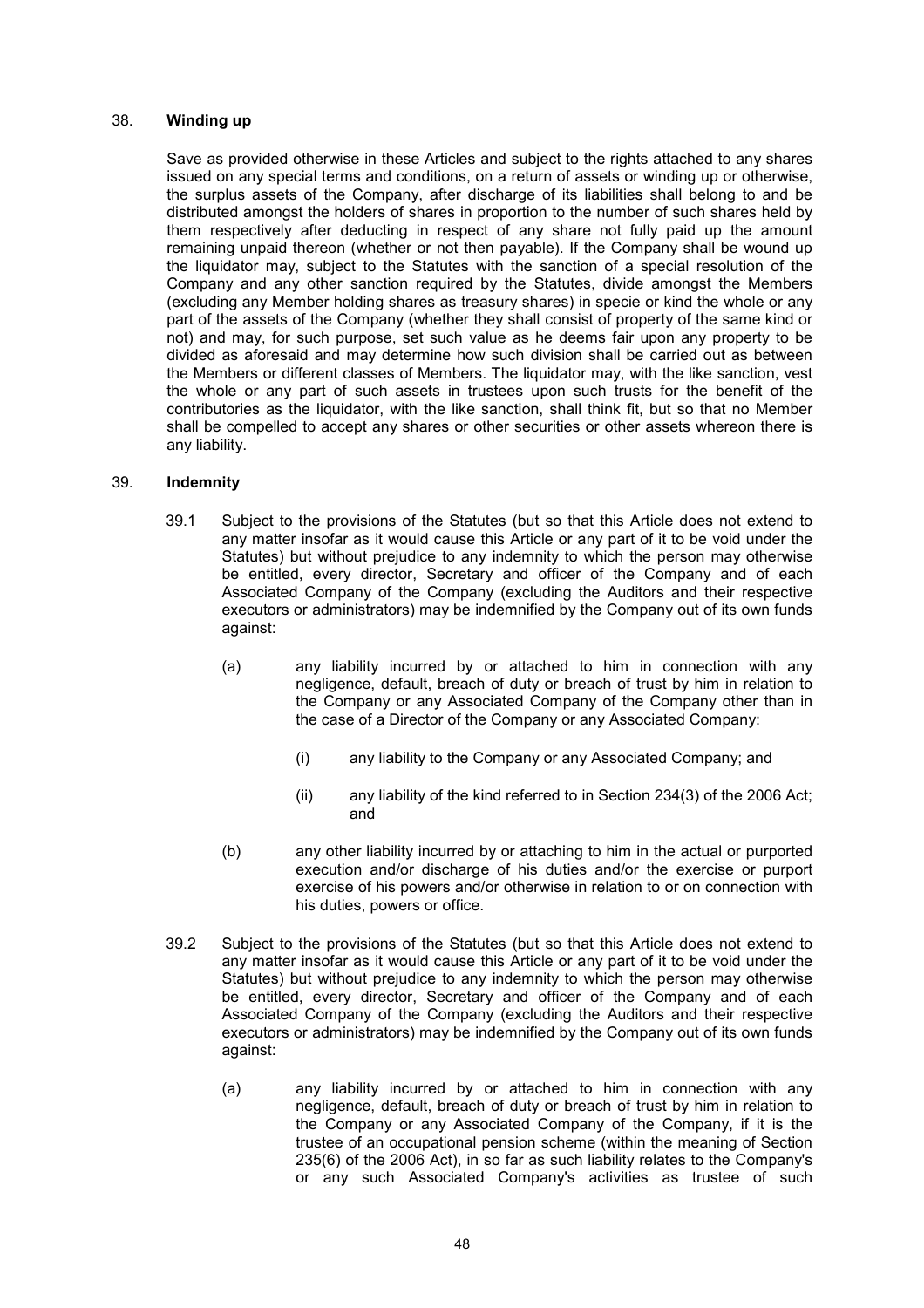occupational pension scheme and other than in the case of a Director of the Company or any Associated Company any liability of the kind referred to in Section 235(3) of the 2006 Act; and

- (b) any other liability incurred by or attaching to him in the actual or purported execution and/or discharge of his duties and/or the exercise or purport exercise of his powers and/or otherwise in relation to or on connection with his duties, powers or office.
- 39.3 Where a Director, Secretary or officer is indemnified against any liability in accordance with this Article 39, such indemnity shall extend to all costs, charges, losses, expenses and liabilities incurred by him in relation thereto.
- 39.4 In this Article "Associated Company" shall have the meaning given thereto by Section 256 of the 2006 Act.
- 39.5 So far as the Statutes allow, the Secretary and other officers, who are not Directors of the Company or an Associated Company of the Company are exempt from any liability to the Company or any Associated Company of the Company where that liability would be covered by the indemnity in Articles 39.1.

# 40. Electronic Communications

- 40.1 Notwithstanding anything in these Articles to the contrary:
	- (a) For the purposes of paragraph 10(2)(b) of Schedule 5 to the 2006 Act, the Company may give, send, supply, deliver or provide documents or information to members by making them available on a website.
	- (b) Any document or information to be given, sent, supplied, delivered or provided to any person by the Company, whether pursuant to those Articles, the Statutes or otherwise, is also to be treated as given, sent, supplied, delivered or provided where it is made available on a website or is sent in electronic form, in the manner provided by the 2006 Act for the purposes of, inter alia, the 2006 Act (subject to the provisions of these Articles). Unless a member notifies the Company that it does not wish to receive documents or information in this manner following a specific request in accordance with the 2006 Act, the Company may satisfy its obligation to send a member any notice or other document by:
		- (i) publishing such notice or document on a website; and
		- (ii) notifying him by email that such notice or document has been so published, specifying the address of the web site on which it has been published, the place on the web site where it may be accessed, how it may be accessed and (if it is a notice relating to a shareholders' meeting) stating (i) that the notice concerns a notice of a company meeting served in accordance with the Statutes; (ii) the place, date and time of the meeting; (iii) whether the meeting is to be an annual or extraordinary general meeting, and (iv) such other information as the Statutes may prescribe.
- 40.2 The directors may from time to time make such arrangements or regulations (if any) as they may from time to time in their absolute discretion think fit in relation to the giving of notices or other documents or information by electronic means by or to the Company and otherwise for the purposes of implementing and/or supplementing the provisions of these Articles and the Statutes in relation to electronic means; and such